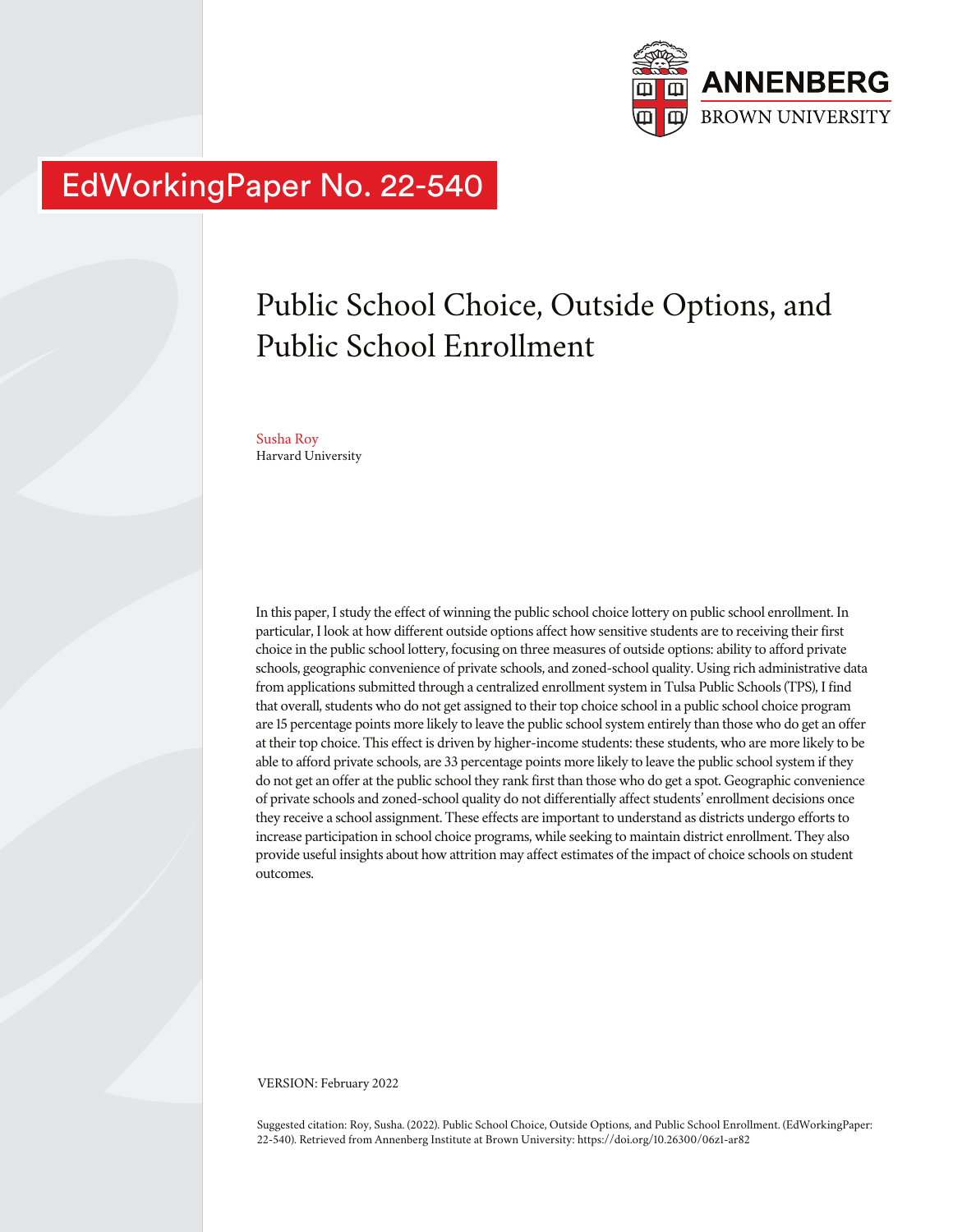# Public School Choice, Outside Options, and Public School Enrollment

Susha Roy PhD Candidate Harvard Graduate School of Education Version: February, 2022

#### **Abstract**

In this paper, I study the effect of winning the public school choice lottery on public school enrollment. In particular, I look at how different outside options affect how sensitive students are to receiving their first choice in the public school lottery, focusing on three measures of outside options: *ability to afford* private schools, *geographic convenience* of private schools, and *zonedschool quality*. Using rich administrative data from applications submitted through a centralized enrollment system in Tulsa Public Schools (TPS), I find that overall, students who do not get assigned to their top choice school in a public school choice program are 15 percentage points more likely to leave the public school system entirely than those who do get an offer at their top choice. This effect is driven by higher-income students: these students, who are more likely to be able to afford private schools, are 33 percentage points more likely to leave the public school system if they do not get an offer at the public school they rank first than those who do get a spot. Geographic convenience of private schools and zoned-school quality do not differentially affect students' enrollment decisions once they receive a school assignment. These effects are important to understand as districts undergo efforts to increase participation in school choice programs, while seeking to maintain district enrollment. They also provide useful insights about how attrition may affect estimates of the impact of choice schools on student outcomes.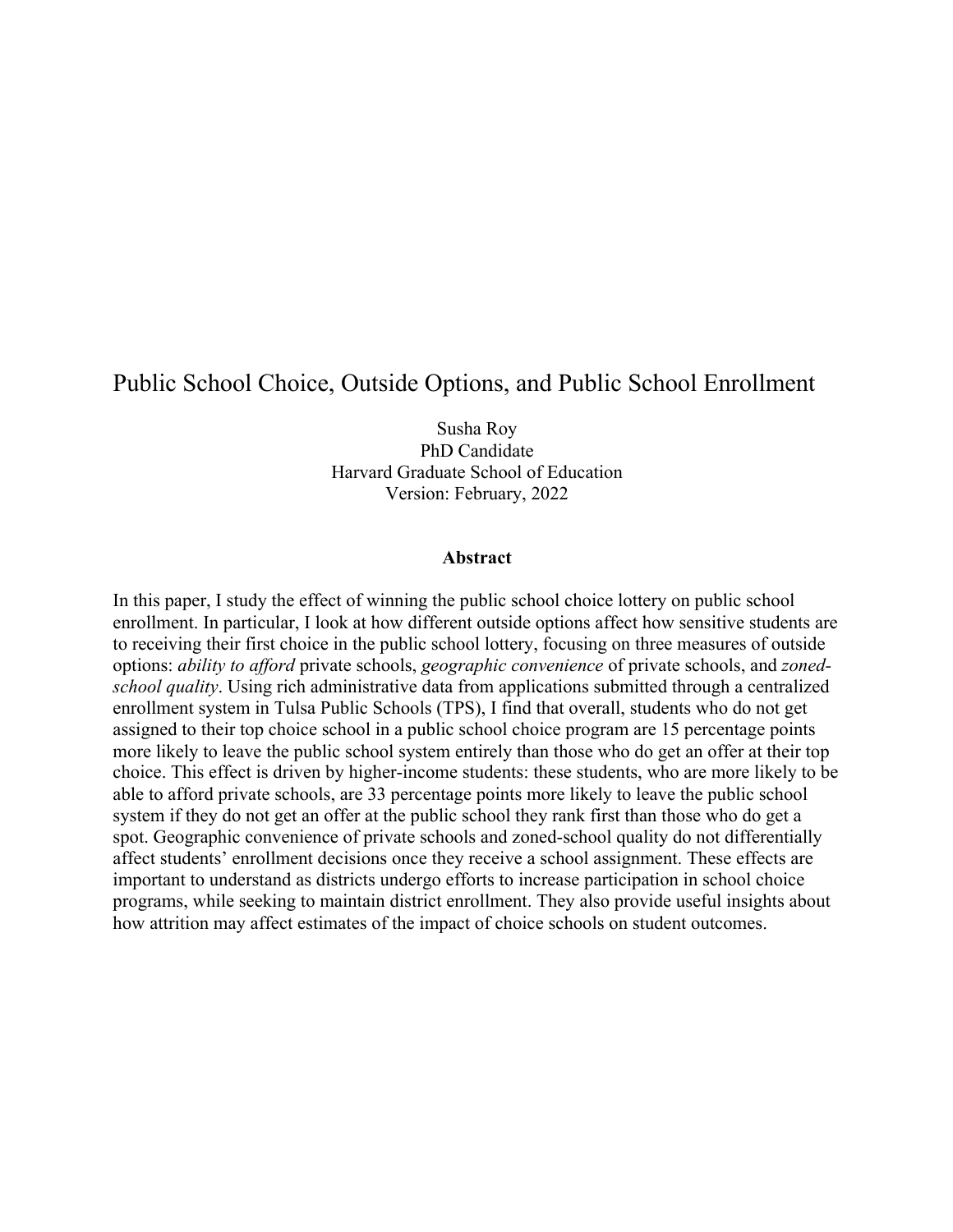## **I. Introduction**

Existing research shows that school choice, in many cases, can exacerbate racial segregation and social stratification across schools (Cullen et al, 2005; Urquiola, 2005; Phillips, Larsen & Hausmen, 2015). This research shows that participation in school choice programs and the potential benefits—like attending better schools—are not evenly distributed across all families. Some theories and empirical research point to information and bureaucratic barriers as the source of increased stratification (Corcoran et al. 2018; Gross et al. 2015; Jochim et al. 2014; Lareau et al. 2006; Zimmerman, Vaughan 2013). But another consideration is the various outside options that families have. If families face different options, within and outside of the public school choice system, then solving for information and bureaucratic within a public choice system could still lead to increases in stratification in and across the public and private sectors. For example, in a stylized world in which all families prefer to send their kids to the "best school", providing perfect information to families would increase demand at the "best school", reducing the likelihood that any individual student gets in. Students who can afford to attend private schools may turn to these options outside of the public school system if they do not get what they want in the public system. In this paper, I explore this phenomenon empirically, showing how differential access to outside options affects the behavior of families participating in public school choice systems and how that behavior, in turn, affects public school enrollment.

I study the effect of winning the public school choice lottery in Tulsa Public Schools (TPS) on public school enrollment. In particular, I look at how different outside options affect how sensitive students are to receiving their first choice in the public school lottery, focusing on three potentially meaningful measures of access to outside options including *ability to afford* private schools, *geographic convenience* of private schools, and *zoned school quality*. I posit that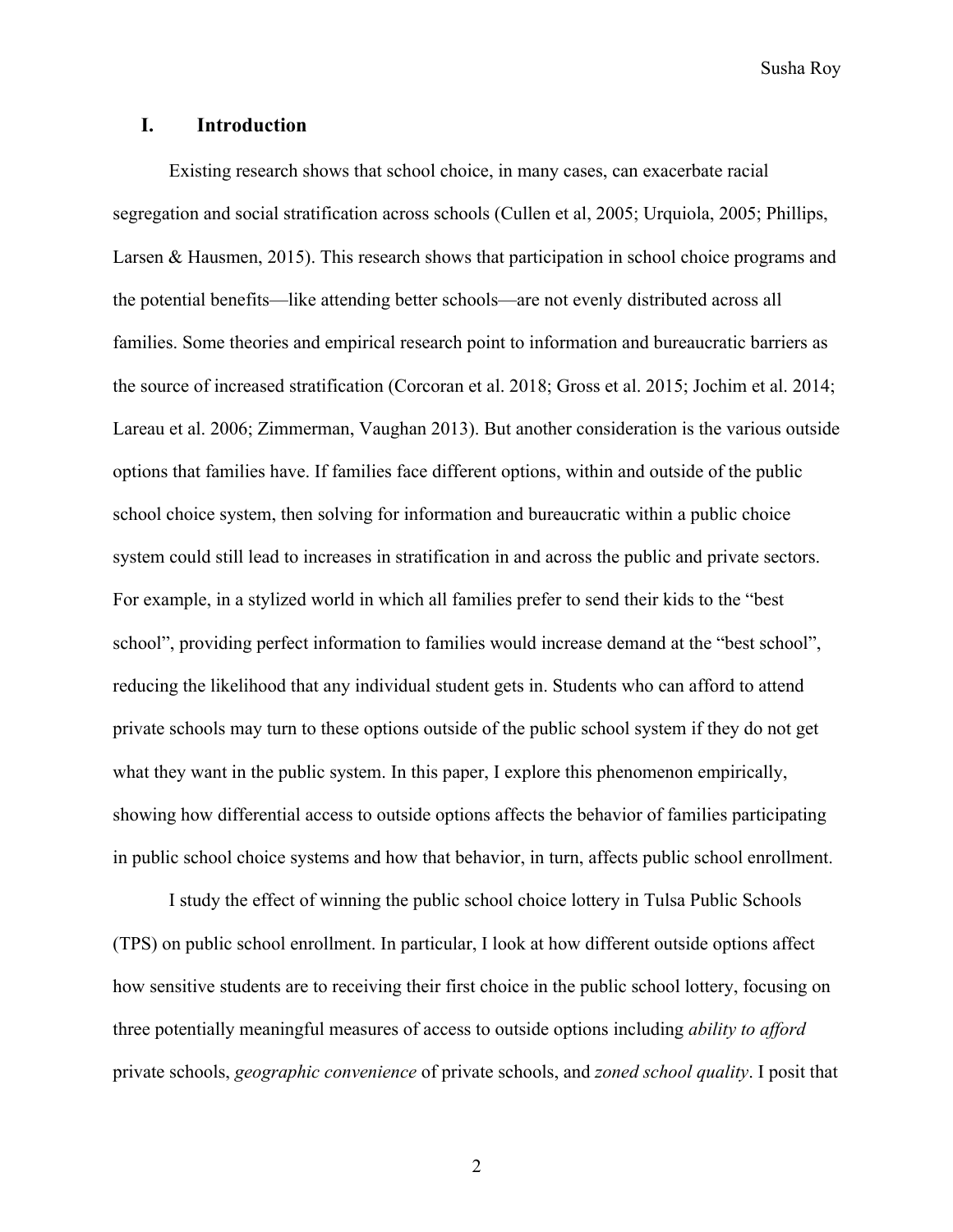students with access to private school outside options are likely to be *more* sensitive to receiving their top choice than students without outside options. In other words, students with these outside options have a higher chance of leaving the public education system entirely if they do not get exactly what they want in that system. If this happens, then increasing participation in school choice—a common policy approach for school districts seeking to make school choice programs more accessible and equitable—could have the unintended effect of driving certain students *out* of the public school system. Specifically, students with access to outside options who are more sensitive to getting their top choice could disproportionately leave the public school system, stratifying the public and private sectors further.

While the effects of school choice on participating students' achievement has been widely studied, the effect of school choice on the distribution of students across the public and private school system is, by comparison, less understood. One exception is contemporaneous work by Alcaino & Jennings (2020), who use an event study to analyzes how the growth of public charter schools is linked to public school enrollment overall. They find that public school choice, which includes public charter schools, increases public school incorporation—bringing students back into the public school system from private schools—while also increasing segregation within the public education system. In this paper, I investigate the mechanics that may lead to public school incorporation described by Alcaino & Jennings (2020), including understanding how a family's ability to afford private school plays a role in their decision to stay in or leave the public education system. I also focus on public school choice generally, not charter schools, because this type of choice is becoming increasingly common. For instance, of the 19% of students attending a public school that was not their residentially zoned option, less than a third attend charter schools (Wang et al., 2019).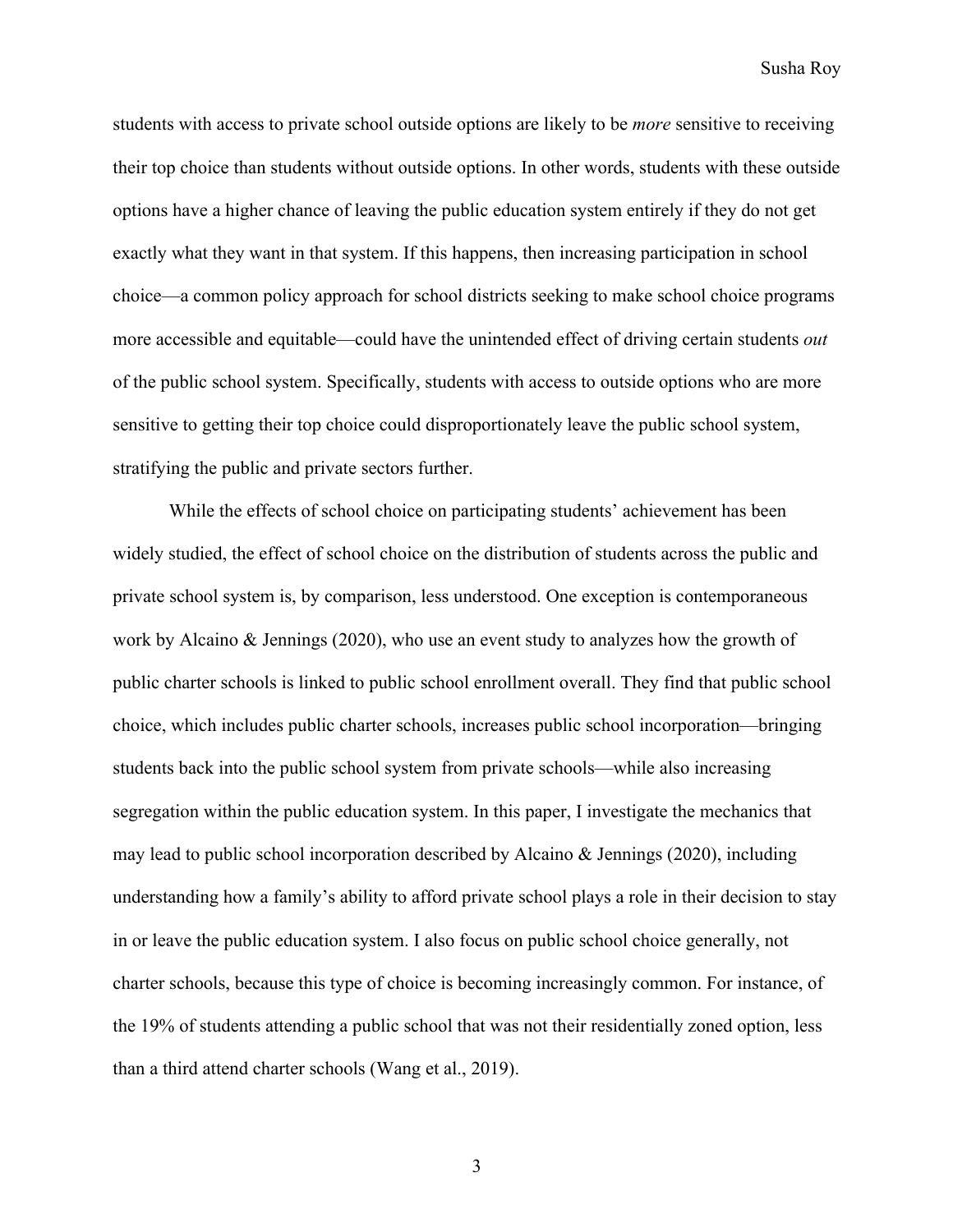Existing research by Engberg et al (2014) examines the implications of differential attrition from magnet schools on estimation of achievement impacts of these schools. However they do not explore the underlying drivers of this differential attrition extensively. Other work alludes to the fact that different families respond differently to their offers within a public school choice system but does not study it directly. Abdulkadiroglu, Angrist, and Pathak (2011) and Dobbie and Fryer (2014), for example, note that some students who do not get their top choice in the Boston and New York City choice systems respectively leave the system and attend private schools. However, this work does not estimate size of the effect of offers on enrollment and the characteristics that predict which families are more or likely to exhibit this behavior. Recent theoretical work notes that the pareto optimality achieved by strategy-proof centralized public school choice mechanisms, while preferable to manipulable mechanisms, do not reflect asymmetrical preference over options outside of the public school system (Akbarpour, 2018). For example, while all families participating in public school choice face the same incentive to rank their preferences over public options truthfully (as opposed to attempting to strategize or game the system), they may face different sensitivity to actually receiving assignment to one of those preferences.

It is important to understand how families behave in public school choice systems because public school choice is becoming an increasingly prominent and permanent feature of the U.S. public education system: 41% of families report having access to *public* school choice (Wang et al., 2019). In urban areas, that figure is even higher: more than half of families have access to some form of public school choice. So, even if parents end up sending a child to their locally zoned school, that result exists with the backdrop of a system of choice. Additionally, districts are making efforts to increase participation in choice programs as a way to combat the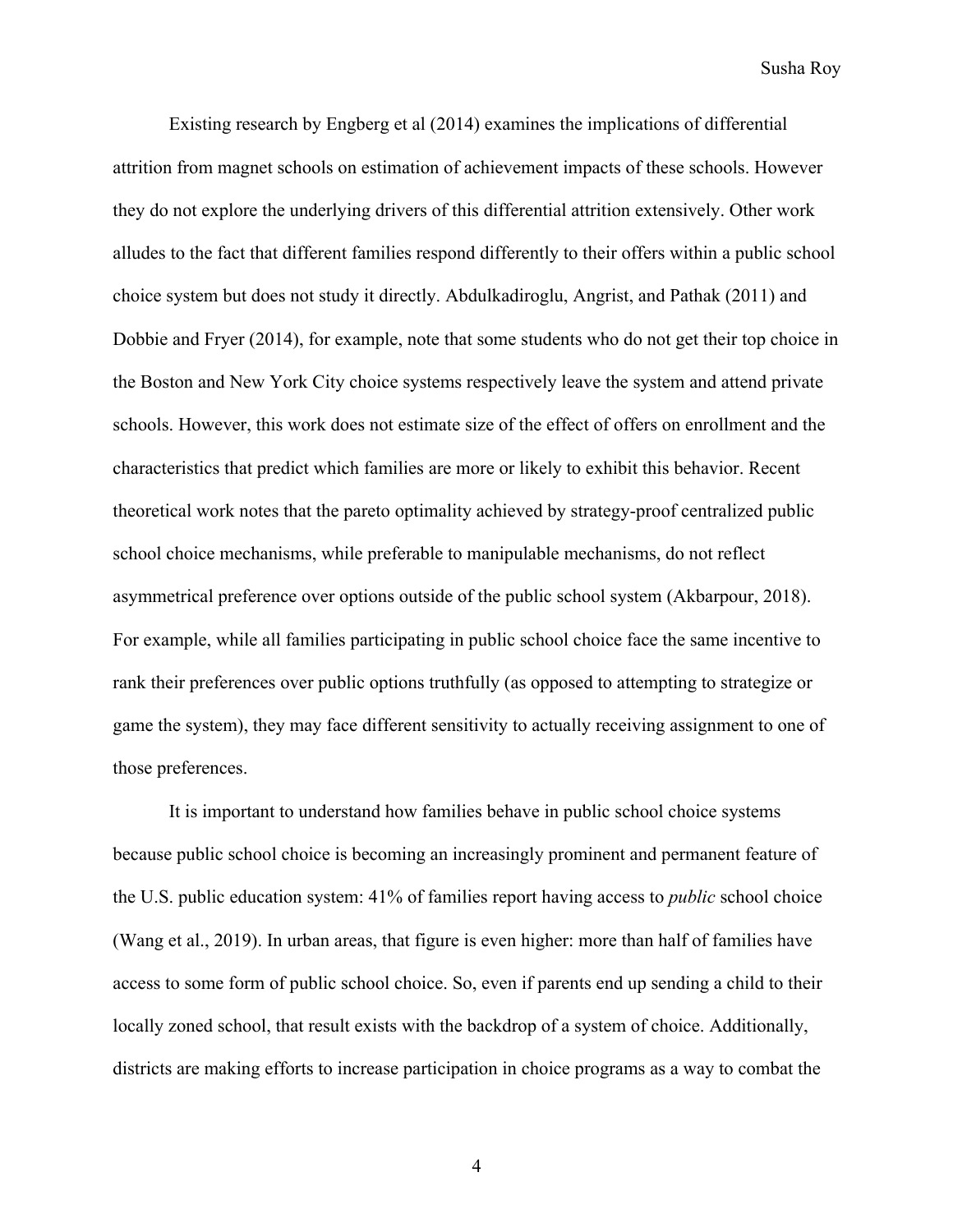documented segregating effects of existing public school choice programs, without necessarily knowing the unintended consequences of increasing participation. By examining how families behave in and interact with systems of public school choice, future efforts to improve existing choice systems can be made with a more comprehensive understanding of both the likely intended and unintended consequences. This means helping districts manage competing efforts to increase access to high quality schools for all students, reduce stratification and segregation across schools, and keep up public school enrollment. Centralized school assignment mechanisms, which are becoming a more widely used way to manage public school choice, allow for rigorous analysis of choice systems by leveraging lotteries and other rules that introduce as-good-as-random variation into school assignment across entire districts.

This study takes place in Tulsa Public Schools (TPS), a medium-large public school district that uses a centralized mechanism to assign students to schools. The centralized enrollment system was introduced in an effort to streamline the public school choice process, increase participation in school choice, and ultimately make access to schools more equitably distributed across students. Under the system, families can submit up to 6 ranked choices in one centralized location online to any of the schools in the district including neighborhood schools, lottery and criteria magnet schools, and public charters. Families are not required to participate in public school choice; if they do not, they will be assigned to their local, neighborhood school or "zoned school".

I use rich administrative data from applications submitted through the centralized enrollment system in TPS during 2019-20 as well as 2020-21 student enrollment data from TPS combined with school-level characteristics from the state. I leverage assignment by random lottery to chosen schools to identify the causal impact of receiving (or not) admission to a top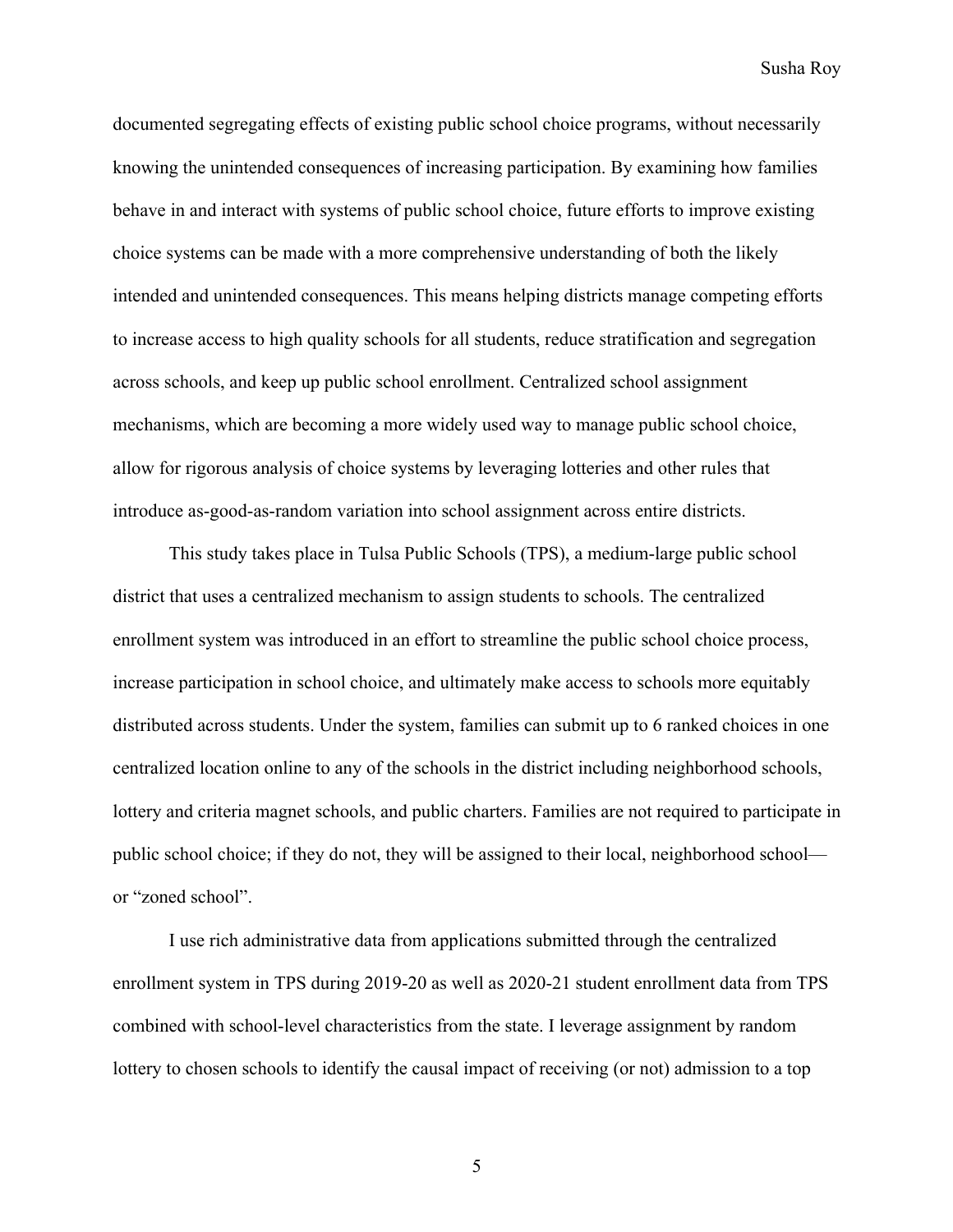choice school on public school enrollment. My approach is similar to prior research that uses school lotteries to estimate impacts of school assignment on student achievement (Abdulkadiroglu et al., 2011; Deming et al, 2014). I then examine how this causal relationship differs between students that face different outside options, defining outside options as the school options available to students outside of the public school choice system. I explore and test the role of several different potential measures of outside options. First, I consider access to private schools by looking both at students *ability to afford* private schools, assuming that students who are higher income are more likely to be able to afford private schools that charge tuition than their low-income counterparts. Second, I consider *geographic convenience* of private schools in the Tulsa area to test whether, in addition to financial access, living closer to private school options makes students more sensitive to receiving their desired placement within the public school system. Finally, I look at how *zoned school quality*—the quality of students' local neighborhood school that they have guaranteed access to based on where they live—affects the sensitivity that students have to getting their top choice in the public choice system.

I find that overall, students who do *not* get their top choice school are 15 percentage points more likely to leave the public school system entirely. This effect is driven by higherincome students who are 33 percentage points more likely to leave the public schools if they don't get their top choice in the public school choice system. Geographic location relative to private schools, tract-level measures of income, and zoned school quality are *not* as predictive of student behavior within the choice system as individual-level measure of economic advantage. However, I do find descriptive evidence that these characteristics relate to other aspects of the choice system including the decision to participate in public school choice and which and how many schools to rank.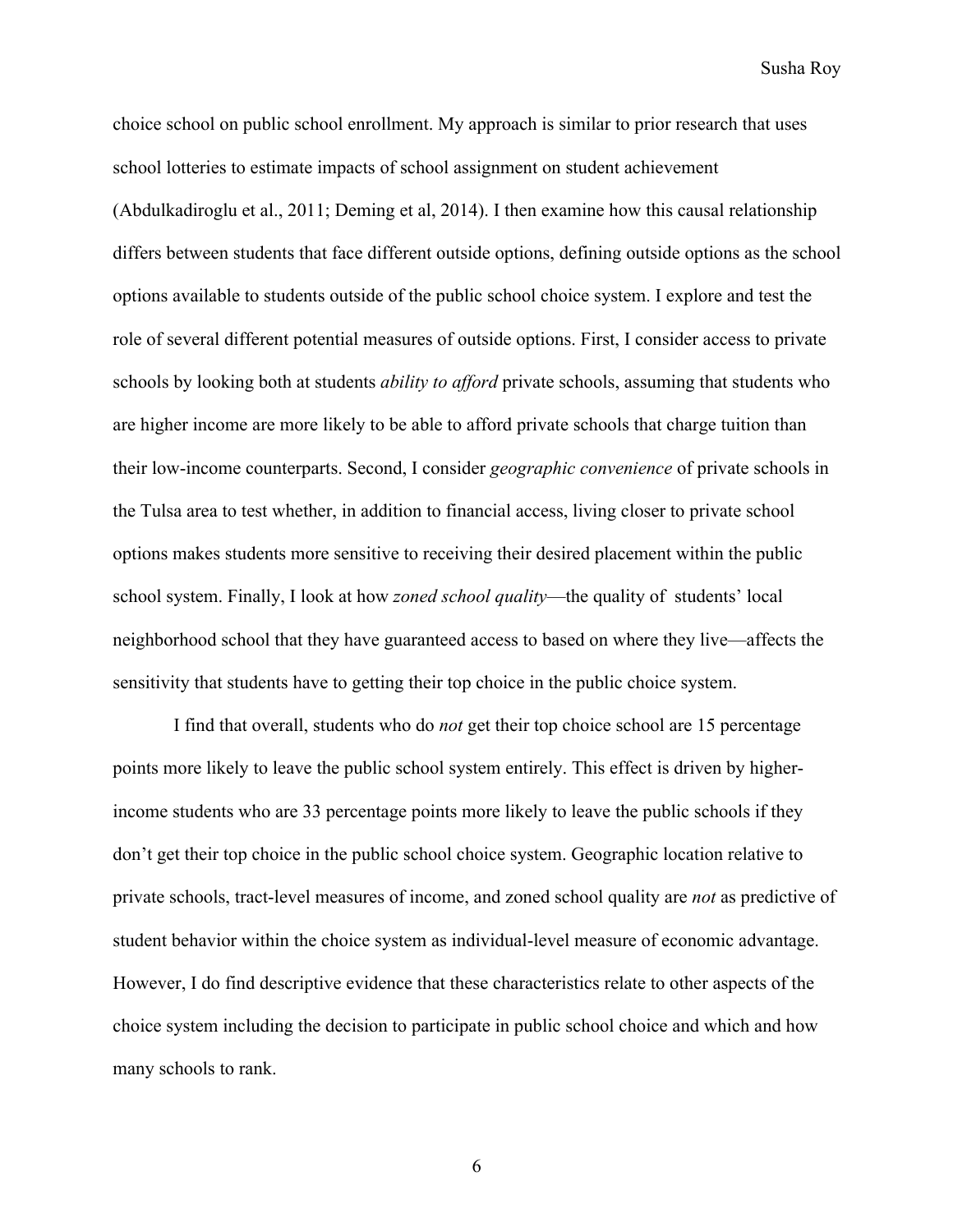These findings suggest that districts seeking to improve public school choice programs by increasing participation of the students who may be able to benefit most should consider the unintended effect on district enrollment. Using my causal estimates, I predict how efforts to increase participation in school choice, without changing school enrollment caps or school quality overall, are likely to affect district enrollment in subsequent years. These calculations are based on the following logic of a dynamic problem: increasing participation in school choice particularly by lower income students who are currently underrepresented in the choice program and that district's are more likely to target in their efforts—decreases the overall likelihood of any given student getting an offer at the school they ranked first. As a result, as participation in public school choice increases, a larger portion of students overall and, relatively more affluent students in particular, do *not* get a spot at their top choice school. An increasing share of these students, who are on average more likely to leave TPS if they do not get their top choice, end up leaving the district.

Based on these back-of-the-envelope calculation, I predict that increasing participation in the public school choice program by 25% would *cause* an additional 13% of higher-income students who participate in choice to leave the public school system in the first year. Over 5 years, efforts to increase participation could cause up to 26% of participating higher-income students to exit the public school system.

These findings have implications for policymakers as well as researchers. School district decisionmakers manage competing efforts to make school choice programs more equitable while maintaining and growing public school enrollment. My results suggest that efforts to improve equitable access to the best schools by increasing participation in school choice should be complemented by efforts to improve the desirability of schools throughout the district. Without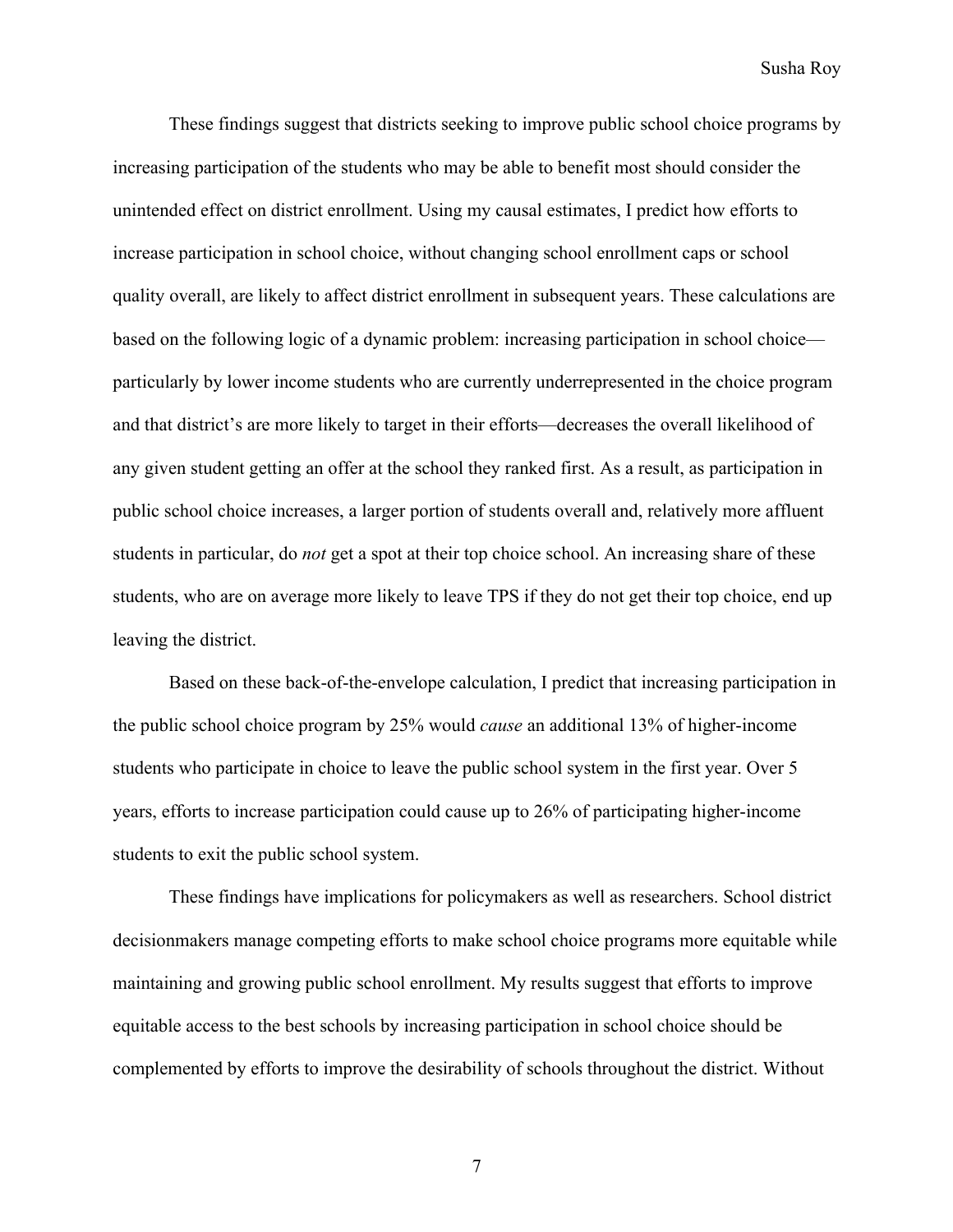these complementary efforts, public school districts could lose enrollment of higher-income students and increase stratification across the public and private sectors.<sup>1</sup> The findings also have implications for research that leverages lotteries to estimate the causal impact of schools on student outcomes. I show that differential attrition from the public school system in response to lottery assignment exists, which may effect estimation of causal effects and should be taken into consideration.

# **II. School Choice in Tulsa**

#### *Public School Choice*

Public school choice involves a series of decisions by students and families. First, students must choose whether or not to *participate* in the public school choice system at all. If they participate, they must *rank* schools according to their preferences about schools they would consider attending other than their guaranteed neighborhood option or "zoned school". Once they have submitted these ranked choices, an algorithm determines to which of these schools, if any, they will receive an offer. If students do not receive an offer to one of their ranked choices, they are assigned to their zoned school. With an offer in hand, families then must choose where to *enroll*. At this point, families have three options: they can either attend a school they chose and were offered a spot at, they can attend their zoned school to which they have guaranteed admission, or they can leave the public school district altogether and pursue a private school option. In this paper, I focus on the final decision about enrollment by estimating the causal effect of getting an offer at a school students' rank first on the likelihood of public school

<sup>&</sup>lt;sup>1</sup> Higher-income students are 27 percentage points more likely to be white than non-white. While 58% of white students in TPS are economically disadvantaged, 86% of non-white students are economically disadvantaged.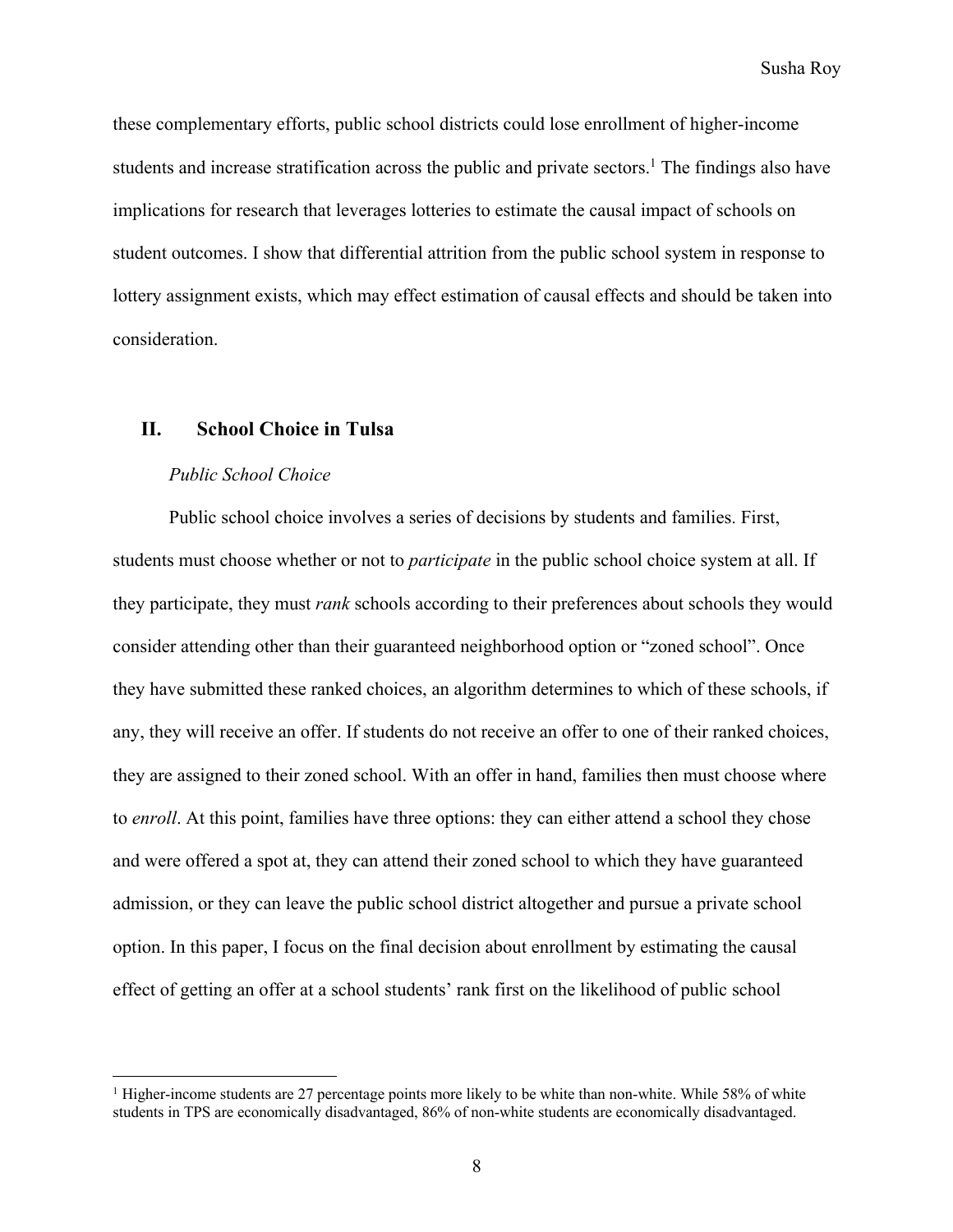enrollment. I do this overall and for students who are likely to have different outside options. I also provide descriptive evidence about the way that outside options appear to affect other stages of the school choice process, including participation and ranking.

TPS is a mid-large size public school district with approximately 34,000 students and 77 schools. This including 44 elementary schools, 10 middle/junior high schools, 9 high schools. There are also seven public charter schools that serve students in the district. There are also 7 alternative schools that serve K-12 students. The district also cooperates with 6 districtauthorized charter schools and 1 "partner" school that serve K-12 students. TPS has 52 neighborhood schools, 6 lottery magnet, 5 criteria magnet schools. The public school choice program includes all neighborhood schools, lottery magnet schools, criteria magnet schools, alternative schools, and charter schools. TPS offers a variety of programs at it's schools, including dual language programs at 11 schools, tech career ready programs, two Montessori elementary schools, and two early college high schools. Students have guaranteed admission to their zoned school, but can apply to other schools throughout the district as well. The schools widely considered to offer the best education are the magnet schools, for which no student has guaranteed admission and that instead require students to apply through the public school choice system.

TPS manages public school choice through a centralized enrollment system—Smart Choice—that allows families to visit a single website where they can rank up to 6 schools to apply to. Students in any grade level are able to apply. As expected, students in transfer grades including those transitioning from elementary to middle school and those transitioning from middle to high school—are more likely to participate. The choice program is also available for pre-K students, though these students do not have any guaranteed admission option. Smart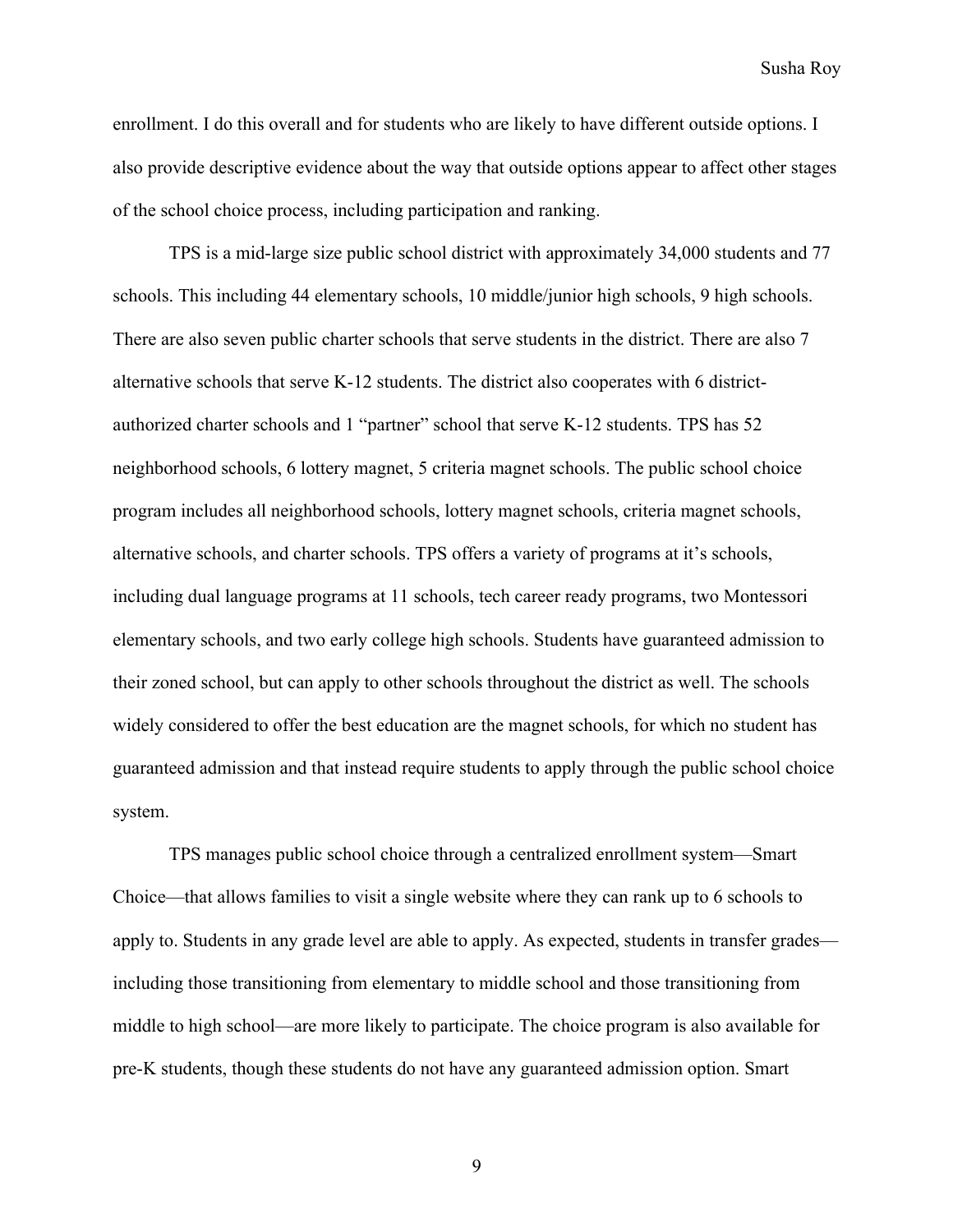Choice utilizes the deferred acceptance algorithm, which is strategy-proof, to allocate spots. Being strategy proof means that the dominant strategy for all participants is to rank their true preferences. In other words, there is no incentive to try and "game" the system by listing a school or schools that you prefer less ahead of a school that you prefer more. Students receive a seat at the highest rank school that they can based on their lottery number and remain on the waitlist for any other schools that they ranked higher. They are removed from the list for schools ranked below the school they are assigned to. Neighborhood schools with additional spots, charter schools, and lottery magnets use lotteries to determine admission for oversubscribed spots.

Unlike the lottery magnets, to which anybody can apply and have an equal chance of admission, criteria magnets use a point system based on grades, test scores, attendance, and teacher recommendation to determine eligibility and admission. Ties are broken with the lottery. For both lottery and criteria magnets, no students have guaranteed access based on where they live. That is, to access them students *must* opt in to participate in the public school choice program.

Smart Choice allows TPS to centralize the school assignment and enrollment process, making it much easier for families to participate in school choice and making the assignment process itself more equitable. At the same time, it allows TPS to collect data about families' ranked preferences for schools that they had not previously had access to.

#### *Outside Options*

There are two types of schooling options that students may face outside the public choice system and that constitute "outside options" throughout this paper: private schools and zoned schools. First, students can leave the public school system altogether and attend a private school.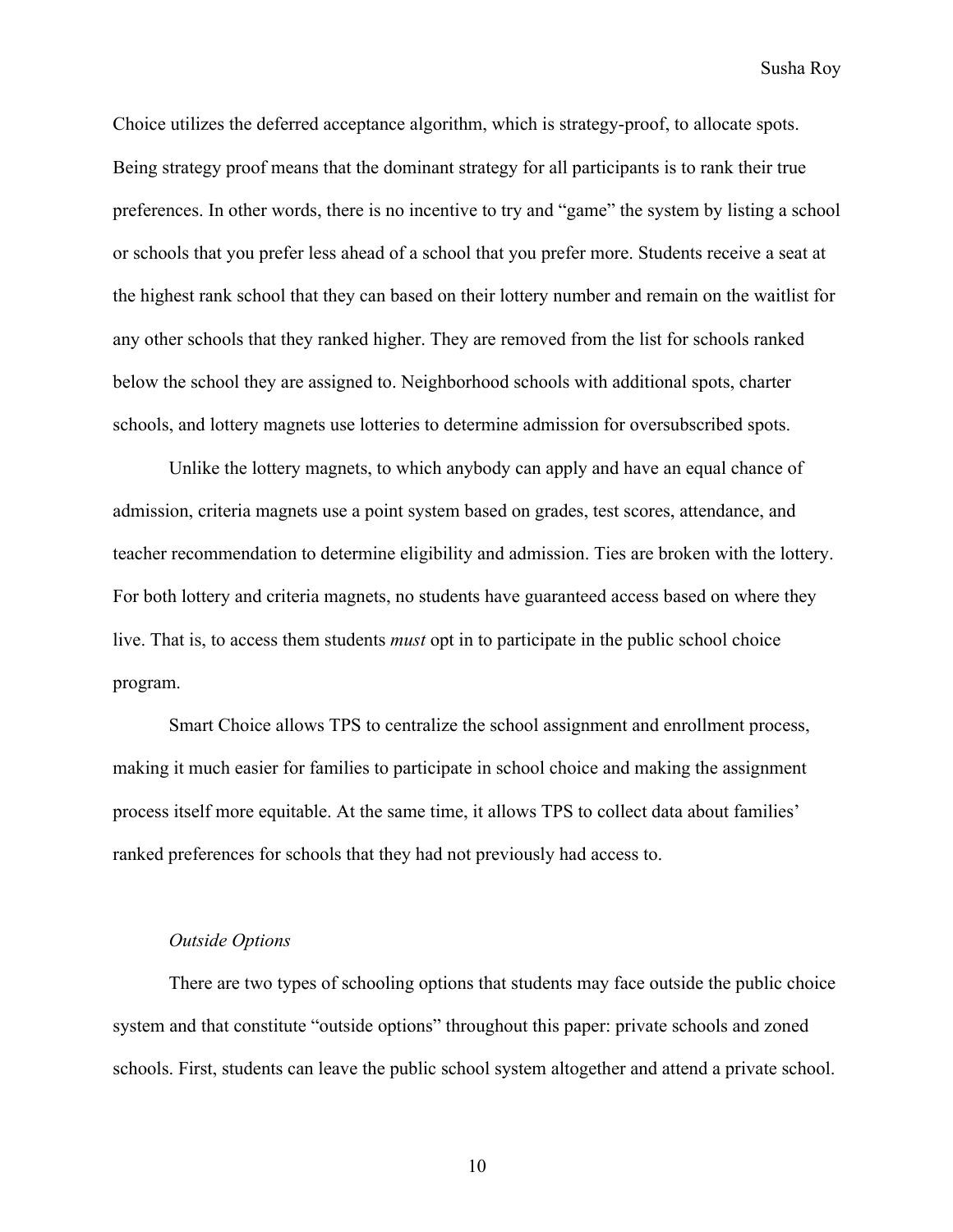This outside option varies among students due to families' differing ability to afford private schools that charge tuition and, potentially, because of the geographic location of private schools. For example, a student who lives around the block from a well-regarded private school has a much more convenient alternative to whichever public school they are assigned to than a student who lives 5 miles away from that private school. One could imagine that the way students behave in the public choice system changes considerably if a private school is considered affordable and convenient rather than too expensive and far away.

Tulsa has over 80 private school options that range from small, alternative schools that offer special services to large, Catholic, non-denominational, or independent schools that serve all students. Many of these private schools are extremely small programs that serve fewer than 50 students and offer very specific programming to specific student populations—for example, small, religious schools or schools for students with special or alternative needs. For this paper, I focused on the larger private schools that were likely to be considered by more families interested in non-public school options. For the purposes of better understanding the private school options in the Tulsa area, I spoke with employees at TPS, many of whom have children of their own and who helped identify the most popular and well-regarded private school options in Tulsa. They identified four private elementary schools and three private secondary schools that that TPS competes with for students. These schools included Catholic, episcopal, and Montessori private schools that serve between 500-1000 students. I also looked at a handful of additional private schools that enroll more than 200 students to get a sense of the types of schools that were available outside the public school system. Overall, these private schools charged between \$10,000 and \$22,000 per student annually in tuition, with elementary tuition being slightly lower than middle and high school tuitions. Many of the school websites reported that they offer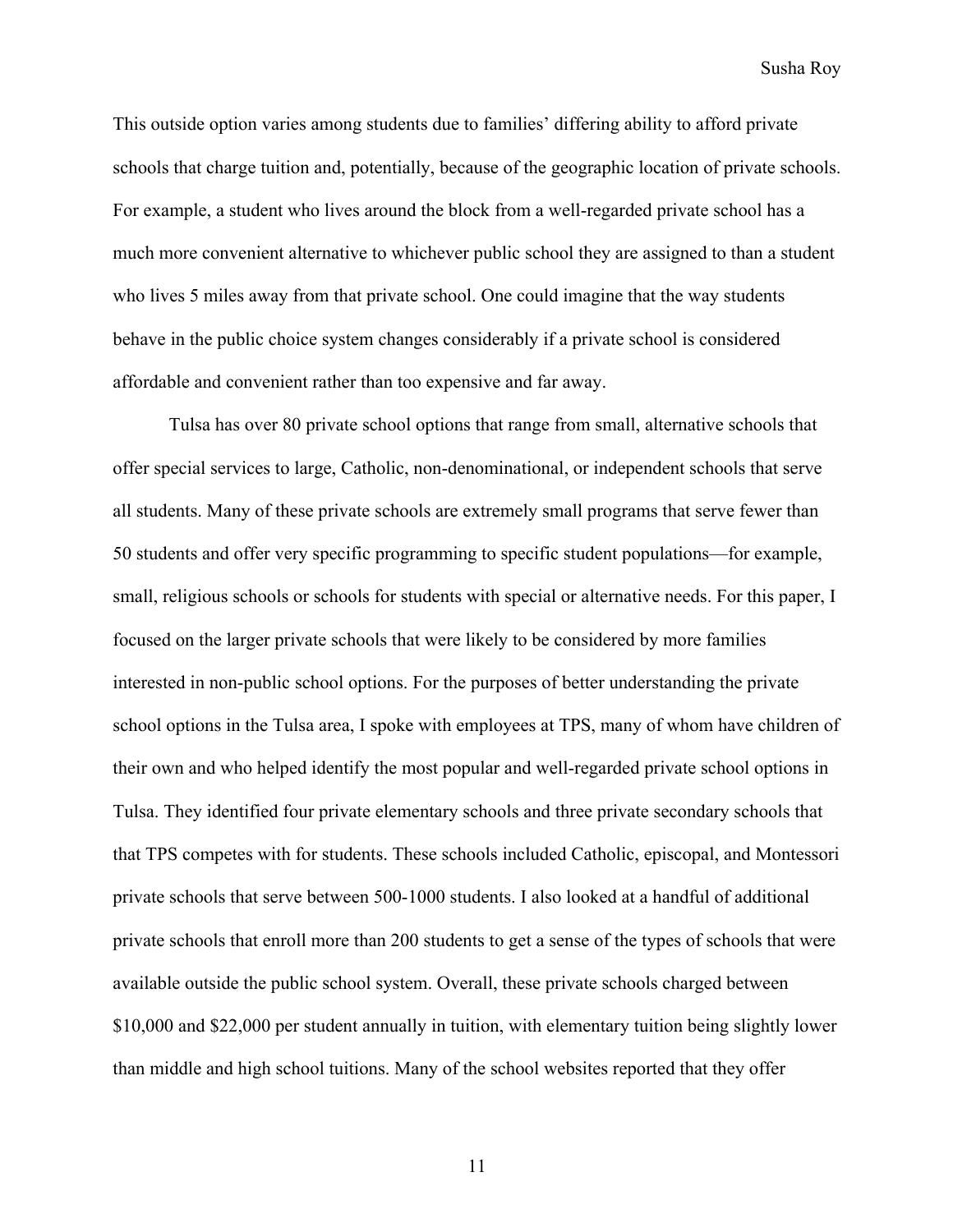financial aid for between 10-30% of attending students, depending on the school. They also often have an involved admissions process that does not allow all students to enroll. In sum, Tulsa has many well-regarded private school options available, but this type of schooling would not be affordable for all students in the school district and requires a significant time and resource investment to learn about and apply to.

I use two measures to capture the potential variation in access to private school options in this paper. First, I define access to private school based on an *ability to afford* these schools. Given that private schools charge sizable tuitions, not all families are able to afford them—even if financial aid is available for some. In a school district where 80% of students are classified as economically-disadvantaged, many families likely do not have the ability to afford anything other than free, public schools. Beyond affordability, access to private school may also be determined by the geographic closeness of other options. Therefore, I define a secondary measure of access to private school as *geographic convenience*, or the distance to the closest private school that serves the relevant grade level that a student is applying to.

In addition to private schools, the other schooling option outside of the public choice system is a student's zoned school. Students are assigned a neighborhood school—their zoned school—based on their home address. They have guaranteed access to their zoned school regardless of their participation in and the outcome of the public school choice. Because zoned schools are assigned based on a student's home address, this outside option varies among students depending on where they live. For example, some students have a zoned school with a "B" rating based on the catchment zone they live in while other students have a zoned school with an "F" rating. One could imagine that the way students behave in the public choice system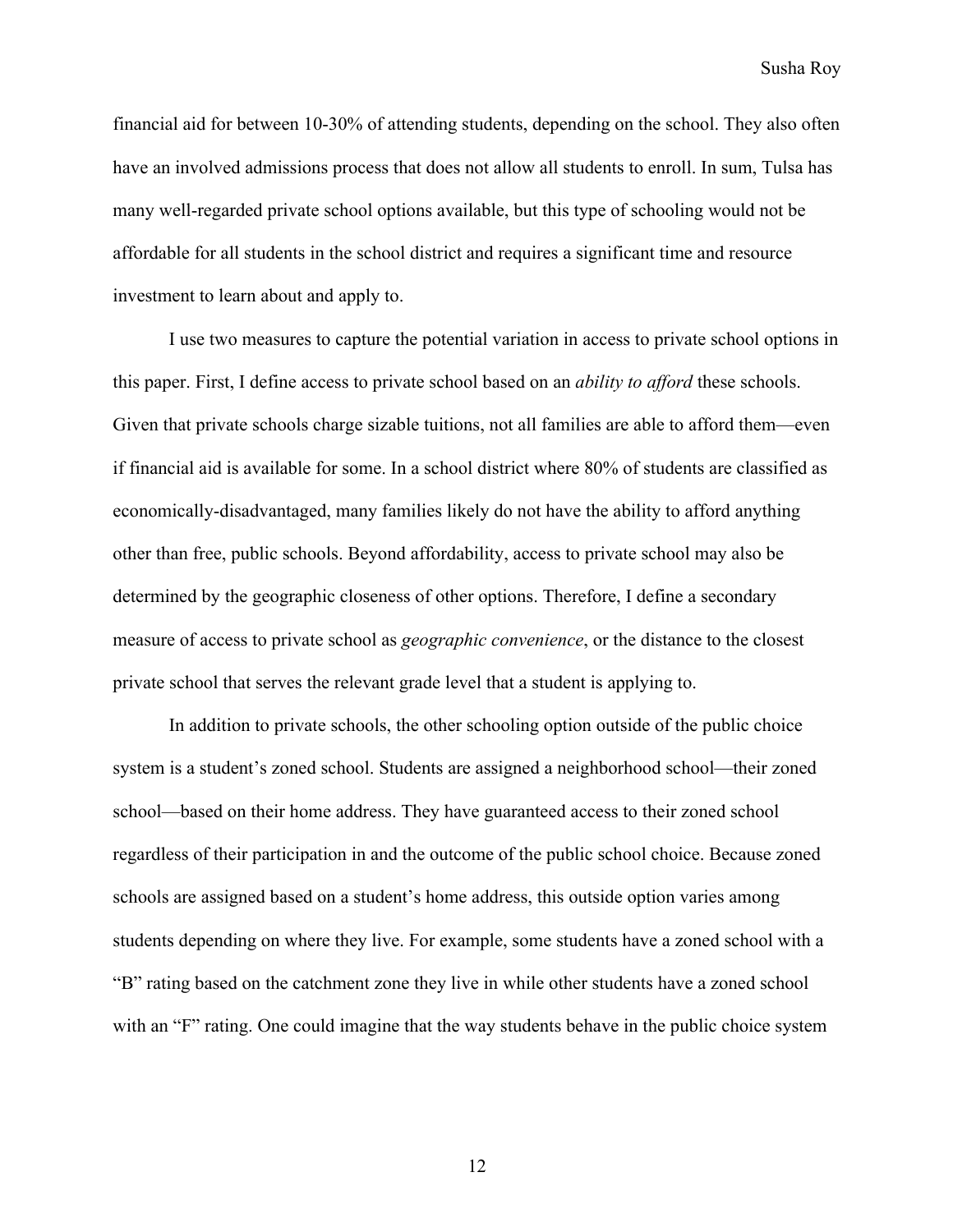changes considerably if the guaranteed option is considered to be relatively high quality rather than very low quality.

In sum, I explore three definitions of outside options in this paper: 1. Ability to afford private school, 2. Geographic closeness of private schools, and 3. Quality of zone school. Unsurprisingly, these measures of outside options are not independent from one another. Students who are more likely to be able to afford private schools also tend to have higher quality zoned schools, on average. Low-income students, on the other hand, are more likely to live in areas with lower-rated zoned schools. For example, 15% of higher-income students have B-rated zoned schools, but only 2% of low-income students do. At the other end of the spectrum, 26% of higher-income students have F-rated zoned schools while 43% of low-income students do. Lowincome students both have potentially more to gain from participating in the public school choice system *and* less ability to be choosy with regards to their school assignment.

## **III. Data Description**

In this paper I combine five datasets: TPS' school choice application data, TPS enrollment data, school-level characteristics data about public schools from OK state, schoollevel characteristics data about private schools from Great Schools, and census tract data. First, I use the application data from Smart Choice that families submitted during 2019-2020 for the following 2020-2021 school year. This student-level data set includes where each student currently attends, all ranked choices and ordering, lottery number, resulting school assignment (where students received an offer), and the zoned school the student has guaranteed access to based on their home address. I merge this dataset with student enrollment data from 2019-2020 (when students were applying) *and* enrollment data from 2020-2021 (when students attended the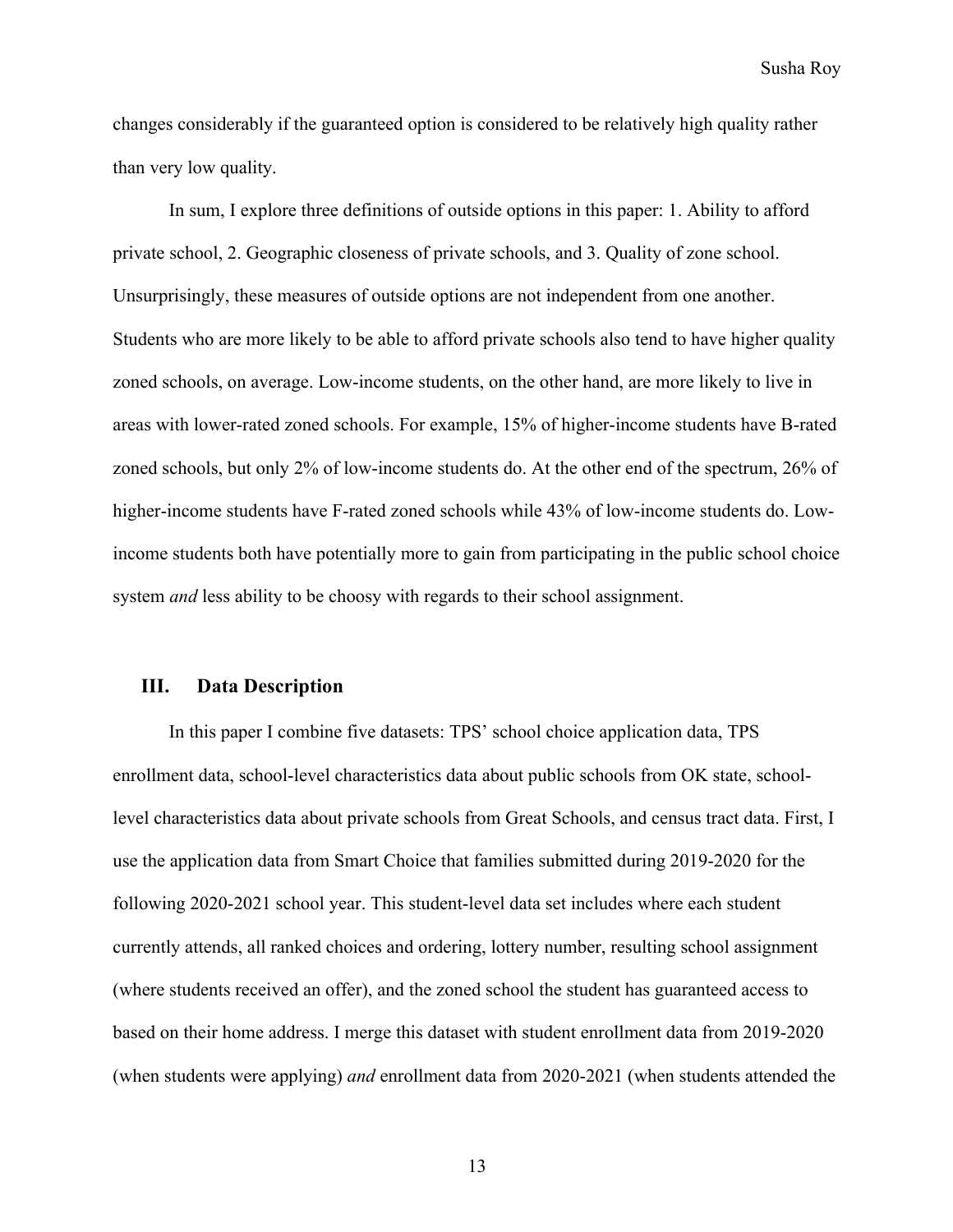schools following their participation in the public school choice program). The enrollment data includes demographic information including economic disadvantage and home addresses. I merge this data with census tract data which includes neighborhood characteristics such as median income level, portion of individuals living below the poverty line, portion of students attending private schools, and other relevant measures that characterize the neighborhoods where students live.

I merge this individual-level dataset with school-level characteristic data provided both by TPS and the state of Oklahoma related to where students attended school in 2019-2020, where they were zoned to attend based on their home addresses in 2020-2021, and where they actually ended up enrolling in 2020-2021. The school-level data includes a state-assigned "letter grade" for each school and an indicator summarizing school quality, both of which are based on an index of factors reflecting school quality. It also includes the various measures included in the index and other school level characteristics like school-level math and ELA achievement and growth measures and demographic breakdowns. I use the school characteristic data to classify pre-treatment variables like transition grades and school levels to study heterogeneity in treatment across students at different parts of their K-12 trajectories. I also merge these data with data about private schools from Great Schools, which includes addresses, grades served, and school size.

To define access to outside options, I use three main measures. First, I use an indicator of economic disadvantage at the student level as well as neighborhood census tract median income as a measure of *ability to afford* private schooling or some other form of non-public (and therefore not free) type of schooling.<sup>2</sup> I refer to those who are economically-disadvantaged

<sup>&</sup>lt;sup>2</sup> I used a variety of tract-level measures including median income, housing ownership as a measure of individual affluence. However, there was too much individual-level variation within tract for tract-level measures to predict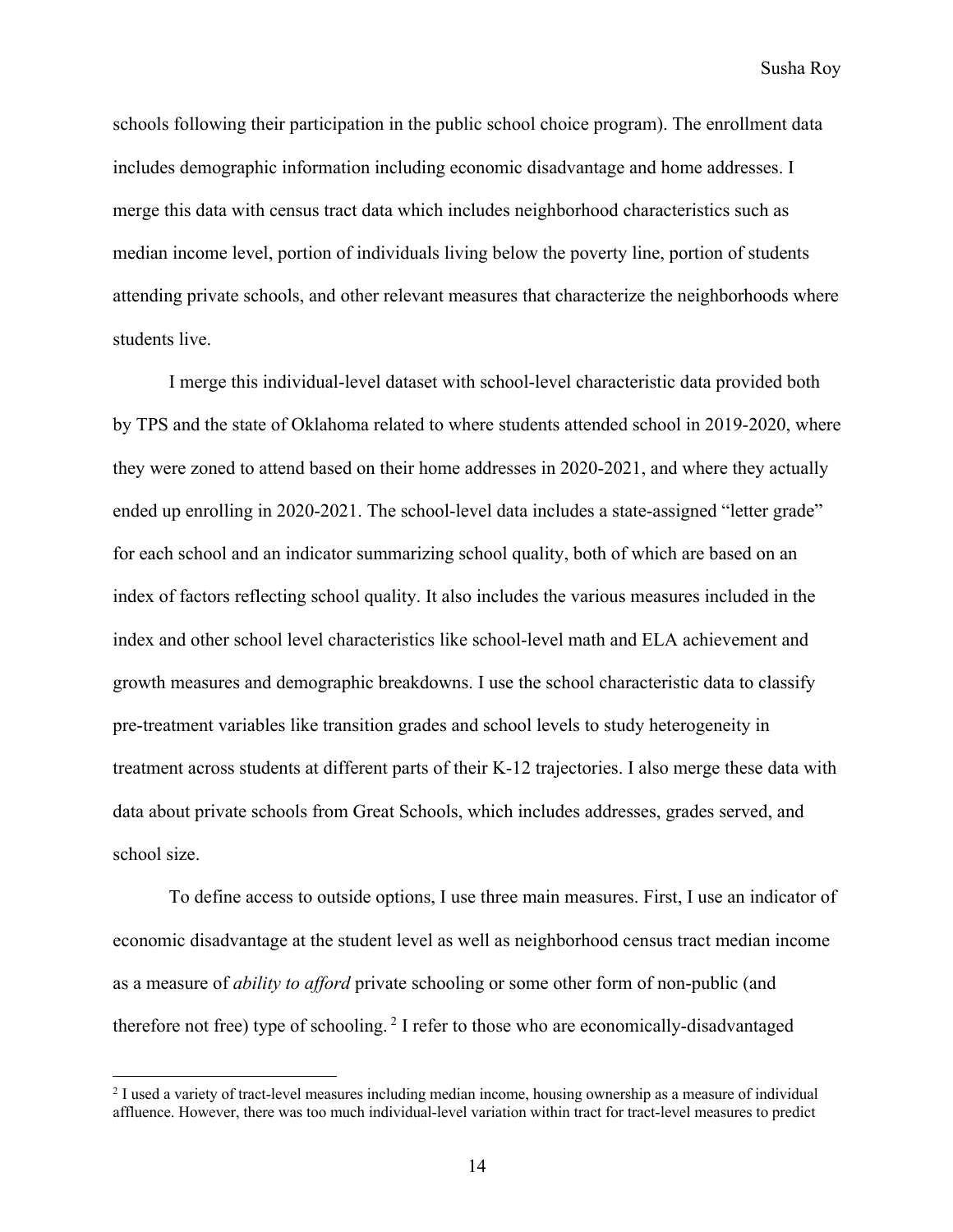during the 2019-20 pre-treatment year as low-income and those who are not classified as economically-disadvantaged as higher-income.<sup>3</sup> Second, I use student addresses and school address data from Great Schools to identify how far students live from private schools as a measure of *geographic convenience* to outside options. I match students to the closest private school that serves students in the grade they will be in in the 2020-21 school year. Finally, I use the state of Oklahoma school ratings as a measure of the *zoned school quality*. <sup>4</sup> These are the three definitions of outside options that I explore in this paper, as described in Section II.

I use enrollment data from 2020-2021 to identify students who ended up enrolling in a public school (or not). Students who do not appear in the 2020-2021 enrollment dataset are presumed to have left the district. I have "exit codes" for students that leave TPS that are recorded by the district. These provide a snapshot of why students left the district and where they enrolled in order to confirm, anecdotally, that students who do not enroll did pursue private school options.

There are two main data limitations. First, charter schools are not required to report directly to TPS, so enrollment, demographic, and other student-level data for students who attend charter schools within TPS is unobserved. As a result, I exclude students that rank charter schools from the analysis. These students are included in the enrollment summary below. Second, I do not have pre-treatment demographic data for students applying from outside the district and who do not end up enrolling. This includes students applying to Pre-K or

individual behavior. The individual level binary indicator of economic disadvantage ended up being a much stronger predictor of behavior than tract-level continuous variables.<br><sup>3</sup> Economic disadvantage is defined by income and household size, and aligns to 185% of the federal poverty line.

More information can be found here: https://sde.ok.gov/economically-disadvantaged. In 2019, a family of 4 was considered economically disadvantaged if they made less than \$47,637 per year.

<sup>4</sup> I used several available measures of school quality including the OK state overall index score (continuous measure from 0-1), assigned letter grade (A, B, C, D, F, assigned based on the index score), proficiency and growth measures, and measures of student demographic characteristics.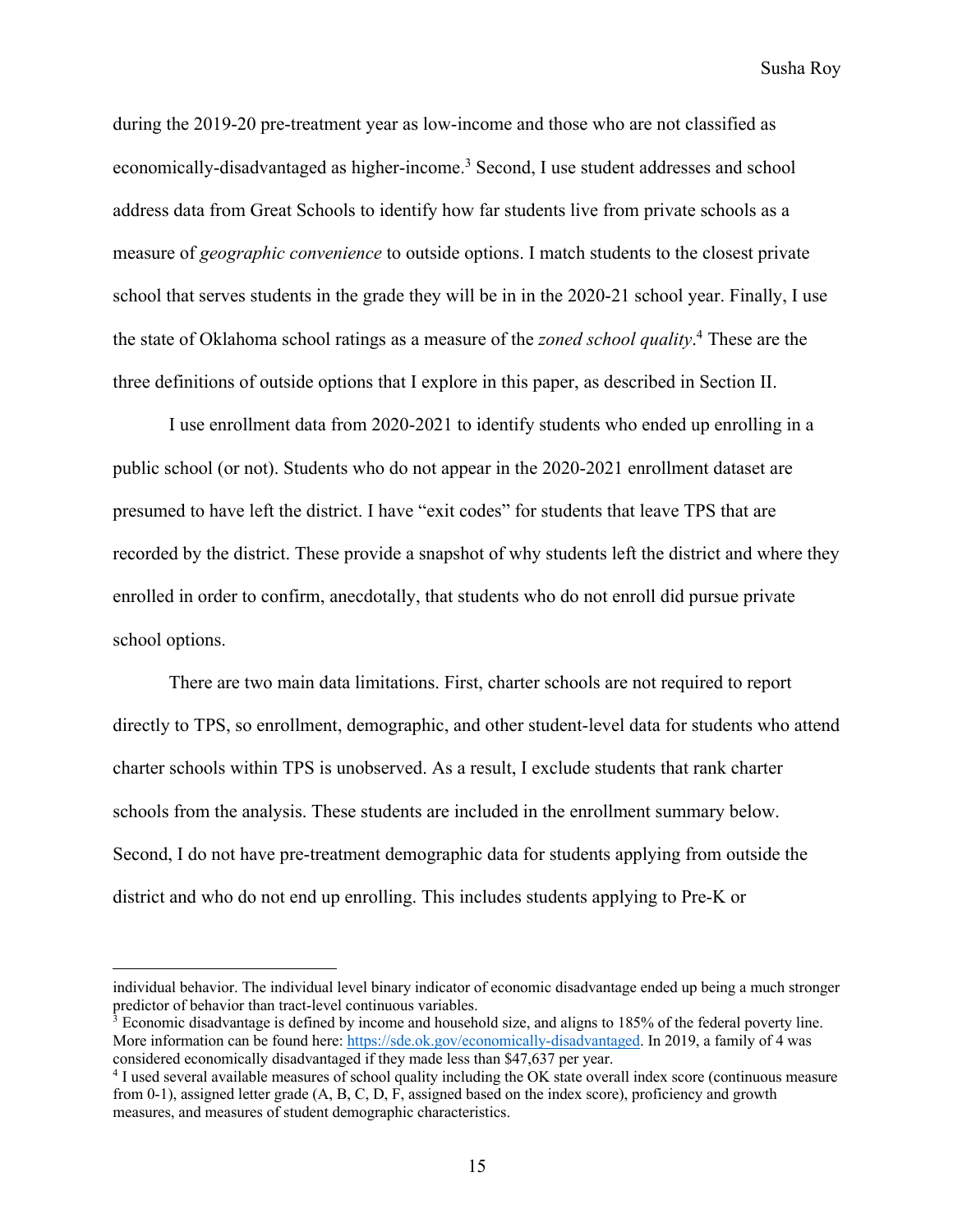kindergarten who have never been enrolled in TPS before or students who currently attend private schools, apply to TPS school through the school choice program, but end up not enrolling. As a result, these students are excluded from the analysis about the effect of outside options on public school enrollment.

# **IV. School Attributes, Participation, and Rankings in Public School Choice**

The importance of public school choice in TPS is evident by examining Table 1. Notably, the schools that have the highest ratings in the district—the magnet schools—are those that are only accessed by participating in the district's choice program. While there is variation in the quality of schools, the most common rating of neighborhood schools is a D or F. Of the 73 schools that received state assigned ratings in 2019-20, 29 (40%) received a D grade and 28 (38%) received an F grade. Only one school in the district—a criteria magnet school—received an A rating (criteria magnet schools are not included in main analysis of this paper because the assignment mechanism does not leverage a lottery). Overall, 74% of students in TPS attend schools that were rated a D or an F in 2019-20 (see Appendix Table  $1A$ )<sup>5</sup>. In other words, even if students are unlikely to be able to attend a criteria magnet school based on their achievement, many students would be able to access schools with higher ratings—whether they be lottery magnets, charters, or other neighborhood schools outside of their catchment zone—by participating in the public school choice system.

#### [ Insert Table 1 here]

<sup>&</sup>lt;sup>5</sup> More information about the OK school report cards can be found here: https://sde.ok.gov/sites/default/files/documents/files/Frequently Asked Questions - School Report Card\_0.pdf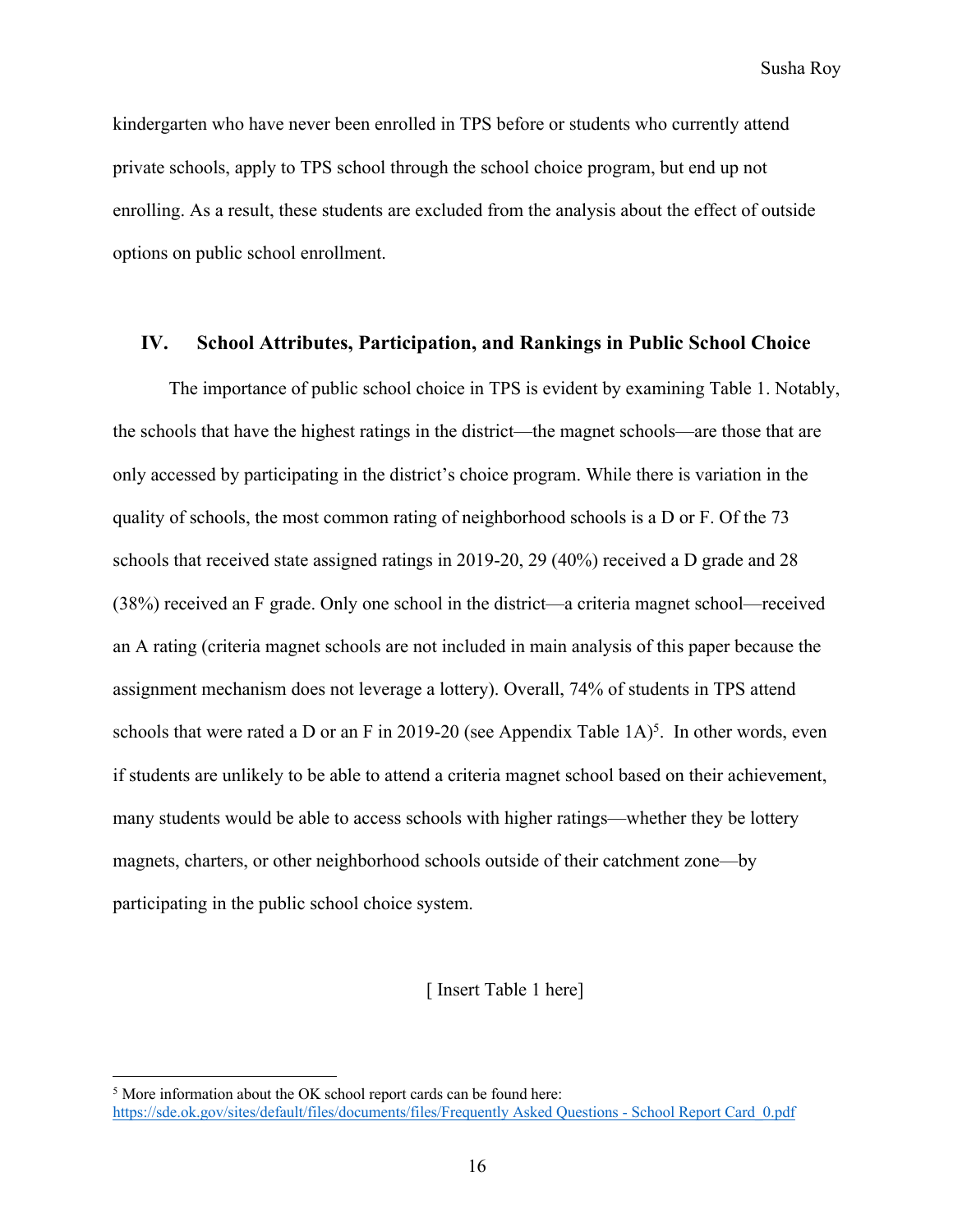Table 2 further shows that the racial and socioeconomic make up of schools that can only be accessed by participating in school choice is disproportionately whiter and higher income than the rest of the district. While the magnet schools show the most stark underrepresentation of BIPOC and low-income students, there is also variation in the quality of neighborhood schools, with higher-quality neighborhood schools more likely to serve more affluent students and white students than lower-quality neighborhood schools. The disproportionate representation by Race and Ethnicity and SES in TPS' higher rates schools motivates a need to better understand how students interact with the systems of school choice.

#### [Insert Table 2 here]

Despite the higher ratings of certain schools that may only be accessible by participating school choice, not all students who could theoretically benefit participate. Table 3 shows how participation in TPS' school choice program varies by student characteristics and by different transition points. Many of these relationships are statistically significant. For example, 11% of Black students participated in choice, compared to a 15% of all white students and this difference is statistically significant. The difference in participate are more evident when focusing on students in transition years—that is, those who will have to go to a new school the following year and where participation overall is higher. Overall, 44% of students in these grades participate in the public school choice program. However, only 31% of Black students in transition grades participated, while 50% of white students did. Similarly, only 40% of low-income students in transition years participated in public school choice while 60% of higher-income students did.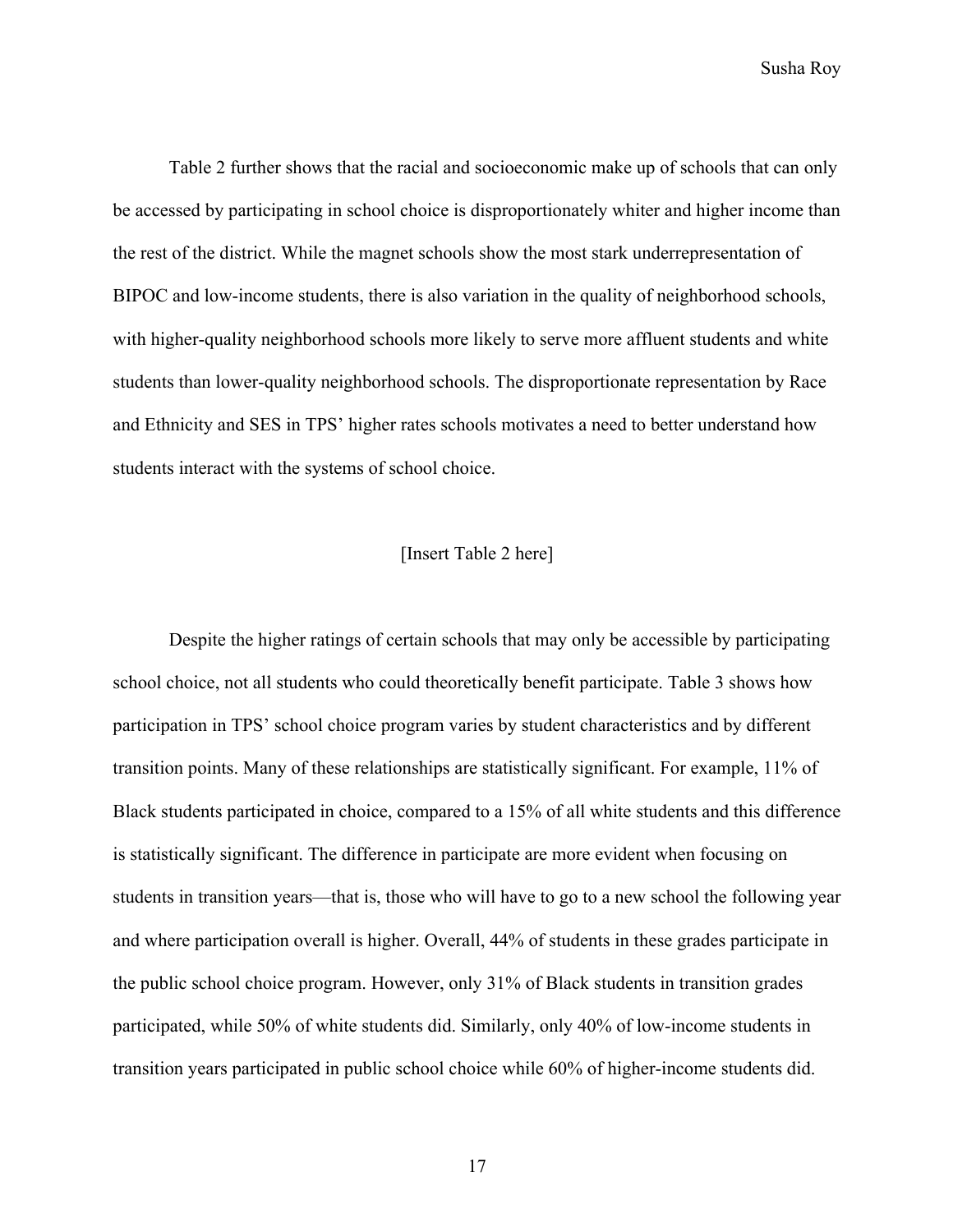These differences are larger during the middle to high school transition than they are during the elementary to middle school transition grades.

Overall, white students and higher-income students participate in public school choice more, even though these students are likely to have better outside options, both in terms of access to private schools and zoned school quality. On the other hand, students with lower-rated zoned schools do not participate noticeably more than those with relatively higher rated zoned schools, even though they may have more to gain from participating. These patterns provide suggestive evidence that the decision to participate, for some families, is about expanding the pool of school options. For other families, including those with lower-rated zoned schools, information or other barriers may prevent them from taking full advantage of the choice system at the participation stage of the choice process. The differences in participation and relative under-participation of students who could, in theory, benefit the most from public school choice undergird TPS' efforts to increase participation in the choice system.

#### [Insert Table 3 here]

The decision to participate in school choice is followed up by decisions about how to rank schools. Outside options—both within and beyond the public school system—may affect the how students rank schools. For example, Table 4 shows that on average, students that participated in the public school choice program ranked 2.6 different schools. However, this number was higher, on average, for students whose zoned school is lower quality. This suggests that, conditional on participating in school choice, families may rank choices considering the quality of their zone school option. For example, if a family has a B-rated zoned school, there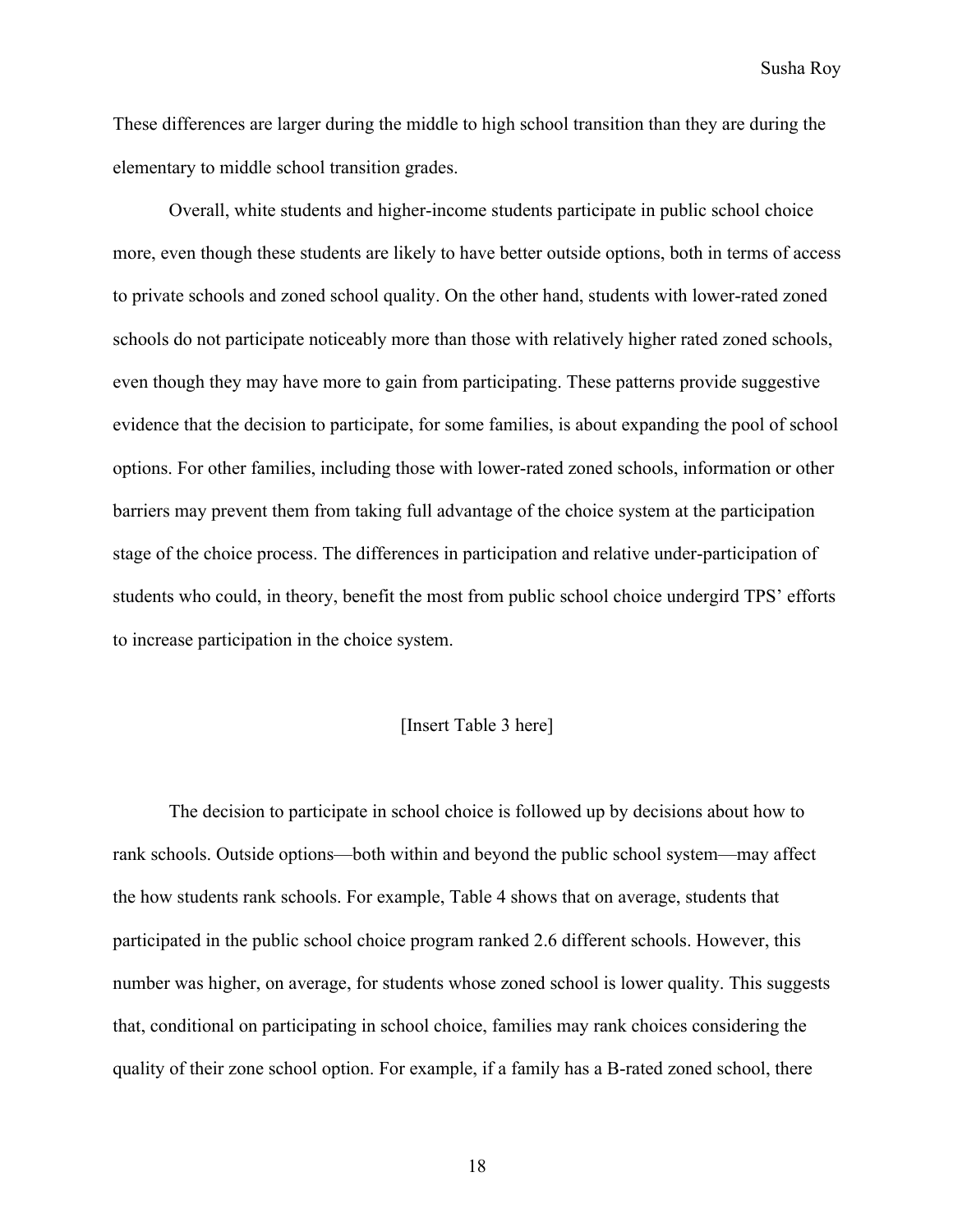may only be one other school in the public school choice program that they consider to be better than this zoned option. As a result, they may only rank one school in the public school choice process. On the other hand, if a family lives in a catchment area with an F-rated zoned school, they may rank numerous options because many other schools in the district would be preferrable to their zoned school. Students who are higher income also rank more schools on average, which may be a result of the strategy to simply expand the pool of options. These patterns provide suggestive evidence that factors such as information and outside options could shape the decisions that families make at the *ranking* stage of the school choice process.

In addition to the way that outside options shape families' behavior, Table 4 also highlights the fact that despite the higher ratings of criteria magnet schools on average, 44% of students that participate in school choice rank neighborhood schools as their top choice. This reflects both that there is, at least perceived, variation within the quality of neighborhood schools that students throughout the district have guaranteed access to and, perhaps, that family preferences are not always perfectly aligned with assigned measures of "quality". For example, schools that have lower achievement scores may have other desirable offerings such as dual language programming or a Montessori curriculum that is of interest to families.

#### [Insert Table 4 here]

After submitting their rankings, families receive an offer to a school. 70% of students who participated in the public school choice program in 2019-20 got admitted to their top choice school and 73% of students ended up enrolling in the public school system the following year.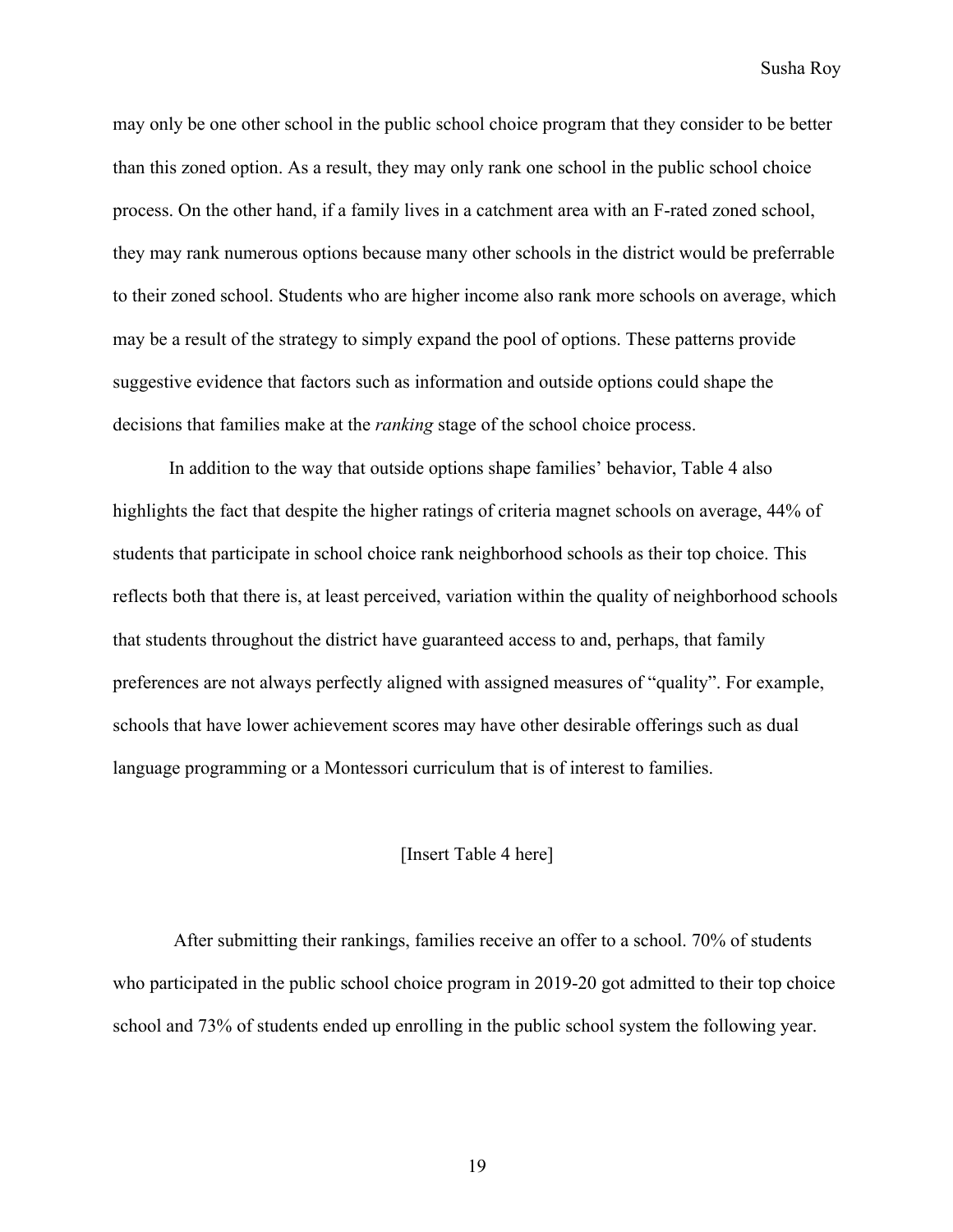Overall, parents are much more likely *not* to enroll in public school during pre-K years. The public school enrollment rate for students applying to pre-K through the unified enrollment system was only 6%. For elementary school applicants, 57% enrolled in public schools; for middle school applicants, 70% enrolled in public schools; for high school applicants, 74% enrolled in public schools in 2020-21. This makes sense because pre-K is not mandatory and admission is not guaranteed.

These descriptive results show that the way that students interact with the public school choice program vary considerably by different student and school characteristics. They also offer suggestive evidence that the outside options that students face could affect the way that they behave with and interact with systems of public school choice at the participation, ranking, and enrollment stages of the choice process. To summarize, higher-income students are more likely to *participate* in school choice programs and thereby reap the benefits of attending their top choice schools, which tend to have higher achievement scores and higher overall quality ratings as determined by OK state. Conditional on participation, students with lower-quality zoned schools *rank* more schools in their application. One way to think about this is that the number of public school options that are preferable to their guaranteed zoned school is higher for students with lower-quality zoned schools. For the remainder of the paper, I will focus on causal estimation of how students behave during the *enrollment* stage of the public school choice process, examining how—conditional on participating in the public choice system and the ranked preferences they submitted—the offer they receive and their outside options change their enrollment decision.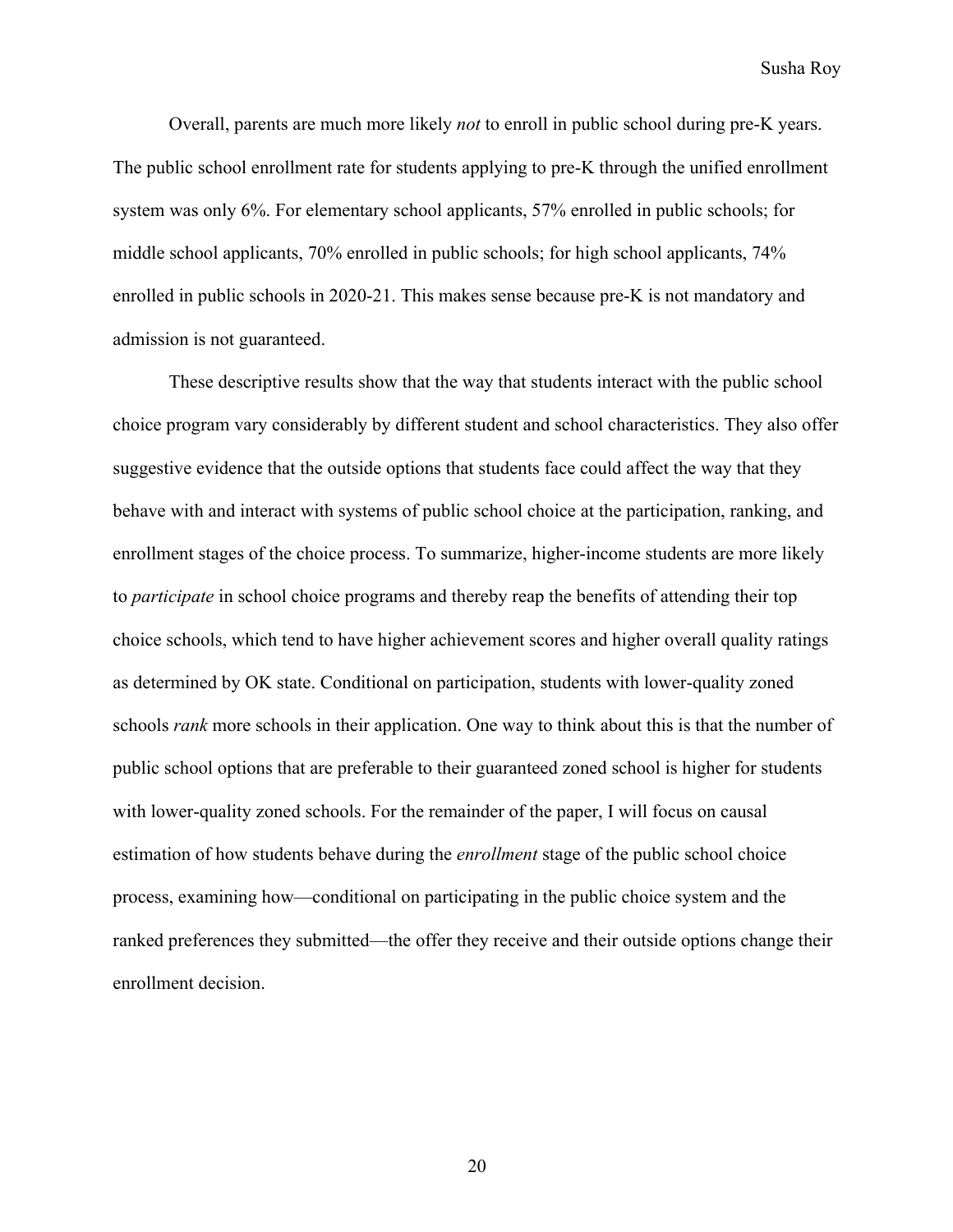# **V. Empirical Strategy**

I begin by estimating the effect of winning the public school lottery on the likelihood of enrolling in a public school following the standard approach used in lottery-based studies (Abdulkadiroglu, 2011; Deming et al., 2014). Specifically, I estimate:

$$
Y_{ij} = \beta_0 + \beta_1 W_{ij} + \gamma_j + \epsilon_{ij}
$$

Where Y is an indicator for enrollment in public school in 2020-21 for student *i* in risk set *j*.  $W_{ij}$ is a variable indicating where student  $i$  placed among schools ranked.  $\gamma_j$  is a set of risk set fixed effects.  $\epsilon_{ii}$  is a stochastic error term.

The exact definition of this independent variable depends on the specification. In my preferred specification,  $W_{ij}$  is equal to one if student *i* received admission to his/her top choice school. I also estimate a specification that non-parametrically estimates the effect of getting each rank place, including a separate dummy for each potential rank, though my main results focus on the top choice because, empirically, this appears to be the margin on which families are most sensitive.

In addition to estimating the relationship between winning and losing using different definitions of the independent variable  $W_{ij}$ , I test different definitions of risk sets. In my most conservative estimation, the risk set is defined by students who share the same exact rankings over the same schools and therefore face the same probability of getting placed in their first, second, third choice and so on. The benefit of controlling for the entire risk set is that it is possible to estimate the effect of getting the 2<sup>nd</sup> and 3<sup>rd</sup> choice and model how sensitivity changes across the choices. However, it also creates small risk sets and in some cases could exclude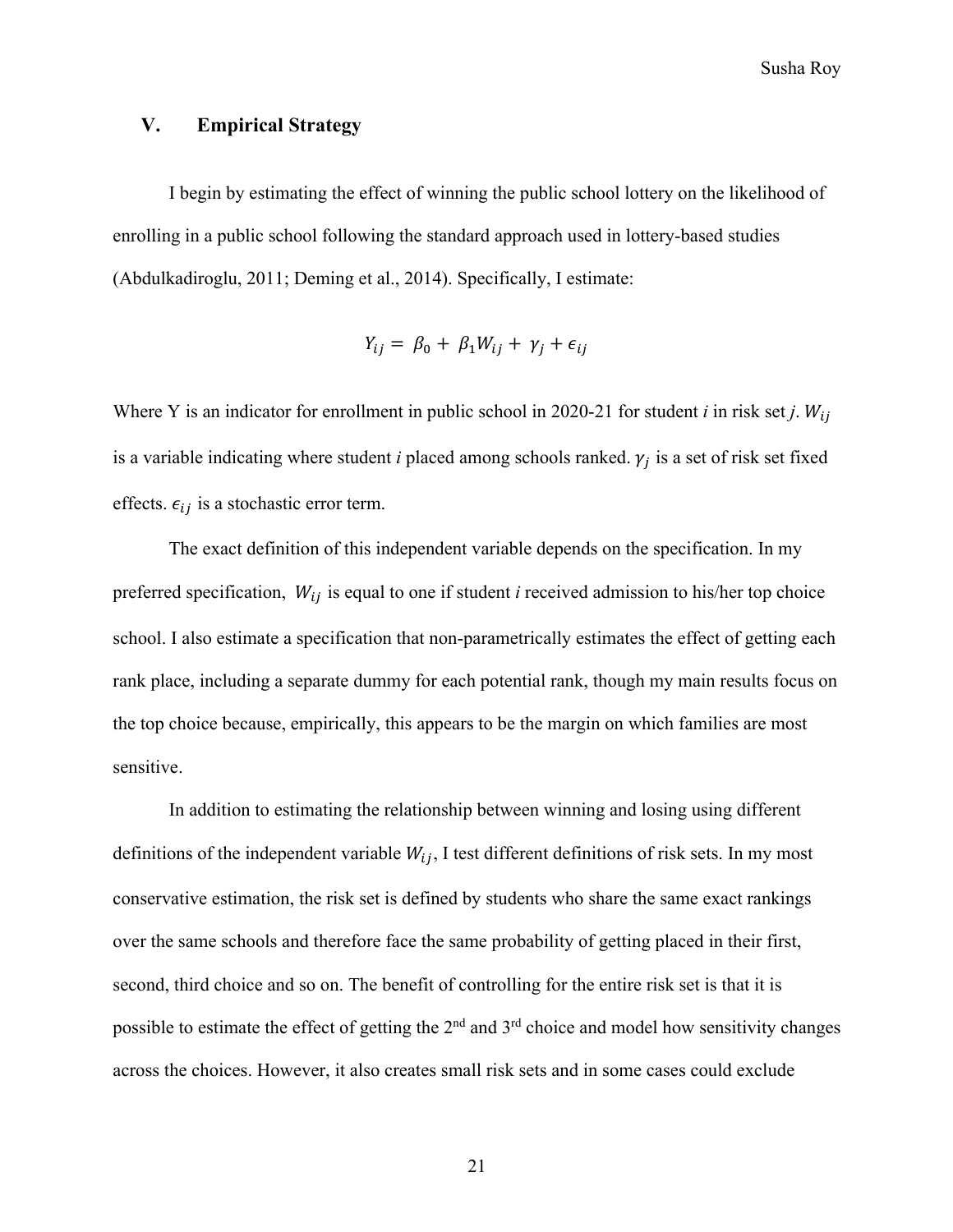potential variation from students who do not have the same risk set as any other student. Abdulkadiroglu et al. (2011) use this approach. I define a second risk set by students that share the same top ranked school and who therefore face the same probability of getting their top choice, but may have different schools ranked second and beyond and therefore a different probability of getting any specific school beyond their top choice. The benefit of using the top choice is that it is consistent with the treatment, which I define as receiving access to a top choice school. Empirically, students are most sensitive with their top choice, so focusing on a comparison between those who receive admission to their top choice vs. not is meaningful. Deming et al. (2014) use this approach.

In all cases, I exclude students who applied to criteria magnets because the assignment mechanism for these schools does not rely on a lottery. As a result, students who receive a spot in the criteria magnets, by definition, differ in their observed (and likely unobserved) characteristics from students that do not receive a spot in criteria magnets, undermining the random source of variation that justifies a causal interpretation. I also exclude charter school applicants because I am unable to observe their enrollment in 2020-21 school year because the charters do not report to TPS. Finally, I remove "accidental" applicants—those who ranked their zoned school first and therefore face an admission probability of 1, unlike other students in the risk set who do not have guaranteed admission. By making these exclusions, I aim to maximize the internal validity of my results. At the same time, it limits the sample.

To summarize, the sample is composed of all students that participated in the public school choice program for whom I have pre-treatment demographic information and who ranked schools that (i) they were eligible for and (ii) used lotteries to determine placement. This includes 2,060 students in the 2019-20 enrollment cycle. Using data about these students, my empirical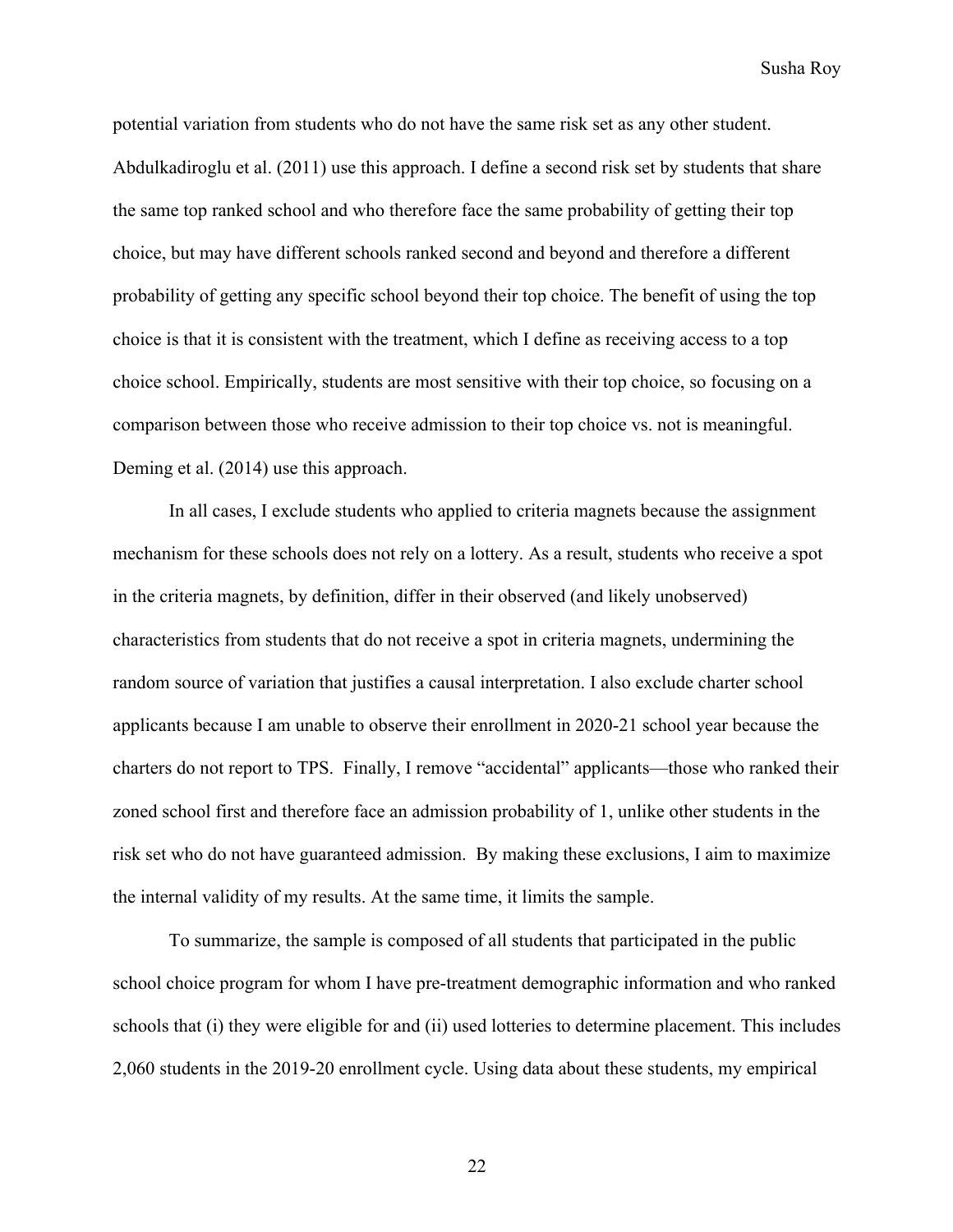approach compares students with the same rankings over public schools and who only differ by whether they are randomly assigned to receive an offer to attend their top choice school. The outcome variable of interest is whether students enroll in a public school (any public school) in the year following their participation in the public school choice program. Therefore, the causal relationship of interest is whether winning (losing) the public school choice lottery increases (decreases) the likelihood of public school enrollment. The identifying assumption is that, conditional on having the same ranked choices over public schools, students have the same expected likelihood of enrolling in public schools. This assumption is believable because the source of variation is a random lottery. I also test the validity of this randomization by replacing the outcome  $Y_{ij}$  with pre-treatment demographic variables including indicators for race and ethnicity and economic disadvantage. These observable characteristics should not have any association with the lottery result if randomization was done correctly, which is what I find (see Appendix Table 2).

While criteria magnets are the district's highest quality schools, on average, my analysis excludes these schools for two reasons. First, the criteria aspect of the application process means that many students who may like to go to these schools do not even apply so there is a lot of selection into applications. Second, because assignment is not determined by random lottery, my estimation strategy and associated causal interpretation would be inappropriate. While studying the impact of criteria magnet programs or exam school programs that use screeners to select students is important, that is *not* the goal of this paper. Instead, I focus on schools that any student in the district truly has access to—those that are assigned by random lottery—in order to better understand behavior within a system of public school choice that is defined by expanding access to schools for all students, not just those who are "gifted." Understanding these systems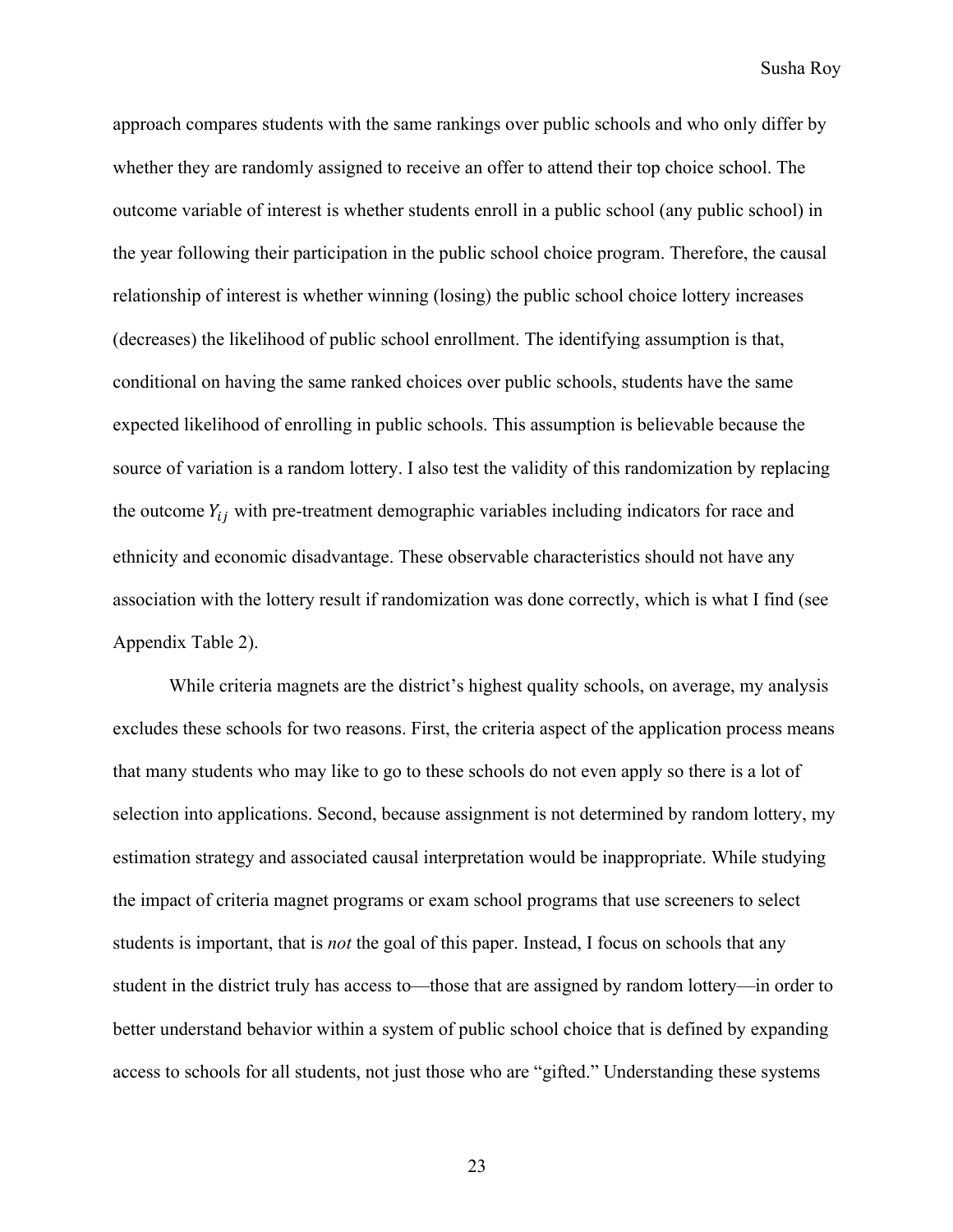has widespread implications for more students without requiring additional efforts or changes to curriculum or programming. These types of public school choice systems and assignment mechanisms are also increasingly common.

After estimating the effect of winning the lottery on public school enrollment overall, I analyze how outside options contribute to this result. I estimate the differential effect of winning the lottery on public school enrollment for students based on the different measures of outside options outlined in Section II. For example, I estimated the differential effect of winning the lottery on low-income and higher-income students, respectively. Higher-income students are relatively more likely to have the means to access school options outside of the public school system, whereas low-income students are more likely to have to stay within the public system regardless of their placement. To estimate these different effects of getting a preferred placement on public school enrollment for low-income and higher-income students, I estimate the following:

$$
Y_{ij} = \beta_0 + \beta_1 W_{ij} + \beta_2 X_{ij} + \beta_3 (W_{ij} * X_{ij}) + \gamma_j + \epsilon_{ij}
$$

Here,  $X_{ij}$  is an indicator variable for students outside options (e.g. higher-income students or students with a higher-rated zoned school). Therefore,  $\beta_3$  represents the differential effect of winning the lottery for higher-income students on public school enrollment. If this coefficient is significant, it implies that there is a significantly different relationship between getting a top choice placement for students with different outside options. In other words, higher-income students are more sensitive to getting their top choice than poorer students and are more likely to leave the school district if they do not get a placement that they want.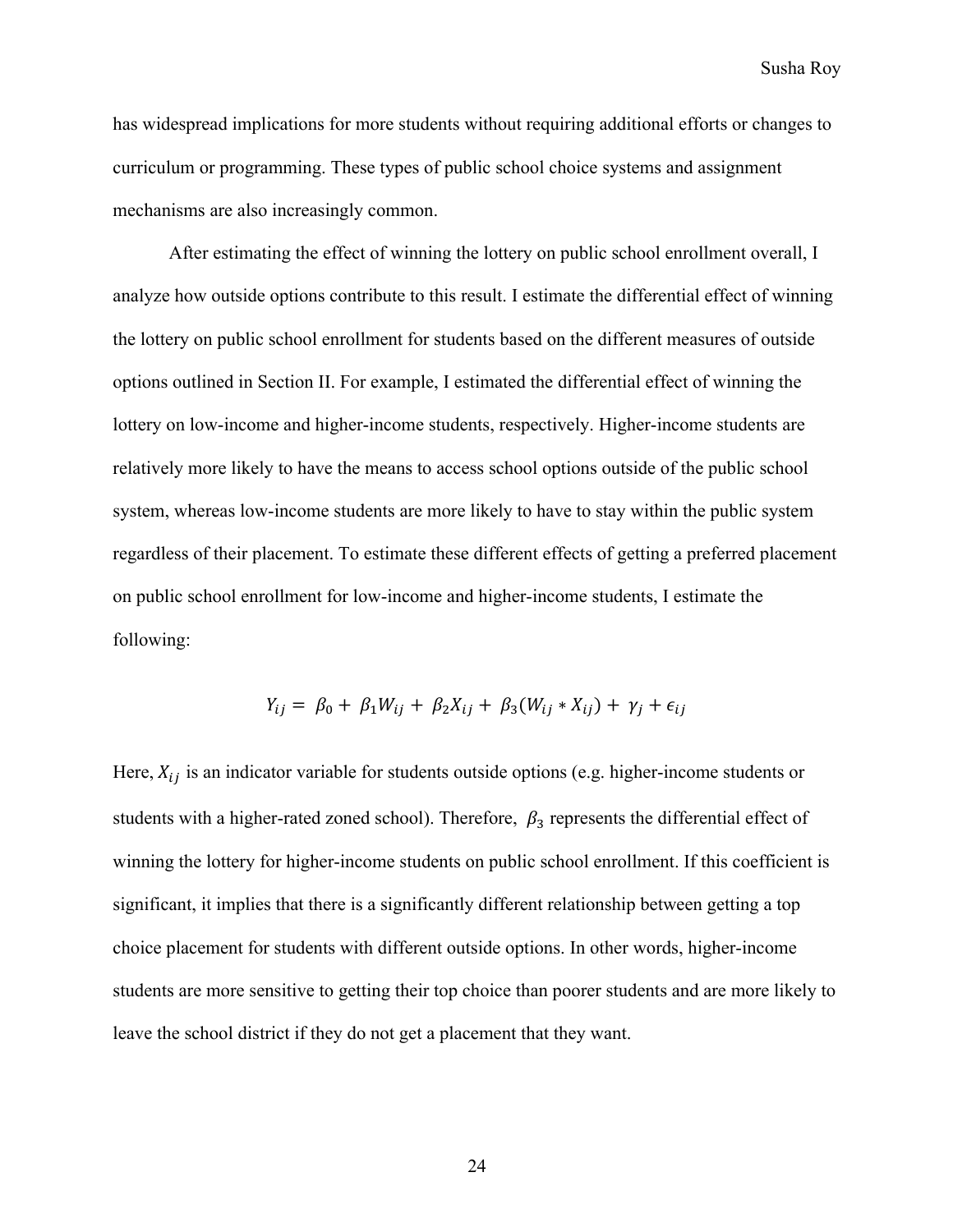# **VI. Results**

#### **A. Main Results**

Table 5 shows the effect of placement in the public school choice system on the likelihood of enrolling in the public school system using two specifications for two samples of interest. Overall, I find a significant positive (negative) impact of winning (losing) the public school choice lottery on enrollment in public schools. The most econometrically conservative approach in Column 1, which estimates treatment effects using the full risk set on my analytic sample, shows that students who do not receive a spot at their top choice are 15 percentage points less likely to enroll in public schools than students who do receive a spot at their top choice. Of students who received an offer at their top choice, 84% enroll in public schools. For students who did *not* receive an offer at their top choice, only 69% enroll in public schools overall.

Including fixed effects for the full choice risk sets means that the treatment effect is estimated between students who ranked the exact same number and ordering of schools and only differ in whether they received assignment at their top choice or not. This estimate is the most econometrically conservative. The second column includes fixed effects for the top choice risk sets meaning it compares students who had the same top ranked school and either did or did not get offered a spot in that school based on their lottery number. Because I focus on the effect of getting a top choice placement relative to any other placement, the top choice risk set is a suitable specification. Most importantly, the results are consistent across different definitions of risk sets.

Columns 3 and 4 show the treatment effect for all students that applied to schools that used lottery assignments, including those who are entering the district for the first time. Most of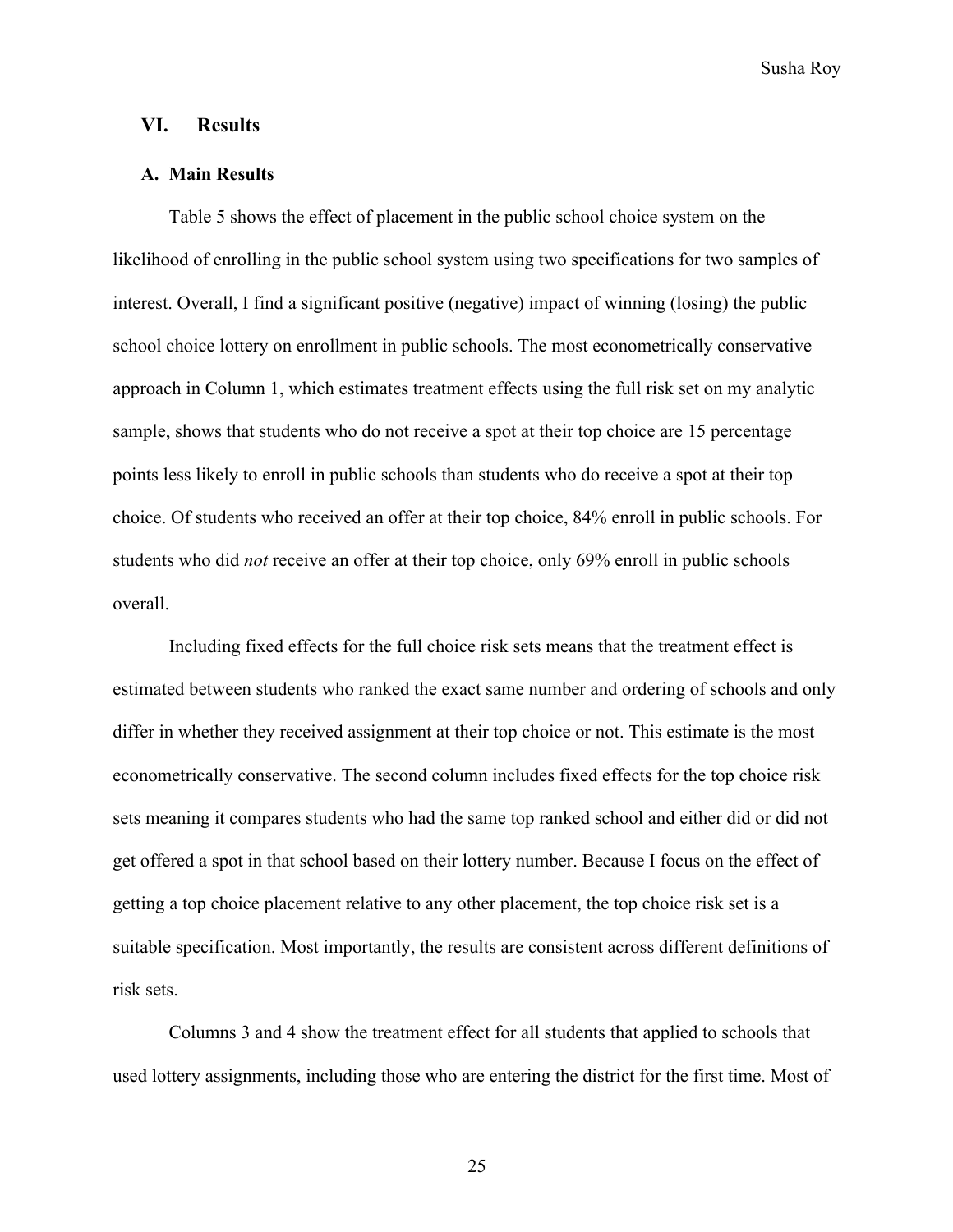these students are Pre-K and Kindergarten students. Because I do not observe pre-treatment demographic information for these students, I am unable to estimate the differential treatment effect based on access to outside options that are defined by demographic characteristics later in the paper. Therefore, they are not part of my final analytic sample. However, I can estimate the main results for this full group to get a sense of whether this larger sample shows noticeably different behavior patterns than the final analytic sample. I do not find different patterns; the findings are consistent for this larger sample. Specifically, students within this larger sample are 17 percentage points more likely to leave the public school district if they are not assigned to their top choice school. In this larger sample, students who received an offer at their top choice have a 50% likelihood of enrolling in public schools. For students who did *not* receive an offer at their top choice, only 34% enroll in public schools overall.

The low average enrollment rate overall for the larger sample is driven by pre-K applicants. Pre-K is not mandatory or guaranteed and may have been particularly less desirable during the pandemic. Only 6% of pre-K applicants ended up enrolling in public schools in 2020- 21 while 66% of the K-12 students in my sample enrolled in public schools during 2020-21. I show the main effects broken out by school level in Appendix Table 5.C. Elementary school students have a slightly higher treatment effect (21 percentage points) than Pre-K, middle, and high school students (12-14 percentage points) and the estimation for high school students has less power because many students in these grades applied to schools that did not use lottery assignment—like criteria magnet schools—and were therefore excluded from the sample. However, a large effect of getting an offer at one's top choice remains, regardless of school level and despite differences in enrollment rate overall. Furthermore, while CoVid likely caused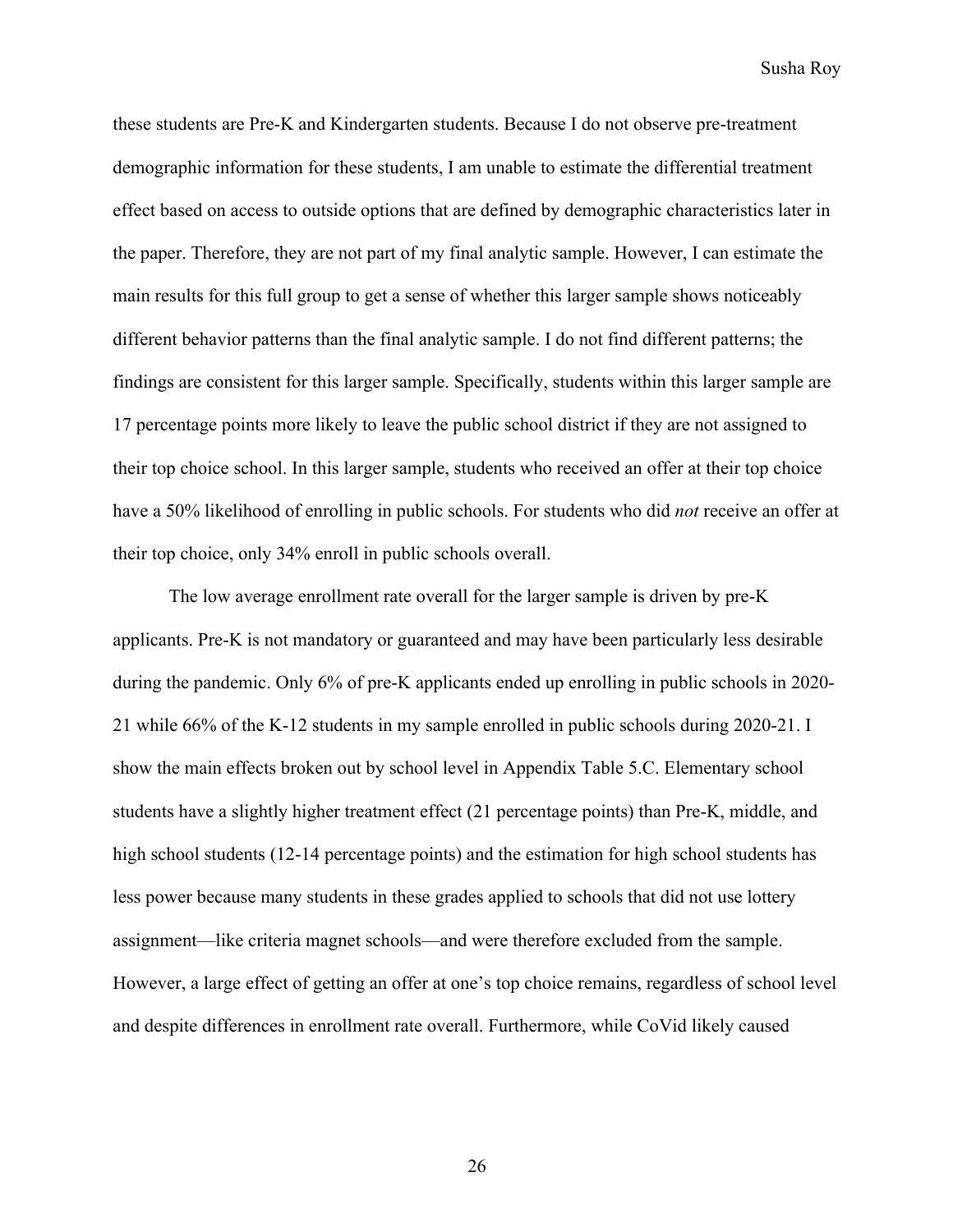overall lower enrollment rates during the 2020-21 school year, the treatment effects are still internally valid because they leverage randomized variation caused by the lottery.

I also include 3 different definitions of the independent variable in Appendix Tables 5.A, and 5.B. In Appendix Table 5.A, I estimate the combined effect of receiving an offer at ones first or second choice school. In Appendix Table 5.B, I estimate separate coefficients for students receiving a spot at each of the possible choices using an indicator variable for each possible rank offer (e.g. got1, got2). I only include the first two indicators (e.g. got3, got4, got5, got6 are not included) because most applicants apply to fewer than 3 schools and almost all receive one of their top two choices. Importantly, the results are very stable across these different specifications once the top choice risk set is accounted for. These results are large and statistically significant, showing that students overall are indeed quite sensitive to getting the schools that they want in the public school choice system.

#### [Insert Table 5 here]

#### **B. Outside Options**

To better understand what drives the main results, I examine how students' outside options affect the way they respond to getting a place in their top ranked school. I find that students who are more likely to be able to afford private schools—higher-income students—are significantly more sensitive to getting their top choice in the public school choice system than low-income students. On the other hand, living closer to private school options and zoned school quality have no effect on students' decision to enroll in public schools. These results are shown in Table 6.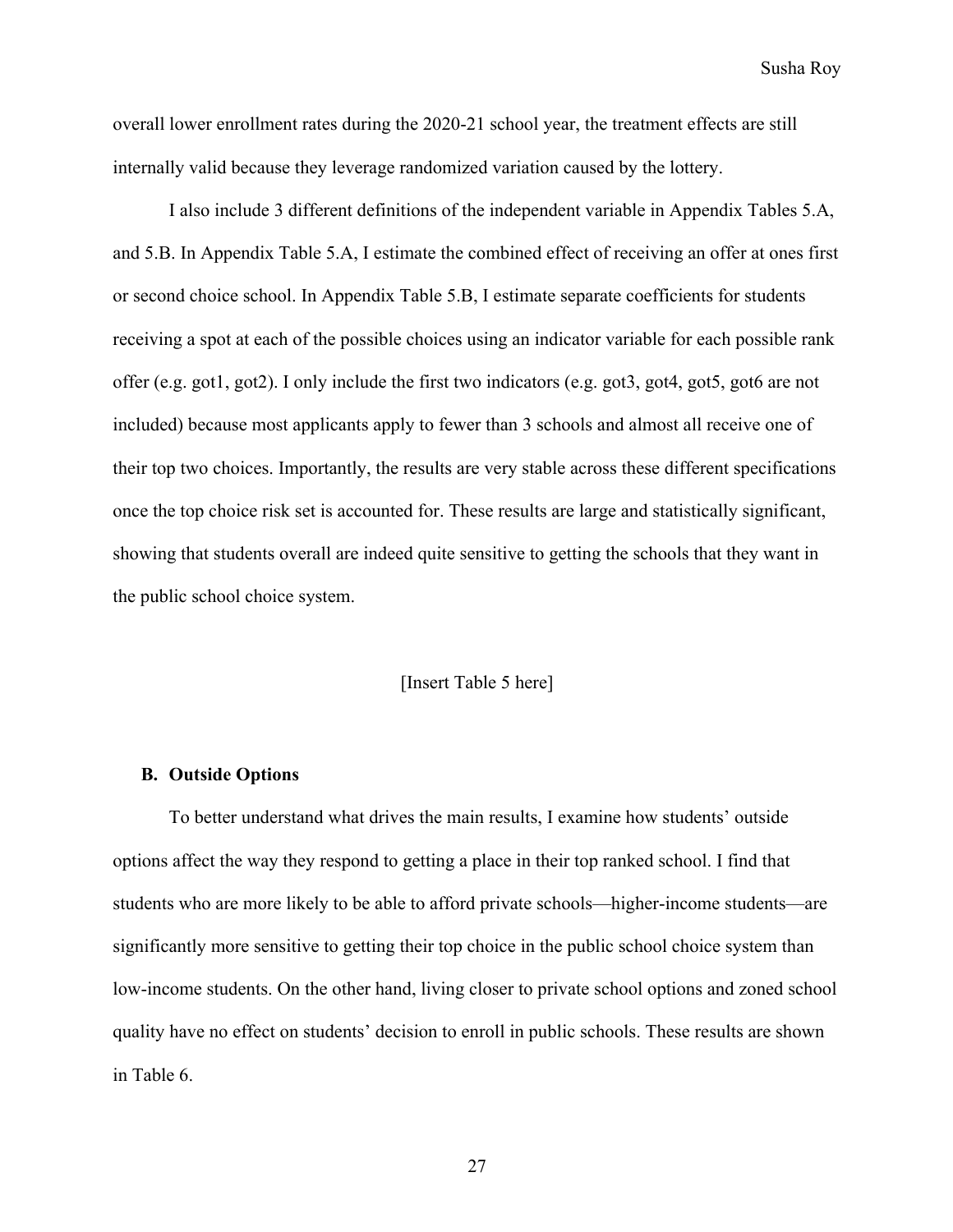The most econometrically conservative estimate in Column 1 shows that higher-income students are 25 percentage points more likely to leave the public school system if they do *not* win the lottery than low-income students. This results is significant at the p<0.001 level. On the other hand, low-income students are only 8 percentage points more likely to enroll in public schools if they get placed in their top choice school and this result is not statistically significant. The overall treatment effect shown in the lower panel of Table 6 indicates that higher income students who receive a placement at their top choice school are 33 percentage points more like more likely to leave the public schools if they do not get assigned to their top choice school than if they do.

Unlike ability to afford private school, geographic convenience of private schools and zoned school quality do *not* affect how students respond to their placement in the public school choice system. That is: there is no significant difference in public school enrollment between students who receive their top choice and those who do not depending on how close students live to private schools or the rating of the zoned school that students have guaranteed access to. This result can be seen in Columns 2 and 4, in which these two additional measures of access to outside options are included in the specification. The coefficients on the interaction between getting a spot at a top choice school and distance to private school or zoned school quality yield no significant results. It could be that

My theory was that being higher-income is necessary but not sufficient for leaving the public schools system. Being closer to private schools may have made those options more salient to students and made leaving the public school system more desirable. On the other hand, students with higher-rated zoned schools could have been less inclined to leave the public school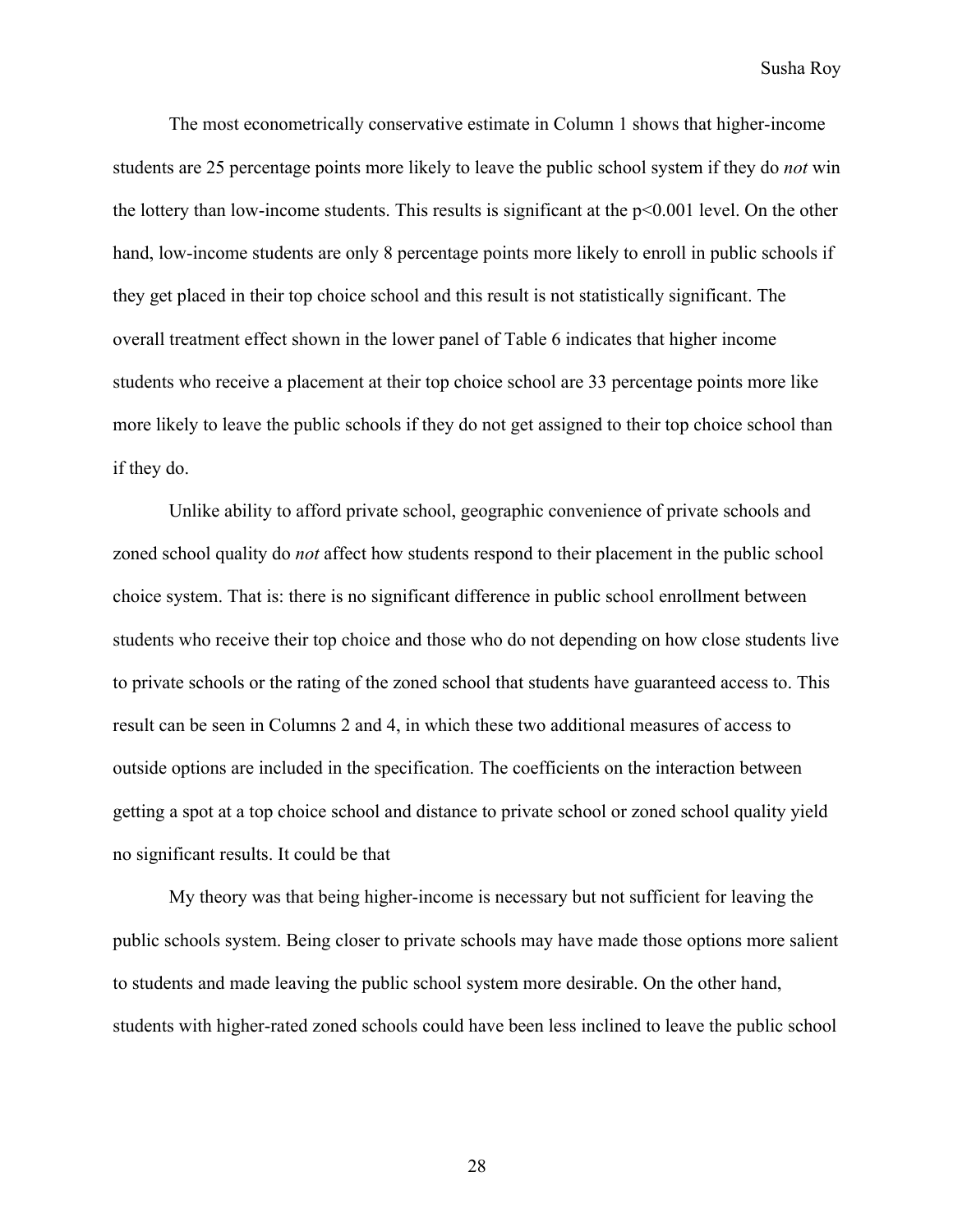system if they do not get their top choice in the lottery, because their zoned school option is perceived to be adequate. This is not the case.

It could be that my available measures of outside options do not accurately capture meaningful differences to families. For instance, I use the letter grades assigned by the state of Oklahoma as my measure of school quality because this measure incorporates a variety of factors including achievement and growth and behavioral outcomes that may be important to parents. These letter grades are posted on the TPS school finder website so that parents who are seeking to learn about school options in the area may see them meaning that they are potentially salient to parents in terms of their perception of the quality of schools. Still, this measure may not accurately capture how families develop an understanding of school quality. In a series of robustness checks, I include estimation using other definitions of zoned school "quality", including a continuous index measure of school quality assigned by OK, individual measures of proficiency and growth like percent of students achieving below basic and percent of students achieving advanced in math and reading, and school demographic characteristics like percent of student population that is economically disadvantaged. The results are included in Appendix Tables 7.A, 7.B, and 7.C. While there may be other definitions of quality that are meaningful to families, but are not capture in the state's measures, I consistently find no statistically significant results across different available measures of quality.

When it comes to distance to private school, I tried two different definitions of private school. In the first, I used distance to the closest private school—any private school—that serves the grade the student was applying for, using Great Schools' database. This included very small, specialized schools. Because it seemed unlikely that very small, specialized schools were driving any exit from TPS, I created a subset of larger, more well-known, and popular private schools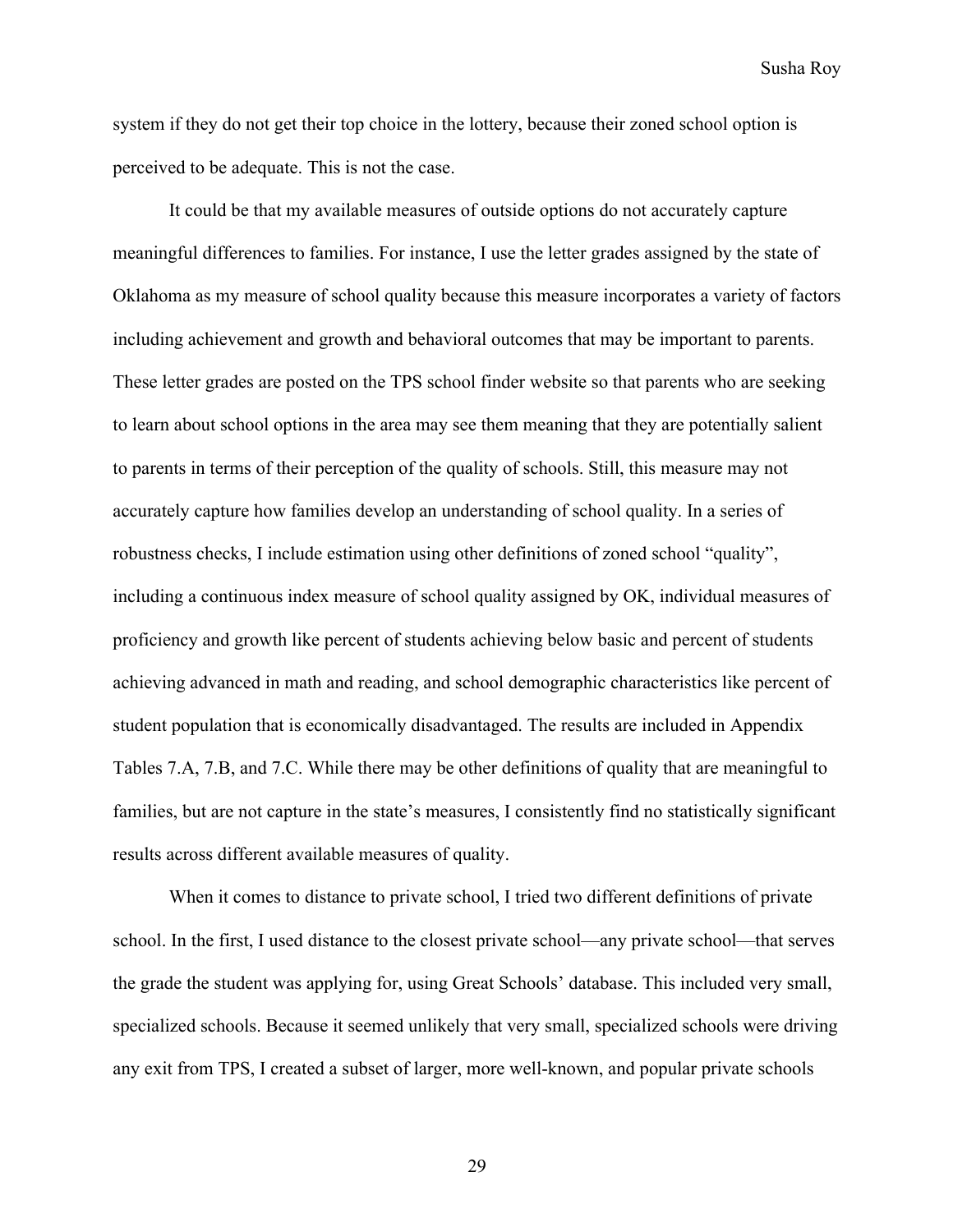based on conversations with colleagues at TPS. I then calculated the distance to the closest one of these specific private schools. It could be that as-the-crow-flies distance to private school is not the most salient way of capturing geographic convenience. Perhaps driving time is more relevant. In addition to using the distance to the closest school directly, I created a measure of the number of these private school options within a half mile,  $\frac{3}{4}$  of a mile, 1 mile, and 1.5 miles of where the students live, assuming that having multiple private school options within walking distance may make these options more desirable to families. In all cases, the estimated treatment effects were small and insignificant.

Overall, my findings indicate that the 15 percentage point coefficient found in the main results are driven largely by higher-income students, who are more likely to be able to pursue private school options outside of the public school system than their low-income counterparts. While the indicator for economic disadvantage is a blunt measure of student income level, the fact that there is such a strong relationship despite its coarseness is telling. For example, it is possible that many students who are not classified as economically-disadvantaged do not have the means to afford private school options that charge tuition. Still, on average, the higherincome students demonstrate a significantly different pattern of behavior in response to their school assignment than those who are low income.

I did pursue other measures of student income, including census tract-level data on median income, poverty rates, and home ownership. However, there was too much individuallevel variation within tract for tract-level measures to predict individual behavior. For example, even in tracts with low median income, there are higher-income students. For these students, the salient measure of private school access is their own income, not the income of their neighbors. While the tract may overall have lower rates of private school enrollment, the higher income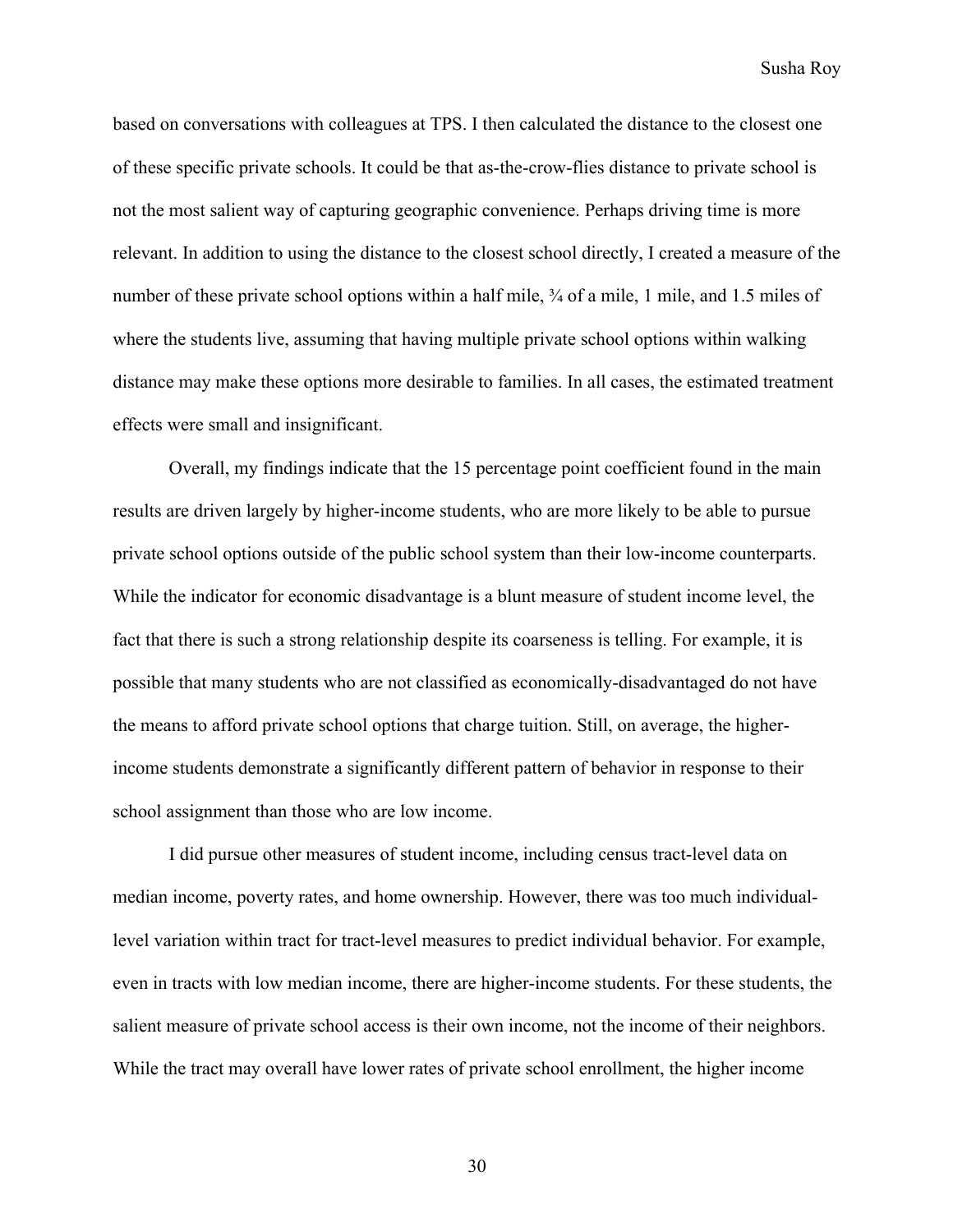students within that tract may behave differently in the public school choice program regardless of the behavior of their neighbors. Therefore, the tract-level measures may not predict the individual level behavior. In sum, the individual level binary indicator of economic disadvantage ended up being a much stronger predictor of behavior than tract level continuous variable.

## [Insert Table 6 here]

#### **C. Additional Results**

Table 7 and Table 8 show the effects estimated above broken down by school level and transition grades to explore whether there are distinct patterns in families' responses to the school choice process at various points throughout the student trajectories. As mentioned previously, parents are much more likely not to enroll in public school during pre-K years (6% of applicants ended up enrolling in TPS in 2020) compared to between 55-70% for elementary, middle, and high schools. This makes sense given both that pre-K is not mandatory and that the data were generated during 2020, when parents were more likely to not enroll their Pre-K students anywhere due to CoVid-19. Because of the very large difference in enrollment based on school level, I explored whether the sensitivity to winning and losing the lottery also varied for students across these levels.

Families are most sensitive to getting their top choice during elementary school, with lottery winners being 18 percentage points more likely to enroll in public school than those who lose (Column 1). For middle and high school, this effect is 11 and 15 percentage points respectively (Columns 3 and 5). It's possible that the differences in treatment effect is partly driven by the fact that the high school choice is more dominated by the criteria magnet schools, which were excluded from this analysis to assure the internal validity of the results.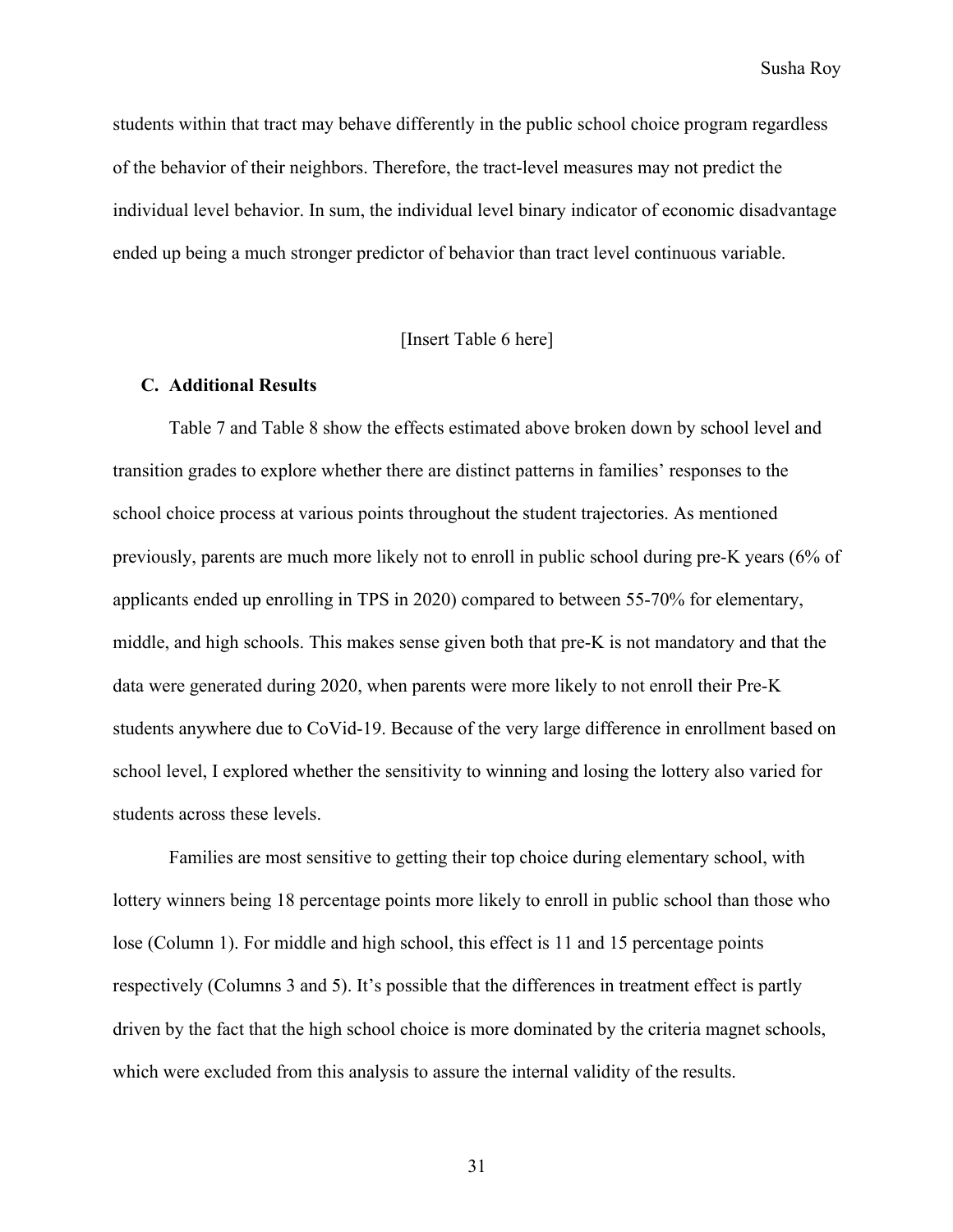While elementary school families have the largest sensitivity to getting their top choice in the public school choice system overall, the differential sensitivity based on ability to afford private school shows a different pattern. I find that higher-income students are *more* sensitive to receiving their top choice school during middle and high school than they are elementary school level, as shown in Columns 2, 4, and 6 of Table 7. That is, higher-income families do not have a statistically different reaction to getting a placement in their top choice school at the elementary school level. However, higher-income families are 34 percentage points and 29 percentage points more likely to enroll in public schools if they get their top choice at the middle and high school level, respectively.

#### [Insert Table 7 here]

Transition grade applicants are slightly more likely to enroll in public schools overall and are not significantly more (or less) sensitive to receiving their top choice school, as shown in Columns 1 and 3 of Table 8. As shown in Table 8, 72% of transition grade students end up enrolling in public schools the year following their participation in the public school choice program while 66% of non-transition grade students do the same. However, the coefficient on getting a top choice placement is not statistically different between these two groups of applicants. This could be because students who are seeking to switch schools at a non-typical time, those in non-transition year grades, have a particular desire to leave their current school and seek a new option. The specific "treatment" of getting into a top choice school may not be the relevant margin for these students.

Higher income students in transition grades *are* particularly sensitive to getting their top choice relative to low-income students, and relative to non-transition grade students. In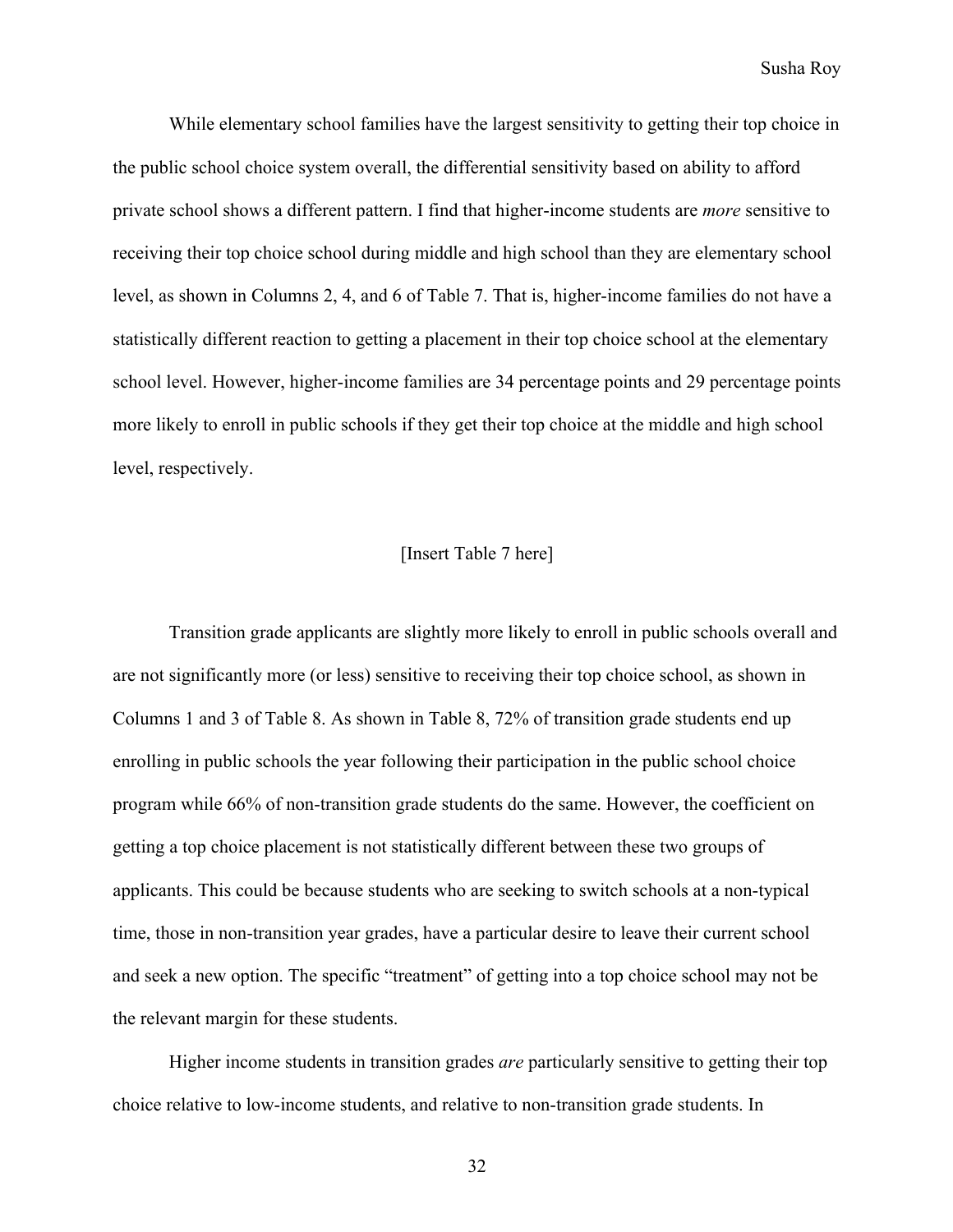particular, higher income students in transition grades who do not get an offer from their top choice school are 44 percentage points less likely to enroll in public schools the year following the public school choice lottery. For non-transition grade students, the effect is 20 percentage points and is not statistically significant. This pattern of behavior could reflect that transition years are at a natural point in their school trajectories that makes switching schools and leaving the school district potentially less disruptive for students who have the ability to afford to leave the school district. Therefore, outside options may be particularly salient for students who are applying to school through the public school choice program during transition grades. Similarly, students who apply to TPS that do not currently attend TPS schools—for example, students who currently live within the district boundaries but do not attend public schools—are much more sensitive to getting their top choice. However, there are relatively few of these students, and I cannot observe the demographic information about these students.

#### [Insert Table 8 here]

#### **VII. Predicting Enrollment Impact**

To make the impacts described above more clear, I calculate the effects in terms of the actual number of students who leave the district. Specifically, of the 2060 students included in the causal analysis (those applied to choice schools that used a lottery to determine assignment), 81% or 1,663 got a placement at their top choice school. 19% or 397 students did not get a placement at their top choice school. Of the students that did not receive an offer at their top choice school, 119 did not end up enrolling in public schools. Based on the coefficients above, I estimate that 67 (or 17%) of the students who did not receive a placement at their top ranked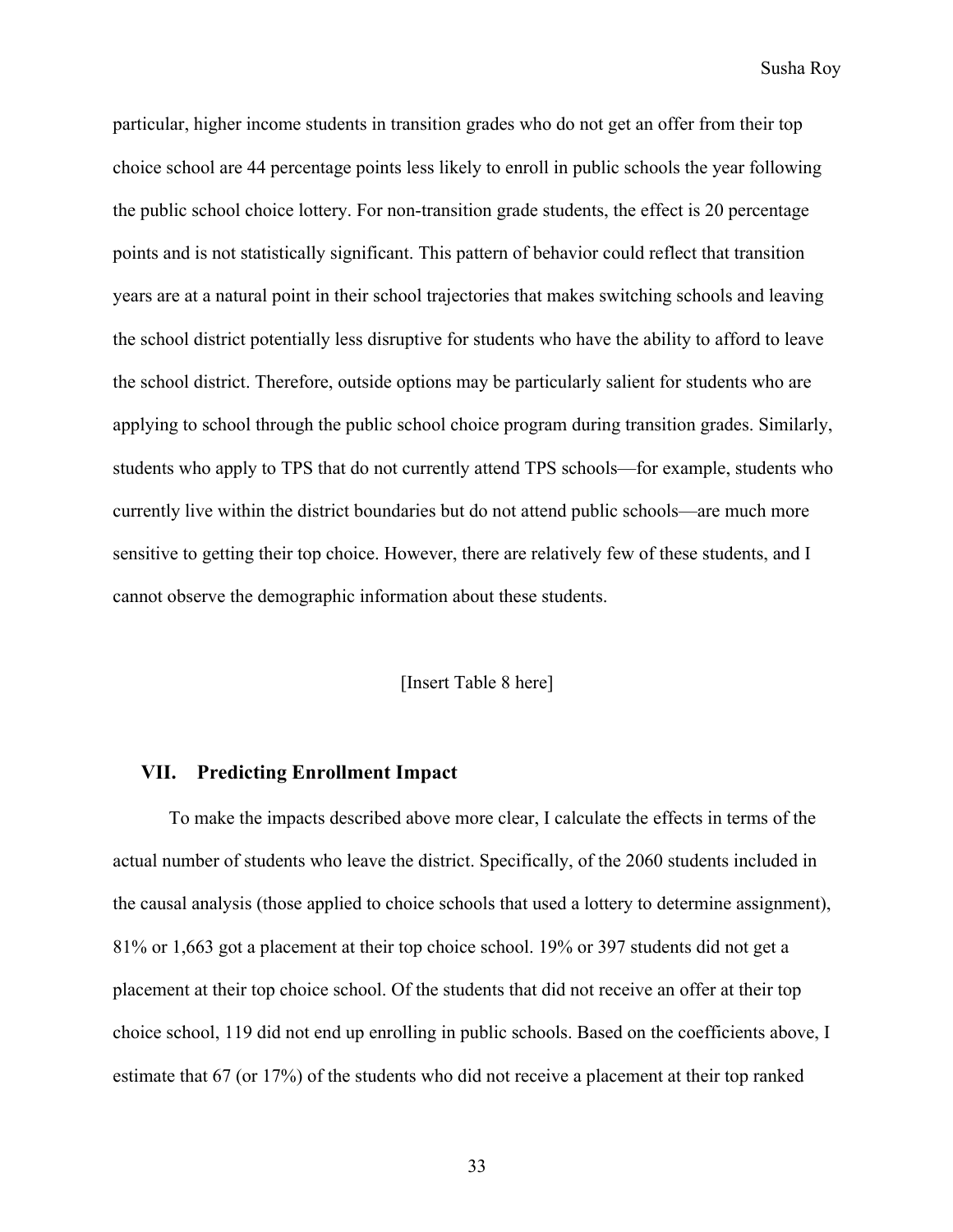school did not enroll in public schools *because* they did not receive their top choice. That is, they were induced to leave because they did not receive a spot at their top choice but would have stayed had they received an offer at their most preferred public school. As explored above, these students are more likely to be higher-income students who are more likely to be able to afford private school options. Specifically, my estimates suggest that 42 higher income students left the public school district *because* of their assignment.

Having estimated the effect of winning the public school choice lottery and gaining a placement at a top choice school on likelihood of public school enrollment, it is possible to make some predictions about how public school enrollment may be affected by efforts to increase participation in school choice in the future. I perform some simple, stylized calculations to estimate the expected effect of district efforts to increase participation in school choice based on my causal estimates. My goal is to answer the question: how many students *would* leave the public school system if participation in school choice increases by x%? These calculations are based on the following logic of a dynamic problem: increasing participation in school choice particularly by lower income students who are currently underrepresented in the choice program and who TPS are more likely to target in their efforts—decreases the overall likelihood of any given student getting an offer at the school they ranked first. As a result, as participation in public school choice increases, a larger portion of students overall and, relatively more affluent students in particular, do *not* get a spot at their top choice school. An increasing share of these students, who are on average more likely to leave TPS if they do not get their top choice, end up leaving the district.

To illustrate this relationship, I identify the sample most sensitive to receiving their top choice in the public school choice: higher-income students who applied to schools that use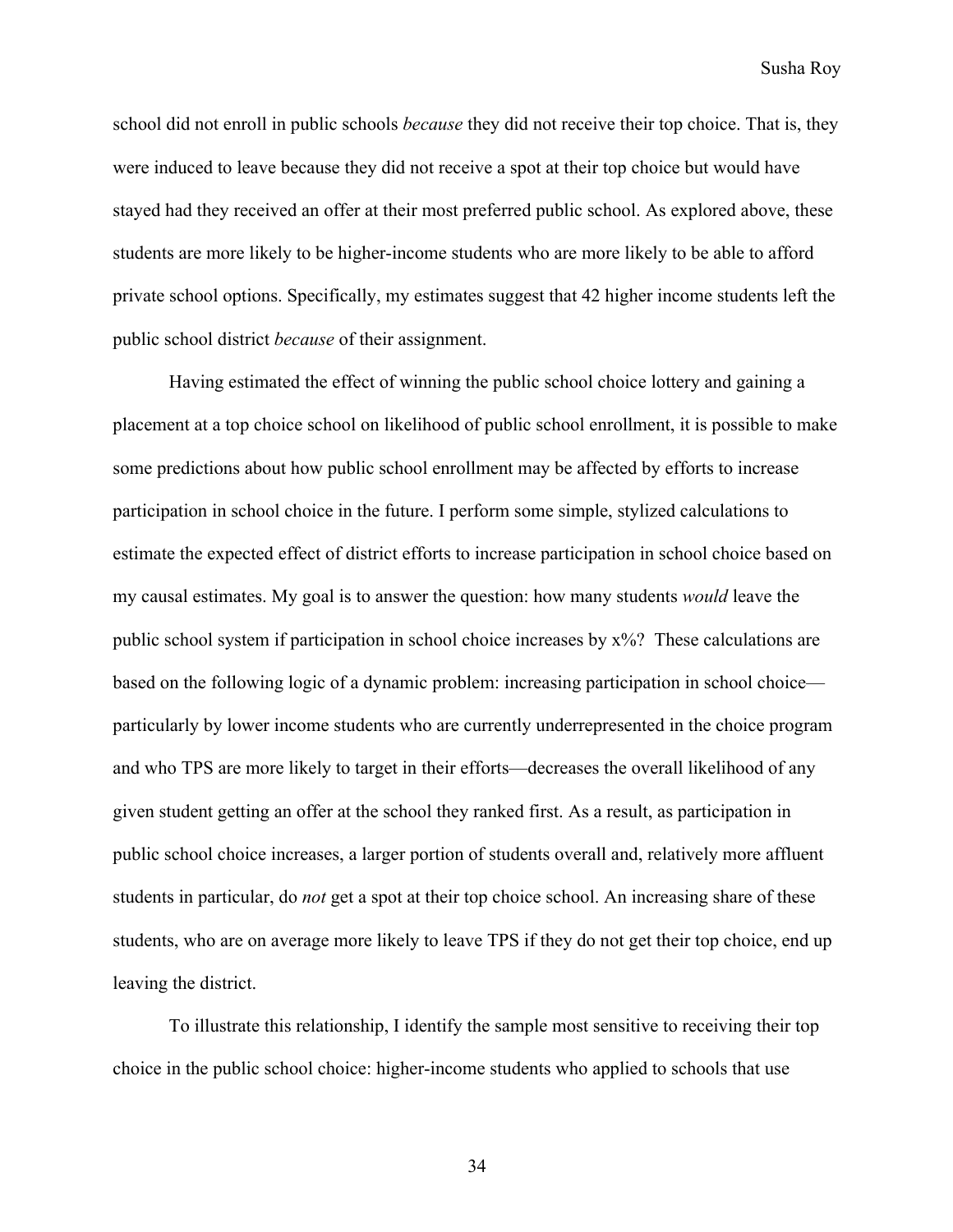lottery assignment mechanisms. There are 493 of these students in the 2019-20 data. These higher-income students had a 74% chance of getting accepted at their top choice school in the 2019-20 enrollment cycle. I use this number to find the relationship between public school choice participation rates and the overall acceptance rate at a top ranked school. This can be summarized by the following equations:

$$
A(S) = \frac{0.74}{S(b, x)}
$$

$$
S(b, x) = 1 + (1 - b)x
$$

Where A is the overall rate of acceptance at the school a student ranked first as a function of S, the public school choice program participation rate, relative to 2019 participation. S is a function of *b,* the base participation rate in 2019, and *x*, a target increase in participation that can be chosen by the school district. In the baseline year,  $S = 1$ . But in following years, the district could choose to set a goal to increase participation in school choice, for example, by 25% (not including students who are already participating). In this scenario,  $S(b,x) = S(0.13, 0.25) = 1 +$  $(1-0.13)(0.25) = 1.22$ <sup>6</sup>

If  $S = 1.22$  then  $A = 0.61$ , indicating that 61% of applicants would be expected to receive admission to their top ranked school if participation increased by 25%, preferences across school remained stable, and seats at each school remained stable. Equivalently, 39% of applicants would *not* receive a spot at their top ranked school. If the district increased participation by 50%,  $S(0.13, 0.5) = 1.44$  and  $A = 0.58$  indicating that 51% of applicants would be expected to receive

<sup>&</sup>lt;sup>6</sup> I scale the increase in participation by the current participation rate in order to avoid participation rates of over 100%. For example, if I simply increased participation by 25% each year without taking into account the baseline participation rate, then participation would be >100% after 4 years. By incorporating baseline participation rates into the calculation, participation rate is capped at a maximum of 100%.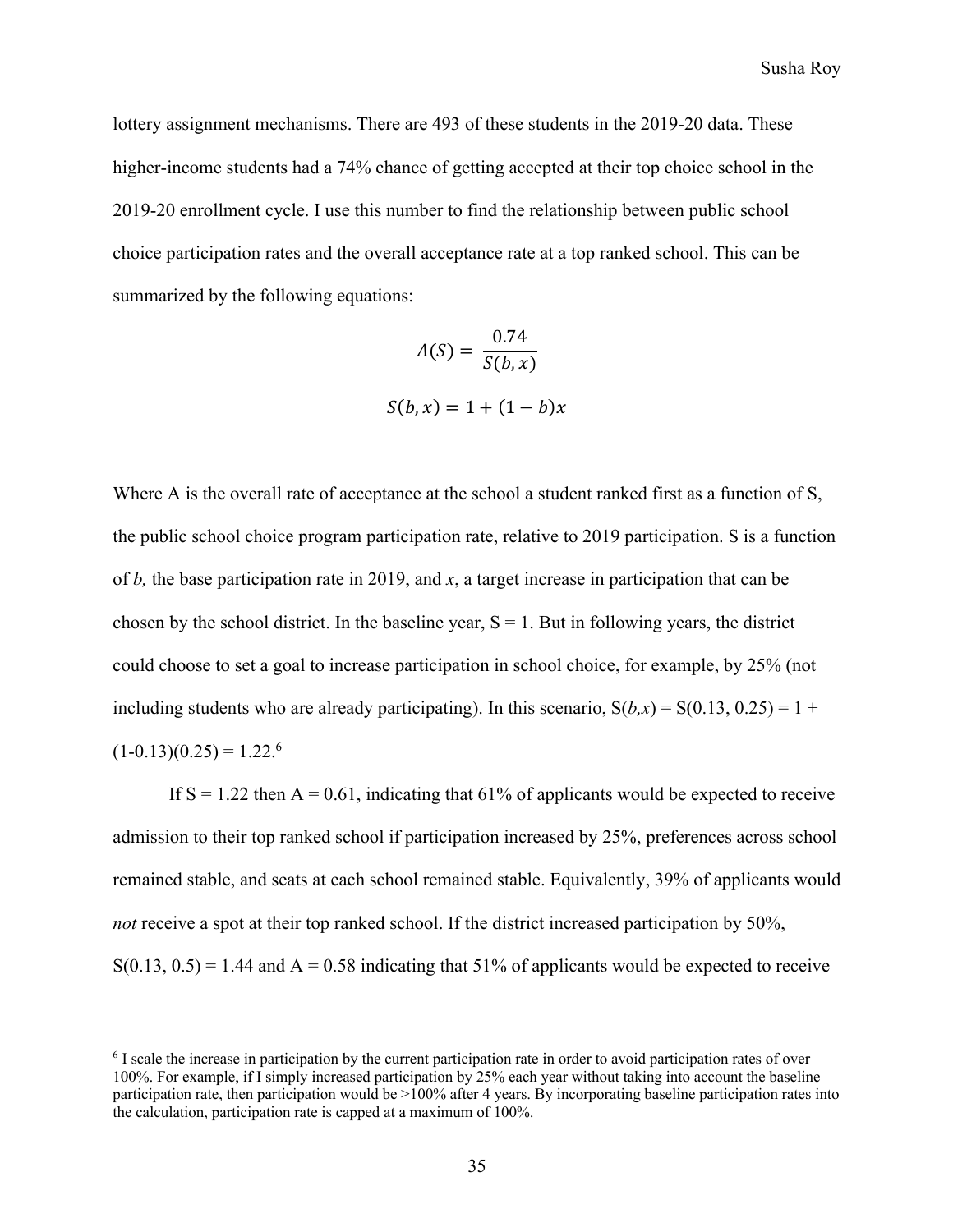a spot at their top ranked school and 49% of applicants would *not* receive a spot at their top ranked school.

I then use the treatment effect coefficient for higher-income students estimated in Section —0.331—to predict the number of these students who would leave the school district as a result of increased participation in public school choice. This can be summarized by the following function:

$$
F(S, C, \beta) = (C) * (1 - A(S)) * (\beta)
$$

This formula calculates the number of students that are predicted to leave the district *F* as a function of participation in the public school choice system,  $S$ , a constant number of higherincome students,  $C$ , and the causal coefficient for higher-income students who get their top choice,  $\beta$ , estimated in this paper.

To fix ideas, I calculate the number of additional students expected to leave the school district for two example participation increase targets, 25% and 50%.

 $F(S(b, 0.25), C, \beta) = (493) * (0.39) * (0.331)$ 

 $F(25%) = 64$  students

 $F(1.50) = (493) * (0.49) * (0.331)$ 

 $F(50\%) = 80$  students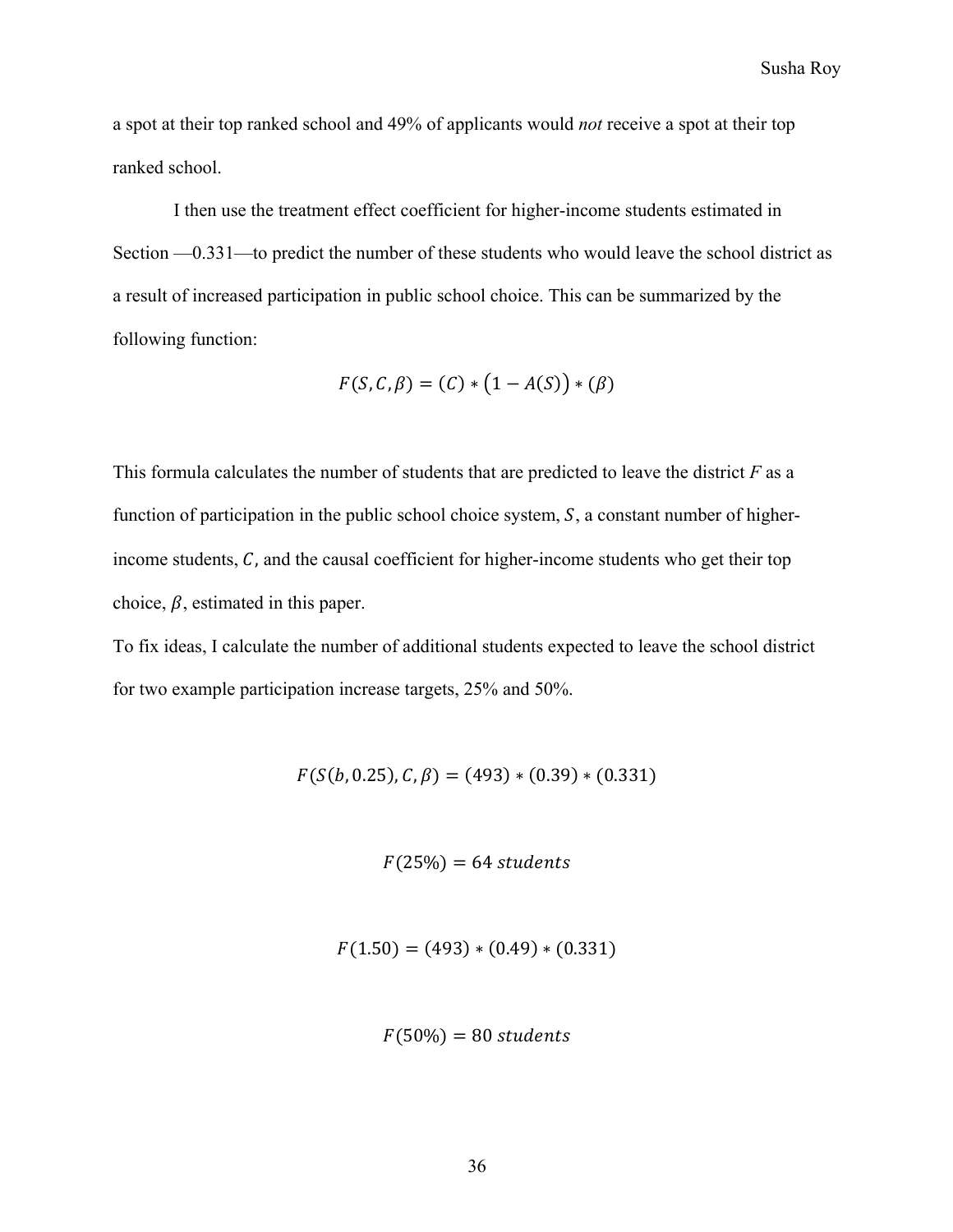These simple calculations attempt to quantify in student terms the likely effect on enrollment of increasing participation in public school choice. Specifically, assuming that the number of seats at schools remains the same and that preferences are stable across schools, a 25% increase in public school choice participation would decrease the top choice acceptance rate from 74% to 62% for higher income students, which would cause 64 higher-income students who apply to lottery-based public schools to leave the school district. This represents 13% of the higher-income applicants in the affected sample and does not include any effect on the criteria magnets or charter schools. Similarly, a 50% increase in public school choice participation would decrease the top choice acceptance rate from 74% to 58% for higher income students, which would cause 80 higher-income students to leave the school district. This represents 16% of the higher-income applicants in the affected sample. These estimates are specific to higherincome students—those who my analysis suggests may have access to options outside of the public school system and are more sensitive to receiving their top choice.

This analysis can be extended to show potential trends over subsequent years. For the purposes of this exploration, I assume stable preferences across schools, as the school district seeks to increase participation in public school choice among its low-income student population. I also assume a stable number of higher income students who participate in public school choice each year. Figure 1 shows the inverse relationship between participation rates and acceptance rates at top ranked schools over time and Figure 2 shows the predicted number of higher-income students that leave the school district each year as participation in public school choice increases and acceptance rates decrease. Under these assumptions, by Year 5, up to 30% of higher-income students participating in public school choice would leave the district as a result of not getting an offer at their most preferred school.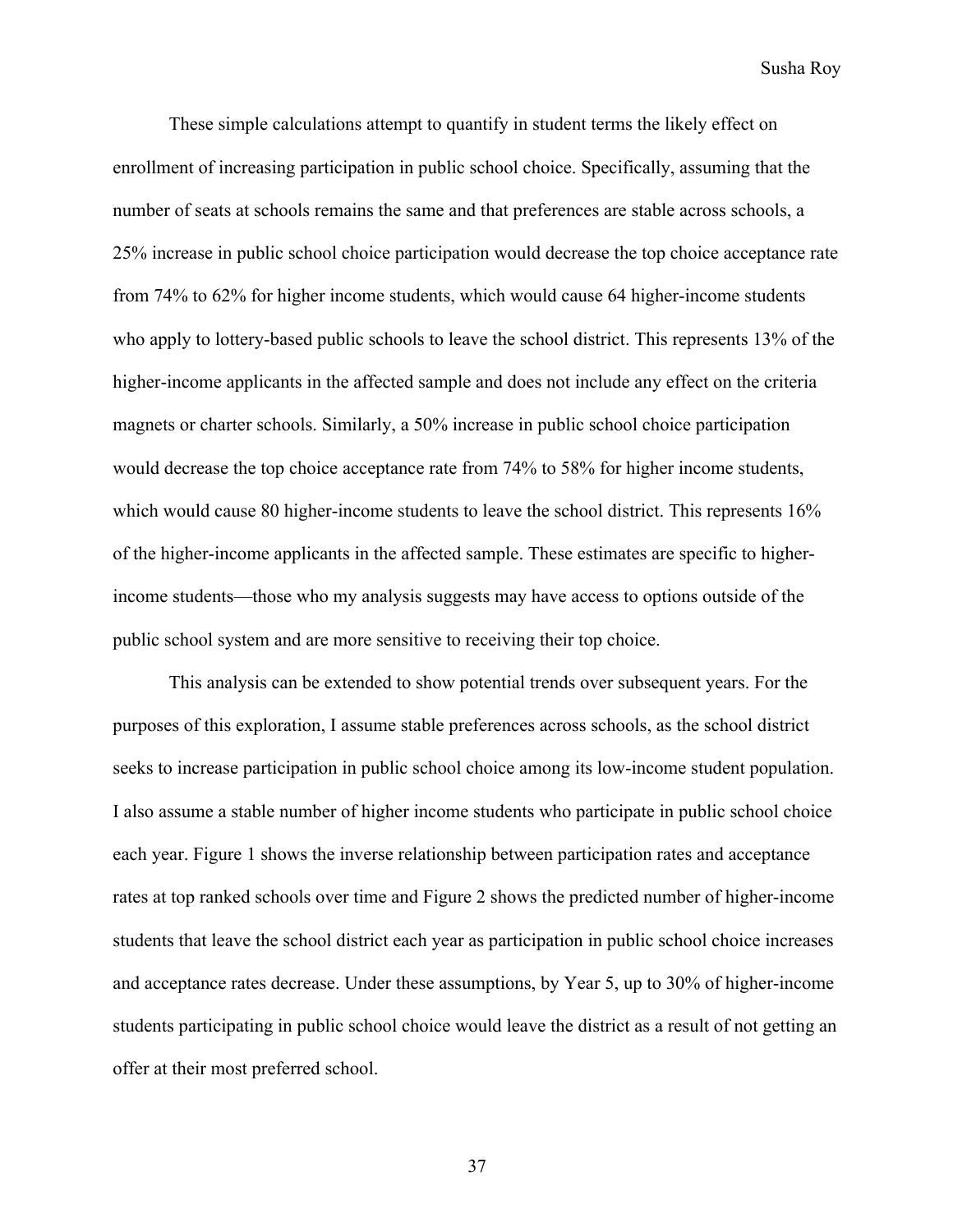[Insert Figures 1 & 2 here]

#### **VIII. Discussion and Conclusion**

In this paper, I estimated the causal effect of winning (losing) the public school choice lottery on enrollment in public schools. I then explored how this causal effect varies for students who have different outside options. I found that the effect depends on students' income, positing that higher-income students have the ability to afford private school options if they do not get a placement in their most desired school. In particular, students who are relatively more affluent are significantly more likely to leave the public school system if they do not get a spot at a school that they prefer than low-income students. These findings have implications for decisionmakers in school districts as well as researchers.

Decisionmakers in school districts manage competing efforts to make school choice programs more equitable while maintaining and growing public school enrollment. My results suggest that efforts to improve equitable access to the best schools by increasing participation in public school choice programs is warranted: in TPS, low-income students and students of color have disproportionately low participation in the public school choice program despite having, on average, lower-rated zoned schools. Therefore, these students have the opportunity to benefit from participating in public school choice. Having alternative, higher-rated school options throughout the district that use lottery assignment ensures that increasing participation in the school choice program could improve representation of low-income students and students of color at higher-rated schools throughout the district. In other words, increasing participation in the public school choice program—particularly for low-income students and students of color—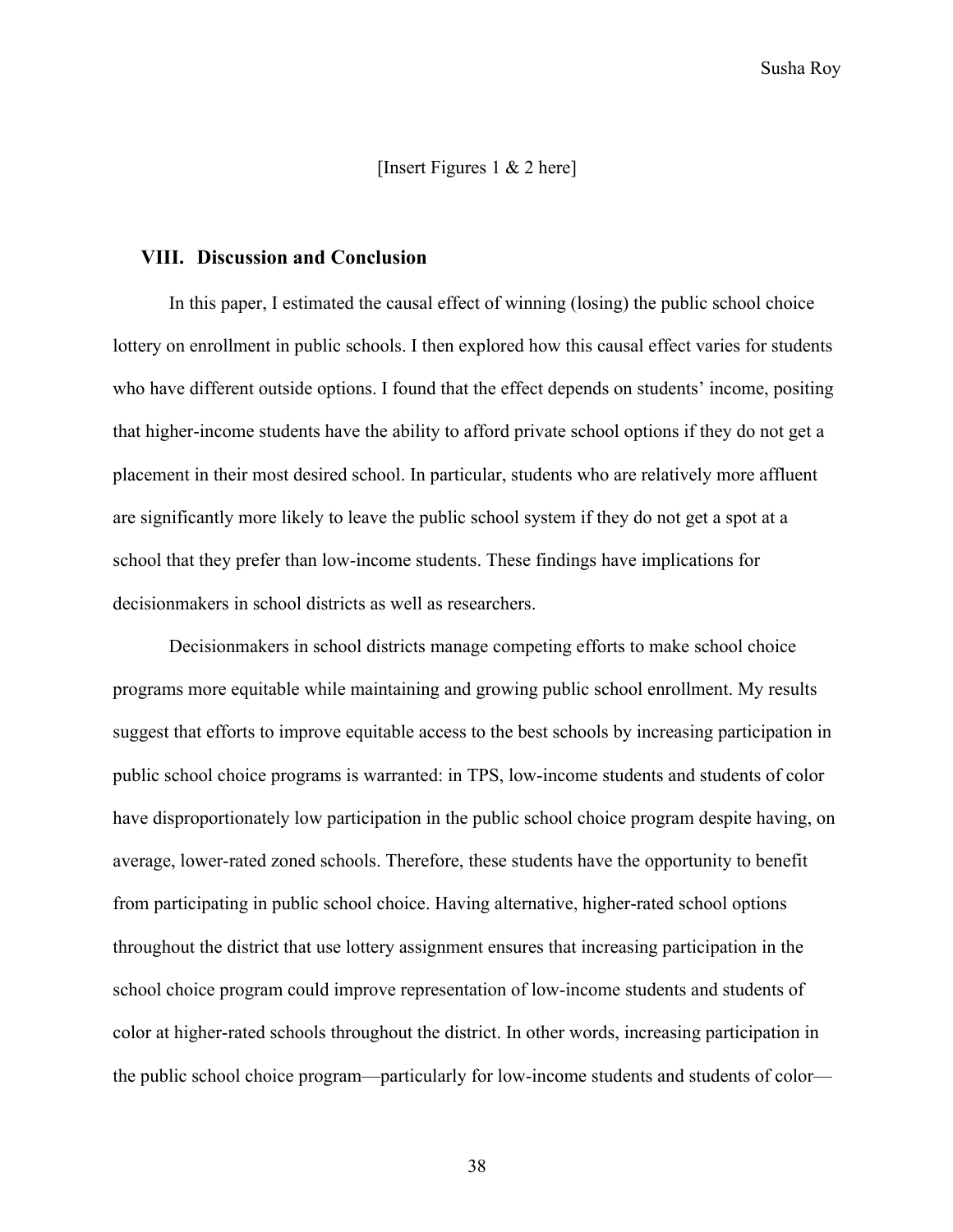could lead to more students going to schools that they prefer and that the district and state consider "better."

Still, my results show that there is a cost to these sorts of equity improvements. As more students participate in public school choice, students who can afford private school options may be compelled to leave the public school system entirely. My results show that if districts focus on efforts to increase participation in public school choice, higher income students who are more sensitive to getting a placement that they desire could leave the district at high rates each year, increasing stratification across the public and private school sectors. This is not a necessity—it assumes that preferences are stable across schools, that the number of seats at the most desired schools remains fixed, and the pool of schools that are a part of the school choice program are not changing and improving. The true set of conditions are unlikely to be this stable. However, it does underscore the importance of pursuing multiple approaches to improving the public school system in order to manage competing efforts to improve equity and access while keeping up enrollment. That is, efforts to increase participation in public school choice should be complemented by efforts to improve neighborhood schools in order to increase the overall number of "desirable" seats, relative to the outside options available in the area.

It is helpful to consider for whom the effects discussed in this paper apply. The causal effects I estimate are relevant for students whose underlying preferences include both public and private schools. For students who strictly prefer private, school assignment will have no effect on students' decision of where to enroll—these students, regardless of the public school they receive an offer from, will always enroll in private schools. For students who strictly prefer public schools, school assignment will also have no effect on enrollment—these students will always enroll a public school. The significant causal effect identified in this paper suggests that for some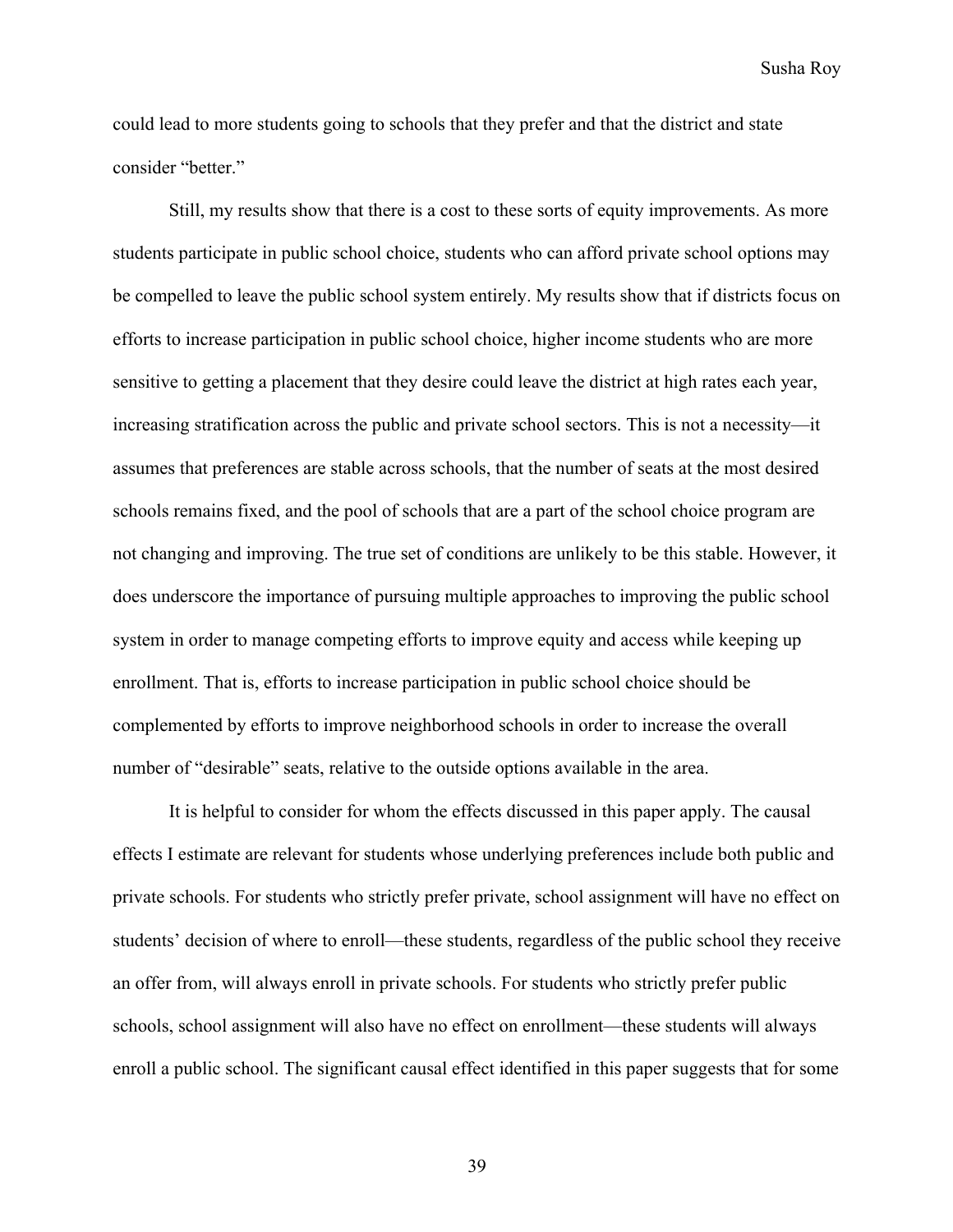students, underlying preferences across all potential schools includes both public and private options. As a result, their assignment to a specific public schools can causally sway them to either stay in the public school system or leave it. In order to increase participation in the public school choice system while also maintaining public school enrollment, districts must increase the number of seats at desirable schools relative to private schools so that preferences for schools continue to straddle the public and private sector and students continue to get placed in public schools that they prefer, relative to the private school options they may also consider.

This insight has direct implications for "rightsizing" efforts that are sometimes considered by school districts. Rightsizing refers to limiting the number of seats at specific schools in order to avoid draining neighborhood schools of students and associated resources. For instance, if there is one, most desired choice school in a district, increasing participation in school choice could increase the number of applicants for that school. The district could either decide to increase the number of seats at that school in order to allow more students to attend or it could "right size" the school—keeping the number of seats fixed even as demand for the school increases. One potential benefit of right-sizing is that it stops the concentration of resources at individual schools in a district. However, if students are sensitive to their school assignment—as I have shown they are—rightsizing efforts may be misguided. Limiting enrollment at sought-after schools may not be an effective way to ensure that neighborhood schools are not drained of students unless these approaches are also matched with investments in schools that increase their perceived quality to potential enrollees. If they are not, then families who do not receive access to their top choice schools may simply leave the public school district altogether.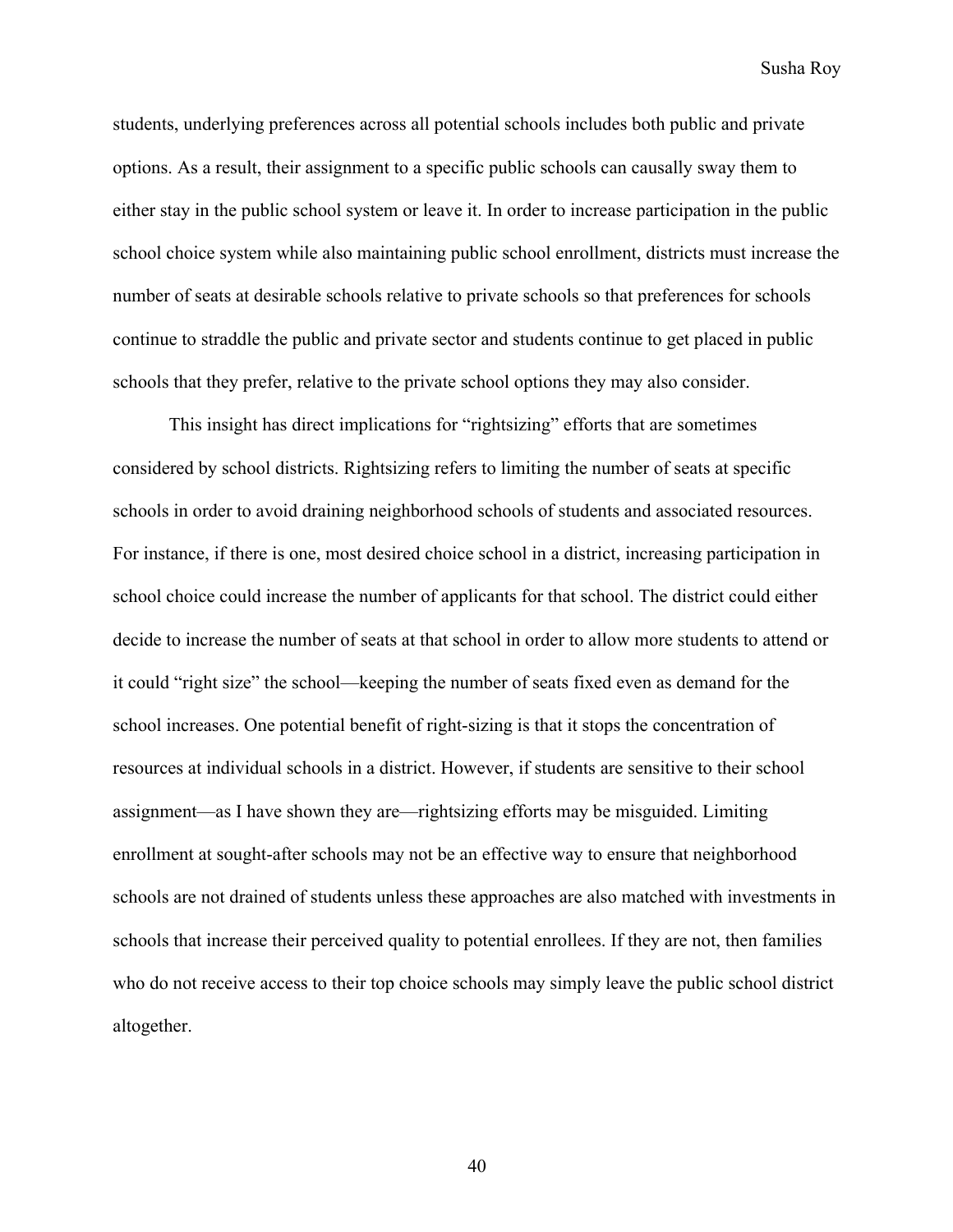In addition to informing district policy, this paper has implications for research that leverages lotteries to estimate the causal impact of schools on student outcomes. Another way to understand the causal effects estimated in this paper is that they quantify differential attrition of public school lotteries. I show that attrition from the public school system varies systematically by student income level. This suggests that causal estimates of the impact of choice schools are likely to be affected by differential attrition. In other words, comparing student outcomes for students who do and do not get access to specific public schools due to the lottery may be undermined by the fact that certain students leave the sample entirely depending on their assignment to treatment. Based on this finding, it is important to either limit treatment effects to students who can be shown *not* to experience differential attrition based on observable characteristics or to seek out outcome variables that are available for the entire sample (e.g. from the National Student Clearinghouse)—not just those who remain in public administrative data records.

There are several clear limitations to these findings. First, while the school choice and application data used in this study were collected before CoVid-19 impacted schools, the enrollment data comes from 2020-21. While my empirical strategy leverages random variation from the lottery, enhancing the internal validity of the results, it is possible that overall enrollment patterns are unusual this year and sensitivity to getting a top choice may be particularly strong (or weak). For example, on the one hand, families may be over all more likely to pursue options outside of the public school system in response to distance learning mandates. On the other hand, some families may have less discretionary income to spend on education this year due to financial stresses and may therefore be less sensitive than they would be in a typical year.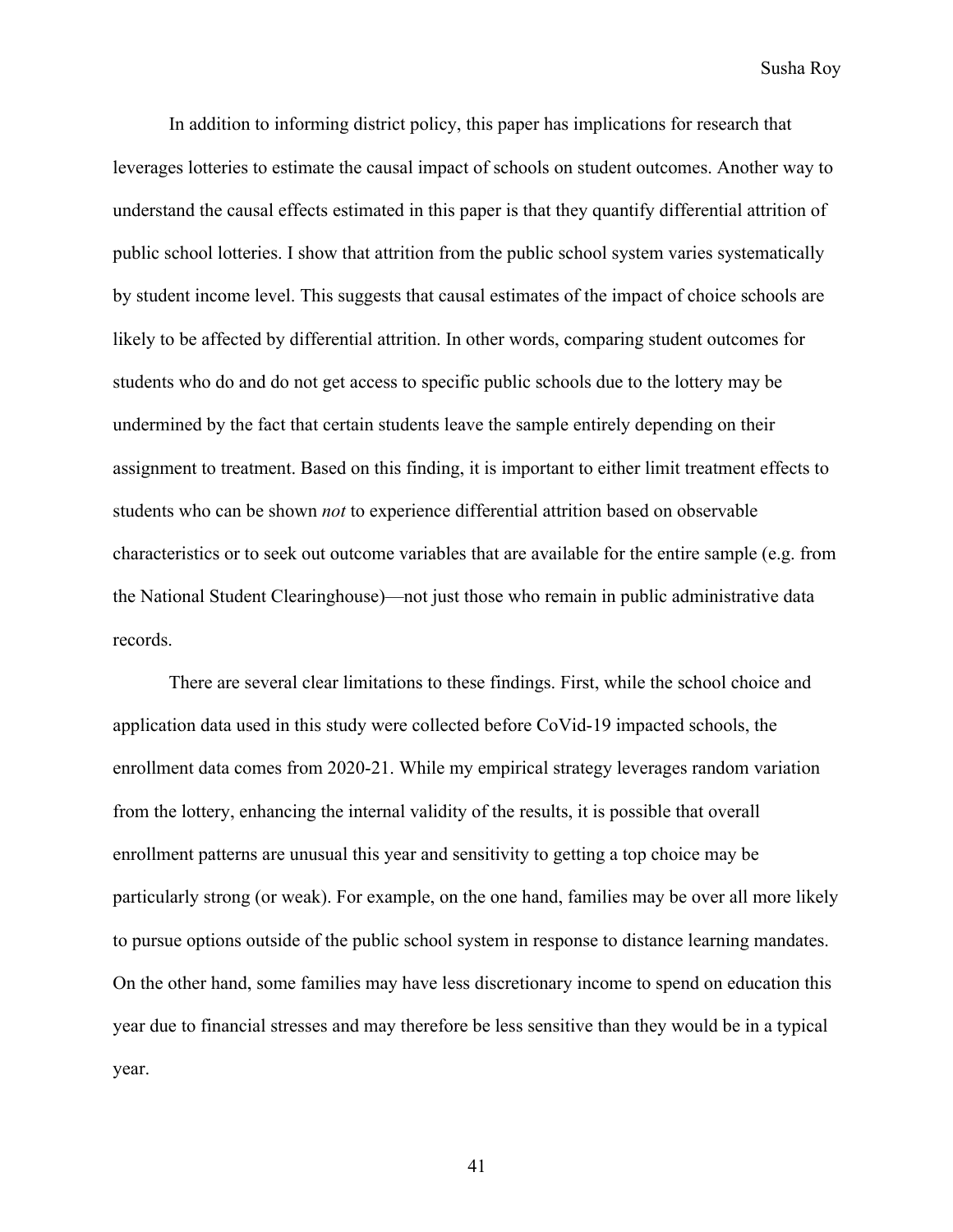Additionally, as mentioned throughout this paper, the estimates are based on a subsample of students in TPS who participated in choice but did not apply to criteria magnet schools or charter schools. While these exclusions were necessary for the internal validity of my estimates, they do limit the wider application of the results.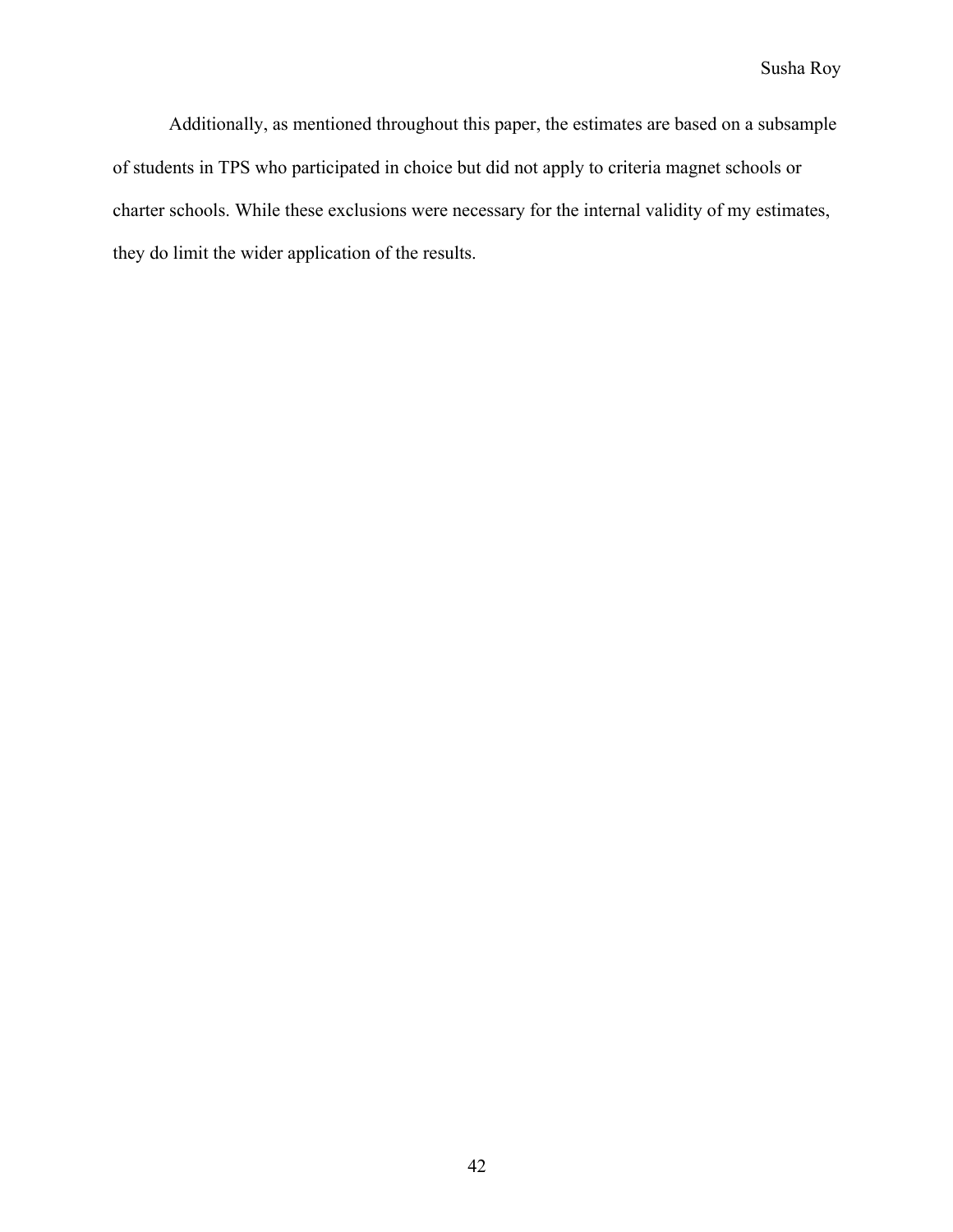# **References**

- Abdulkadiroǧlu, Atila, Joshua Angrist, and Parag Pathak. "The Elite Illusion: Achievement Effects at Boston and New York Exam Schools." *Econometrica* 82, no. 1 (2014): 137– 96.
- Akbarpour, Mohammad, and Winnie van Dijk. "School Choice with Unequal Outside Options." *Stanford Graduate School of Business*, Working Paper No. 3746 (September 2018). https://www.gsb.stanford.edu/faculty-research/working-papers/school-choice-unequaloutside-options.
- Alcaino, Manuel, and Jennifer. L. Jennings. "How Increased School Choice Affects Public School Enrollment and School Segregation," 2020. https://doi.org/10.26300/83XJ-8E66.
- Campbell, Christine, Georgia Heyward, and Betheny Gross. *Stepping Up: How Are American Cities Delivering on the Promise of Public School Choice?* Center on Reinventing Public Education, 2017. https://eric.ed.gov/?id=ED578178.
- Corcoran, Sean P, Jennifer L Jennings, Sarah R Cohodes, and Carolyn Sattin-Bajaj. "Leveling the Playing Field for High School Choice: Results from a Field Experiment of Informational Interventions." Working Paper. National Bureau of Economic Research, March 2018. https://doi.org/10.3386/w24471.
- Cullen, Julie Berry, Brian A. Jacob, and Steven Levitt. "The Effect of School Choice on Participants: Evidence from Randomized Lotteries." *Econometrica* 74, no. 5 (2006): 1191–1230. https://doi.org/10.1111/j.1468-0262.2006.00702.x.
- Deming, David J., Justine S. Hastings, Thomas J. Kane, and Douglas O. Staiger. "School Choice, School Quality, and Postsecondary Attainment." *American Economic Review* 104, no. 3 (March 1, 2014): 991–1013. https://doi.org/10.1257/aer.104.3.991.
- Dobbie, Will, and Roland G. Fryer. "The Impact of Attending a School with High-Achieving Peers: Evidence from the New York City Exam Schools." *American Economic Journal: Applied Economics* 6, no. 3 (July 1, 2014): 58–75. https://doi.org/10.1257/app.6.3.58.
- Engberg, John, Dennis Epple, Jason Imbrogno, Holger Sieg, and Ron Zimmer. "Evaluating Education Programs That Have Lotteried Admission and Selective Attrition." *Journal of Labor Economics* 32, no. 1 (January 2014): 27–63. https://doi.org/10.1086/671797.
- Jochim, Ashley, Betheny Gross, and Colleen McCann. "Making School Choice Work for Families:," Center for Reinventing Public Education. (November, 2017)
- Phillips, Kristie J. R., Elisabeth S. Larsen, and Charles Hausman. "School Choice & Social Stratification: How Intra-District Transfers Shift the Racial/Ethnic and Economic Composition of Schools." *Social Science Research* 51 (May 2015): 30–50. https://doi.org/10.1016/j.ssresearch.2014.12.005.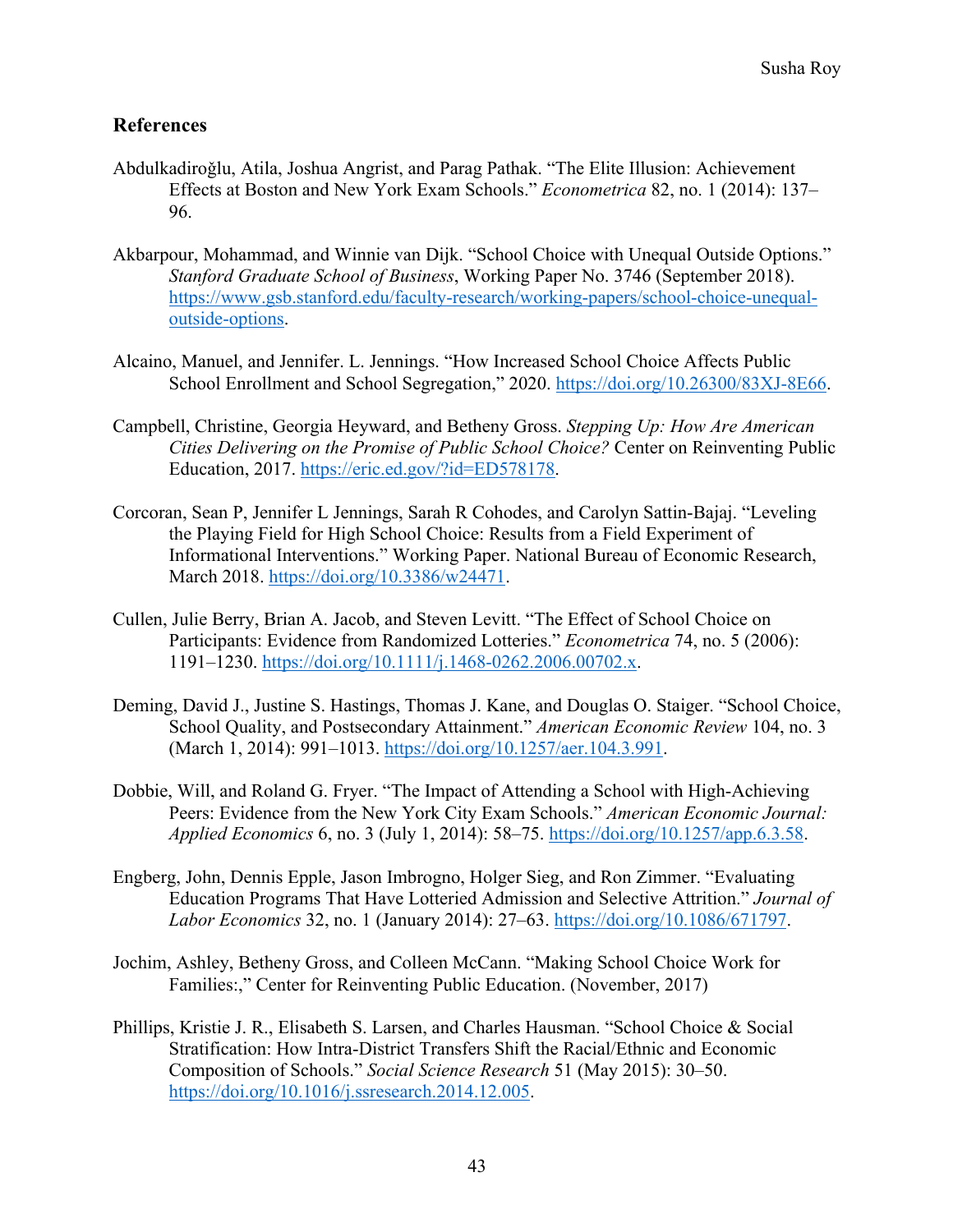- Urquiola, Miguel. "Does School Choice Lead to Sorting? Evidence from Tiebout Variation." *American Economic Review* 95, no. 4 (August 1, 2005): 1310–26. https://doi.org/10.1257/0002828054825484.
- Wang, K., Rathbun, A., and Musu, L. (2019). School Choice in the United States: 2019 (NCES 2019-106). U.S. Department of Education. Washington, DC: National Center for Education Statistics. Retrieved 10.31.2020 from https://nces.ed.gov/pubsearch.
- Zimmerman, Jill M., and Debra Y. Vaughan. "School Choice Outcomes in Post-Katrina New Orleans." *Journal of School Choice* 7, no. 2 (April 1, 2013): 163–81. https://doi.org/10.1080/15582159.2013.788959.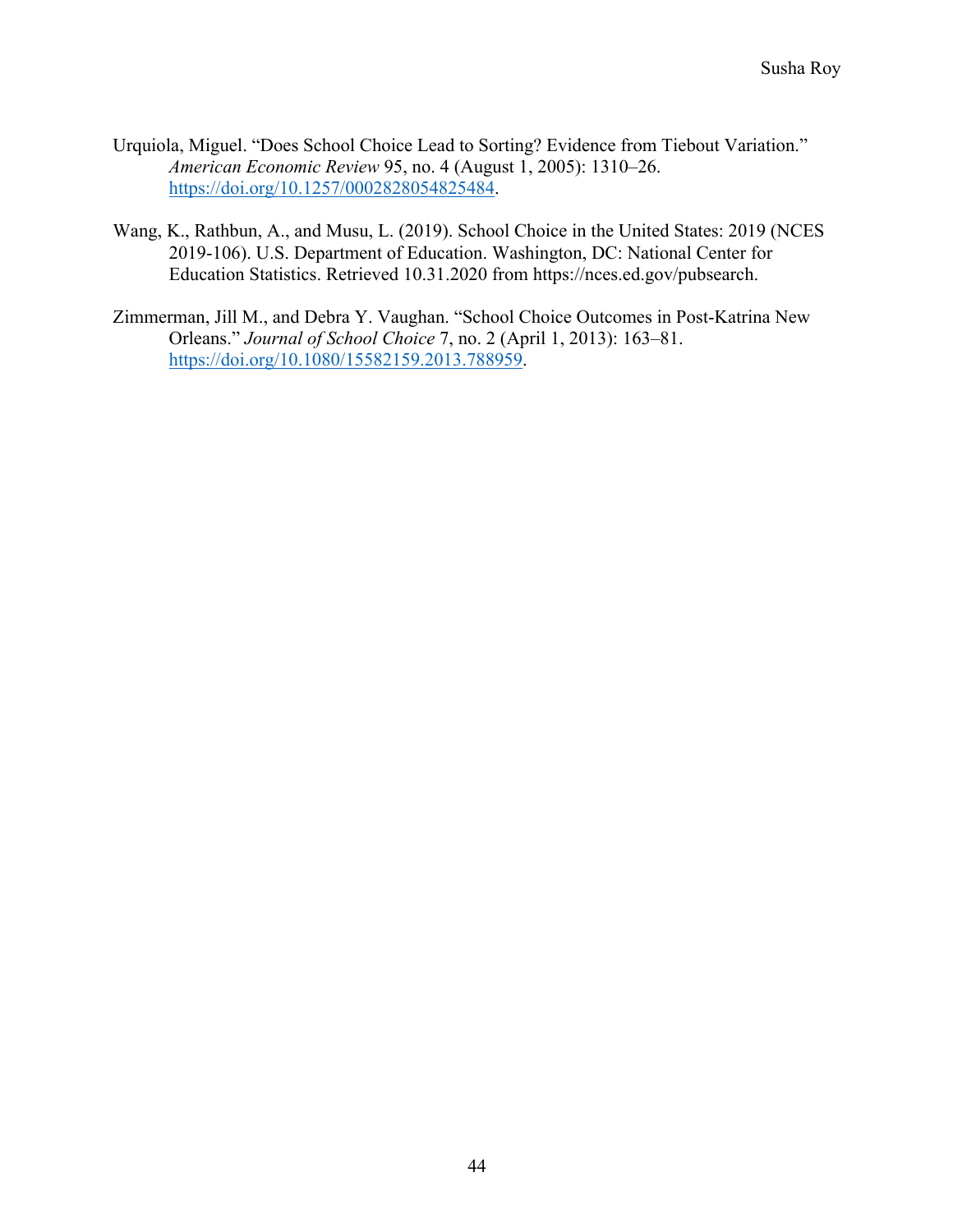|                 | Enrollment | Enrollment<br>as percent<br>of total | Per Pupil<br>Expenditure | <b>State</b><br>Assigned<br>Indicator | <b>State</b><br>Assigned<br>Rating | Percent<br>performing<br>below<br>basic Math | Percent<br>performing<br>below<br>basic ELA |
|-----------------|------------|--------------------------------------|--------------------------|---------------------------------------|------------------------------------|----------------------------------------------|---------------------------------------------|
|                 | (1)        | (2)                                  | (3)                      | (4)                                   | (5)                                | (6)                                          | (7)                                         |
| Total           | 37,258     | 100%                                 | \$9,882.20               | 0.27                                  | D                                  | 42%                                          | 44%                                         |
| Alternative     | 501        | 13%                                  | \$13,809.29              | 0.12                                  | F                                  | 56%                                          | 65%                                         |
| Criteria Magnet | 3,641      | 10%                                  | \$9,562.71               | 0.59                                  | B                                  | 18%                                          | 27%                                         |
| Lottery Magnet  | 4,777      | 13%                                  | \$9,108.31               | 0.52                                  | C                                  | 24%                                          | 28%                                         |
| Neighborhood    | 25,505     | 68%                                  | \$11,093.68              | 0.23                                  | D                                  | 53%                                          | 53%                                         |
| Charter         | 2,834      | 8%                                   | <b>Not</b><br>available  | Not<br>available                      | <b>Not</b><br>available            | <b>Not</b><br>available                      | Not<br>available                            |

**Table 1 – Enrollment and School Characteristics by School Type** 

*Notes:* This table is based on data from OK state, which provides a school report card for public schools in the state, not including charter schools. Column 5 reports the mode rating for schools of the given type.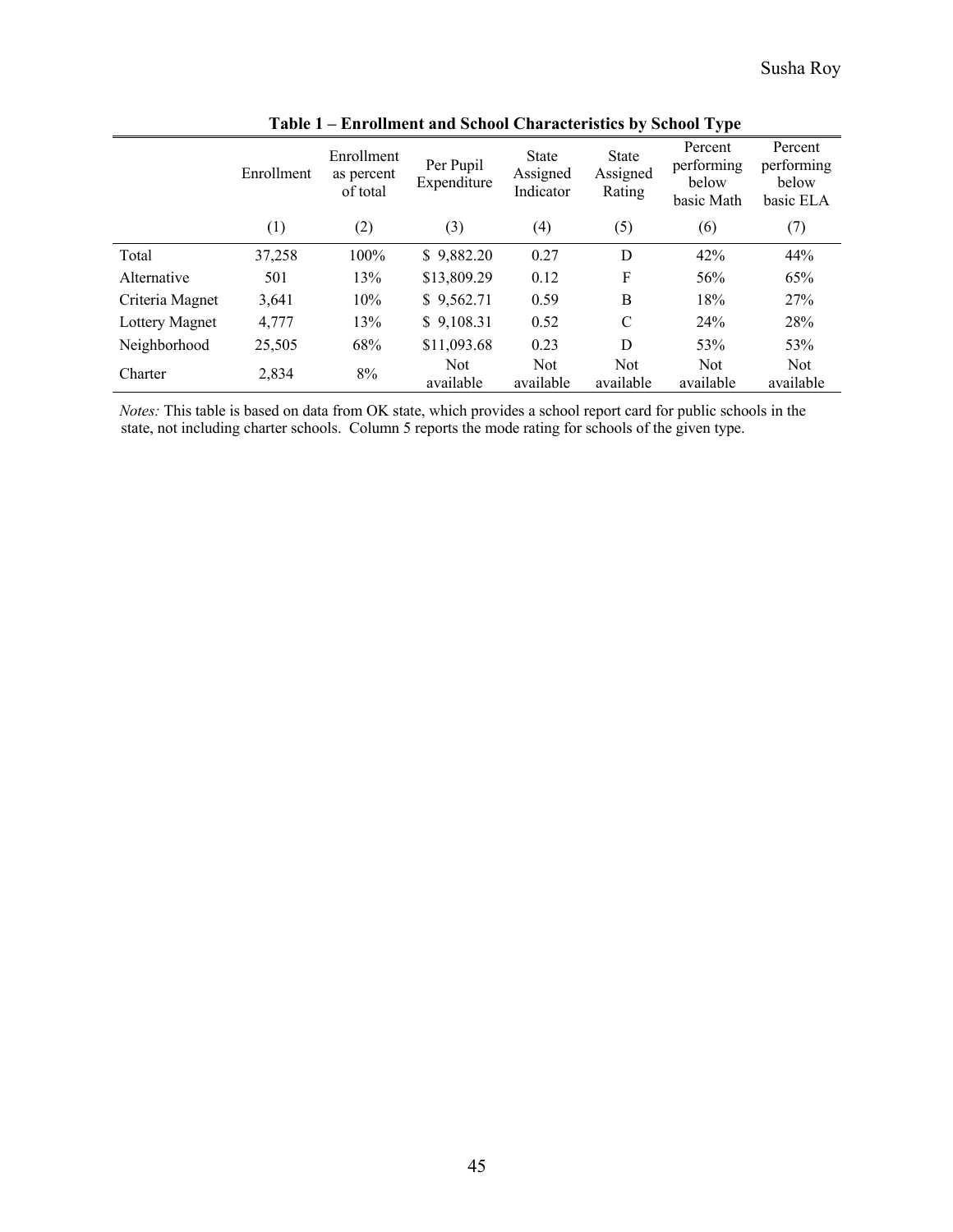|                      |                          |                         |                    | ™.<br>Percent            | Percent            |                    | ◡▁<br>Percent                 |                          |                        |
|----------------------|--------------------------|-------------------------|--------------------|--------------------------|--------------------|--------------------|-------------------------------|--------------------------|------------------------|
|                      | Percent<br>Hispanic      | Percent<br><b>Black</b> | Percent<br>White   | Multiple<br>Races        | Native<br>American | Percent<br>Asian   | economically<br>disadvantaged | Percent<br><b>ELL</b>    | Percent<br><b>IDEA</b> |
| Total                | 37%                      | 23%                     | 23%                | 10%                      | 5%                 | 2%                 | 80%                           | 25%                      | 17%                    |
| Alternative          | 36%                      | 28%                     | 20%                | 9%                       | 6%                 | $0\%$              | 84%                           | 16%                      | 24%                    |
| Criteria Magnet      | 23%                      | 25%                     | 34%                | 11%                      | 5%                 | 2%                 | 57%                           | 5%                       | 12%                    |
| Lottery Magnet       | 37%                      | 15%                     | 33%                | 10%                      | $5\%$              | $1\%$              | 60%                           | 14%                      | 13%                    |
| Neighborhood         | 39%                      | 24%                     | 19%                | 11%                      | 4%                 | 2%                 | 86%                           | 30%                      | 19%                    |
| <b>School Rating</b> |                          |                         |                    |                          |                    |                    |                               |                          |                        |
| A                    | 17%                      | 29%                     | 37%                | 9%                       | $5\%$              | 4%                 | 49%                           | $0\%$                    | 4%                     |
| B                    | 19%                      | 15%                     | 47%                | 12%                      | 6%                 | $1\%$              | 50%                           | 6%                       | 14%                    |
| $\mathcal{C}$        | 20%                      | 14%                     | 45%                | 14%                      | 6%                 | $1\%$              | 62%                           | 14%                      | 15%                    |
| D                    | 39%                      | 25%                     | 18%                | 10%                      | 5%                 | 2%                 | 90%                           | 27%                      | 21%                    |
| $\rm F$              | 30%                      | 34%                     | 18%                | 11%                      | $5\%$              | 2%                 | 91%                           | 21%                      | 22%                    |
| Charter              | $\overline{\mathcal{L}}$ | $\ddot{?}$              | $\overline{\cdot}$ | $\overline{\mathcal{L}}$ | $\overline{\cdot}$ | $\overline{\cdot}$ | $\overline{\mathcal{L}}$      | $\overline{\mathcal{L}}$ | $\ddot{?}$             |

**Table 2 – School Demographic Characteristics by School Type**

*Notes:* This table uses 2019-20 enrollment data provided by TPS. Charter schools do not report to TPS, hence the demographic data is only available for the non-charter public schools.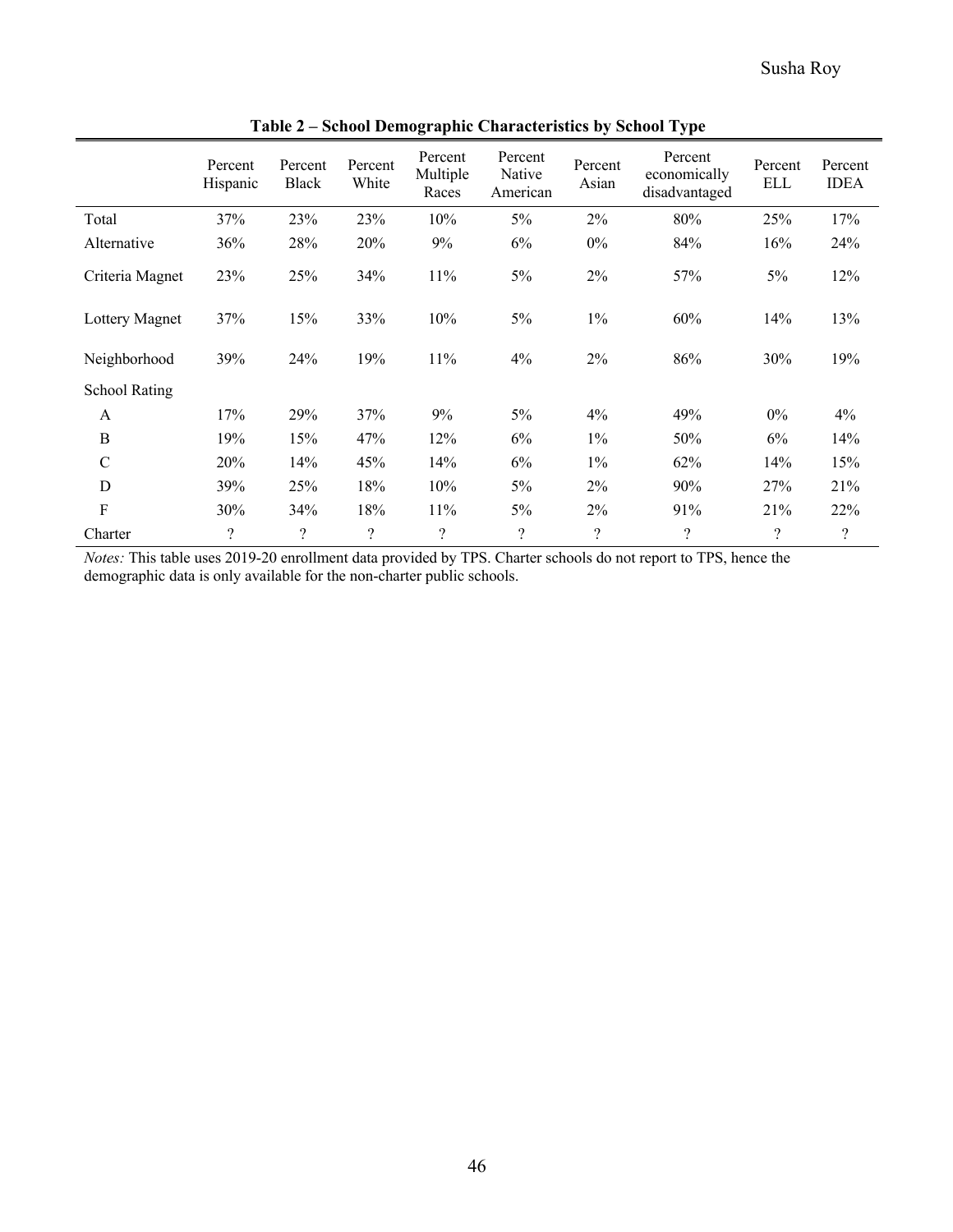|                            | Overall | Transition<br>Grades | Elementary $\rightarrow$<br>Middle | Middle $\rightarrow$<br>Higher |
|----------------------------|---------|----------------------|------------------------------------|--------------------------------|
| Total                      | 13%     | 44%                  | 45%                                | 43%                            |
| Female                     | 14%     | 45%                  | 46%                                | 45%                            |
| <b>Black</b>               | 11%     | 31%                  | 28%                                | 33%                            |
| Hispanic                   | 15%     | 50%                  | 51%                                | 50%                            |
| White                      | 15%     | 50%                  | 53%                                | 48%                            |
| Asian                      | 9%      | 28%                  | 32%                                | 22%                            |
| Native American            | 14%     | 43%                  | 44%                                | 41%                            |
| Multi Race                 | 13%     | 39%                  | 40%                                | 38%                            |
| Low-income                 | 13%     | 40%                  | 41%                                | 38%                            |
| Higher-income              | 15%     | 60%                  | 61%                                | 63%                            |
| <b>ELL</b>                 | 12%     | 41%                  | 47%                                | 28%                            |
| <b>IDEA</b>                | 11%     | 30%                  | 33%                                | 24%                            |
| <b>Magnet Schools</b>      | 15%     | 85%                  | 88%                                | 84%                            |
| <b>Zoned School Rating</b> |         |                      |                                    |                                |
| $\, {\bf B}$               | $11\%$  | 49%                  | N/A                                | 49%                            |
| $\mathbf C$                | 17%     | 60%                  | 61%                                | N/A                            |
| D                          | 12%     | 40%                  | 42%                                | 39%                            |
| $\mathbf{F}$               | 14%     | 44%                  | 43%                                | 50%                            |
| N                          | 34,424  | 4,665                | 2,415                              | 2,250                          |

**Table 3 – Participation in School Choice 2019-20**

*Notes:* These data come from TPS enrollment data combined with Smart Choice applications submitted during the 2019-20 enrollment cycle for the 2020-21 school year. Transition grades refer to the highest grade of the school a student attends in 2019-20 when they apply. Pre-K students are not included as transition grade applicants because it is not clear what the total size of the potential applicant pool is. The school letter grades are state-assigned school quality ratings for the schools students would be zoned to in 2020-21 if they did not participate in the public school choice program.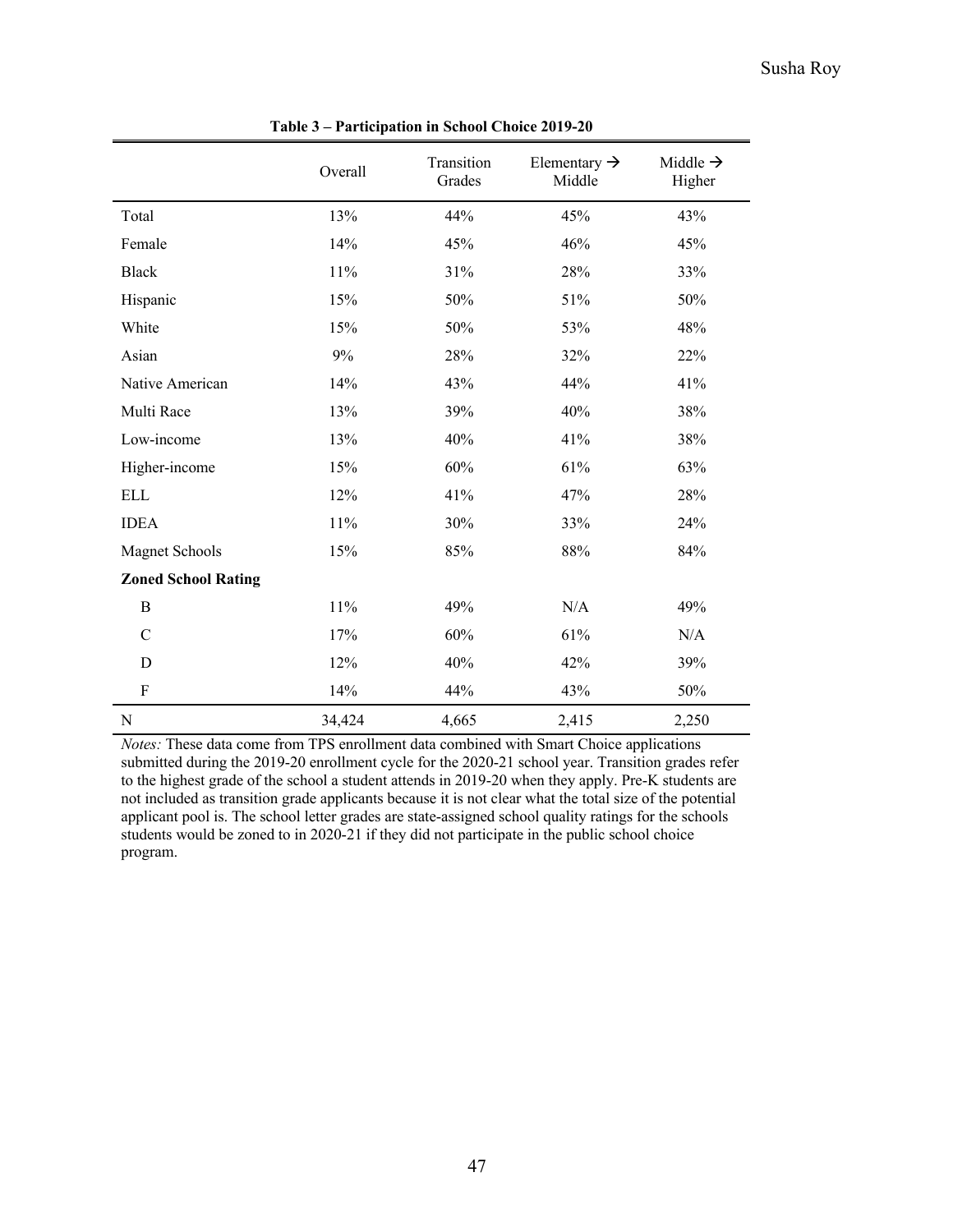|                                                           |                             |         |                    | Top Choice        |              |                               |                          |                   |                                  |
|-----------------------------------------------------------|-----------------------------|---------|--------------------|-------------------|--------------|-------------------------------|--------------------------|-------------------|----------------------------------|
|                                                           | Average #<br>schools ranked | Charter | Criteria<br>Magnet | Lottery<br>Magnet | Neighborhood | Applied<br>criteria<br>magnet | Applied<br>to<br>charter | Got top<br>choice | Enrolled<br>in Public<br>2020-21 |
|                                                           | (1)                         | (2)     | (3)                | (4)               | (5)          | (6)                           | (7)                      | (9)               | (10)                             |
| Total*                                                    | 2.6                         | 11%     | 26%                | 26%               | 37%          | 38%                           | 26%                      | 70%               | 73%                              |
| <b>Black</b>                                              | 3                           | 13%     | 36%                | 16%               | 35%          | 48%                           | 22%%                     | 62%               | 67%                              |
| Hispanic                                                  | 2.5                         | 13%     | 20%                | 36%               | 31%          | 37%                           | 28%                      | 69%               | 75%                              |
| White                                                     | 2.5                         | 4%      | 31%                | 21%               | 43%          | 39%                           | 13%                      | 76%               | 75%                              |
| Asian                                                     | 2.4                         | 38%     | 16%                | 46%               | 6%           | 43%                           | $8\%$                    | 62%               | 79%                              |
| Native<br>American                                        | 2.5                         | 6%      | 24%                | 27%               | 43%          | 36%                           | 18%                      | 72%               | 77%                              |
| Multiple<br>Races                                         | 2.8                         | $8\%$   | 25%                | 18%               | 49%          | 34%                           | 23%                      | 73%               | 71%                              |
| Female                                                    | 2.6                         | 10%     | 28%                | 26%               | 36%          | 40%                           | 26%                      | 70%               | 74%                              |
| Low Income                                                | 2.6                         | 10%     | 20%                | 28%               | 41%          | 34%                           | 27%                      | 71%               | 76%                              |
| Higher<br>Income                                          | 2.7                         | 10%     | 41%                | 20%               | 30%          | 51%                           | 24%                      | 67%               | 66%                              |
| <b>ELL</b>                                                | 2.4                         | 16%     | 12%                | 35%               | 36%          | 29%                           | 32%                      | 70%               | 74%                              |
| <b>IDEA</b>                                               | 2.6                         | 10%     | 17%                | 31%               | 42%          | 31%                           | 27%                      | 66%               | 73%                              |
| Magnet<br>School<br>students<br>Zoned<br>School<br>Letter | 2.9                         | $1\%$   | 52%                | 43%               | 3%           | 68%                           | 22%                      | 79%               | 87%                              |
| Grade                                                     |                             |         |                    |                   |              |                               |                          |                   |                                  |
| $\, {\bf B}$                                              | 2.2                         | 2%      | 51%                | 12%               | 35%          | 55%                           | 6%                       | 76%               | 83%                              |
| $\mathcal{C}$                                             | 2.5                         | $1\%$   | 30%                | 22%               | 47%          | 35%                           | $8\%$                    | 78%               | 75%                              |
| D                                                         | 2.7                         | 10%     | 27%                | 22%               | 41%          | 37%                           | 14%                      | 72%               | 75%                              |
| F                                                         | 2.7                         | 14%     | 21%                | 32%               | 33%          | 37%                           | 22%                      | 68%               | 70%                              |

**Table 4 – Rankings by Student Characteristics**

*Notes*: Each cell can be read as [cell value] of [row heading] did [column heading].

\* this includes only non-PreK applicants for whom we have demographic information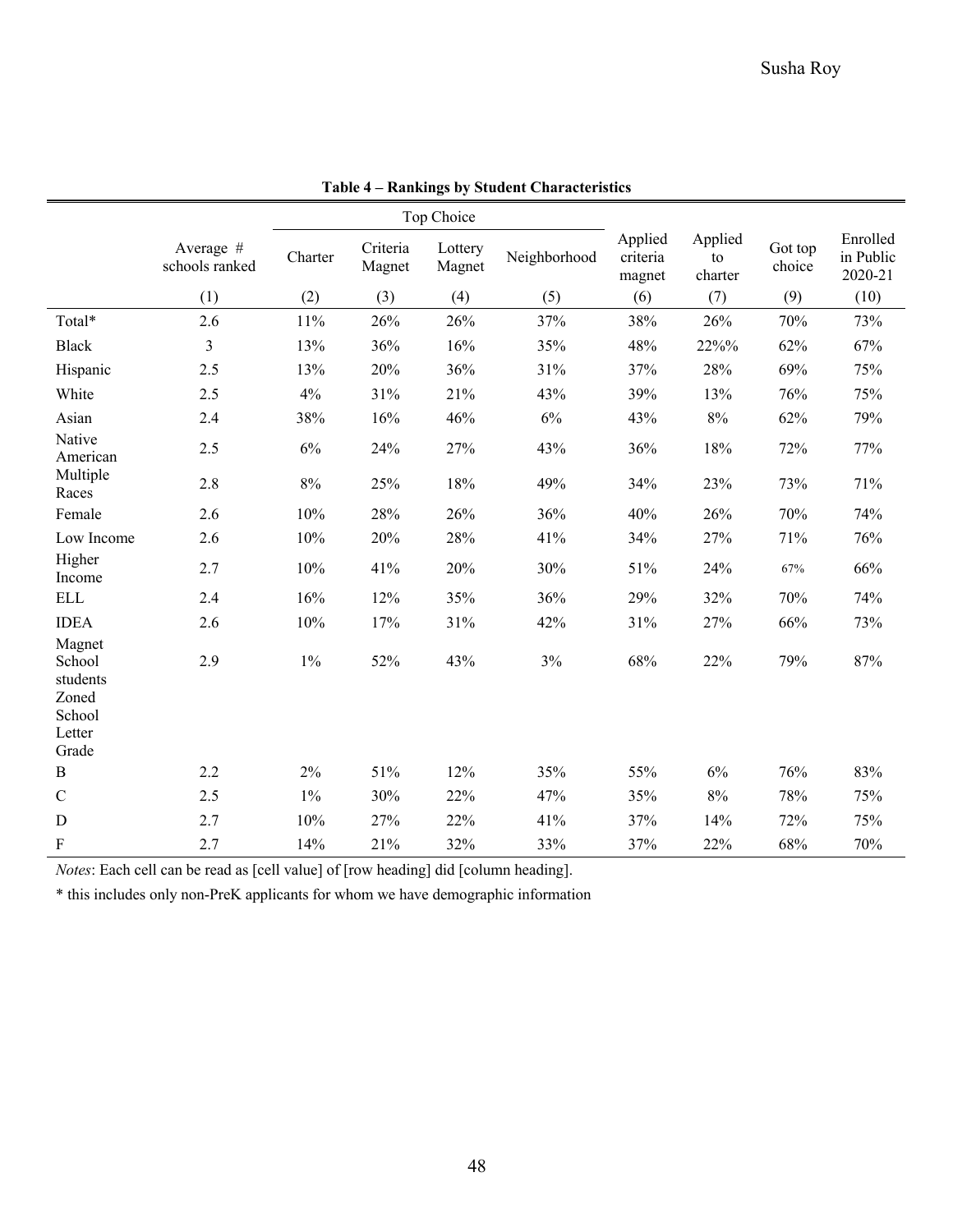|                      |                             | Sample with Demographic Info |                             | Full Choice Sample (Includes Pre-K)      |
|----------------------|-----------------------------|------------------------------|-----------------------------|------------------------------------------|
| <b>VARIABLES</b>     | (1)<br><b>Full Risk Set</b> | (2)<br>Top Choice Risk Set   | (3)<br><b>Full Risk Set</b> | $\left( 4\right)$<br>Top Choice Risk Set |
| Got Top Choice       | $0.147***$                  | $0.171***$                   | $0.165***$                  | $0.156***$                               |
|                      | (0.0480)                    | (0.0292)                     | (0.0402)                    | (0.0229)                                 |
| Constant             | $0.0694***$                 | $0.0674***$                  | $0.333***$                  | $0.340***$                               |
|                      | (0.0408)                    | (0.0265)                     | (0.0327)                    | (0.0193)                                 |
| Top Choice Risk Set  |                             | X                            |                             | X                                        |
| <b>Full Risk Set</b> | X                           |                              | X                           |                                          |
| <b>Observations</b>  | 2060                        | 2060                         | 3615                        | 3615                                     |
| R-squared            | 0.539                       | 0.106                        | 0.603                       | 0.236                                    |

**Table 5—Effect of Winning Lottery on Public School Enrollment**

*Notes:* The dependent variable is an indicator for public school enrollment in 2020-21. The independent variable is an indicator variable for students who were offered a spot at the school that they ranked first. Full risk set fixed effects are defined by students who ranked the same schools in the same order. Top choice risk set fixed effects are defined by students who share the same first ranked school and therefore have the same likelihood of getting a spot at this school. Columns 1  $\&$  2 are estimated using the final analytic sample. Columns 3  $\&$  4 are estimated using all students that participated in public school choice, including those for whom pre-treatment demographic characteristics are not observed. This is mostly the case for Pre-K students. Robust standard errors in parentheses. \*\*\*  $p < 0.01$ , \*\*  $p < 0.05$ , \*  $p < 0.1$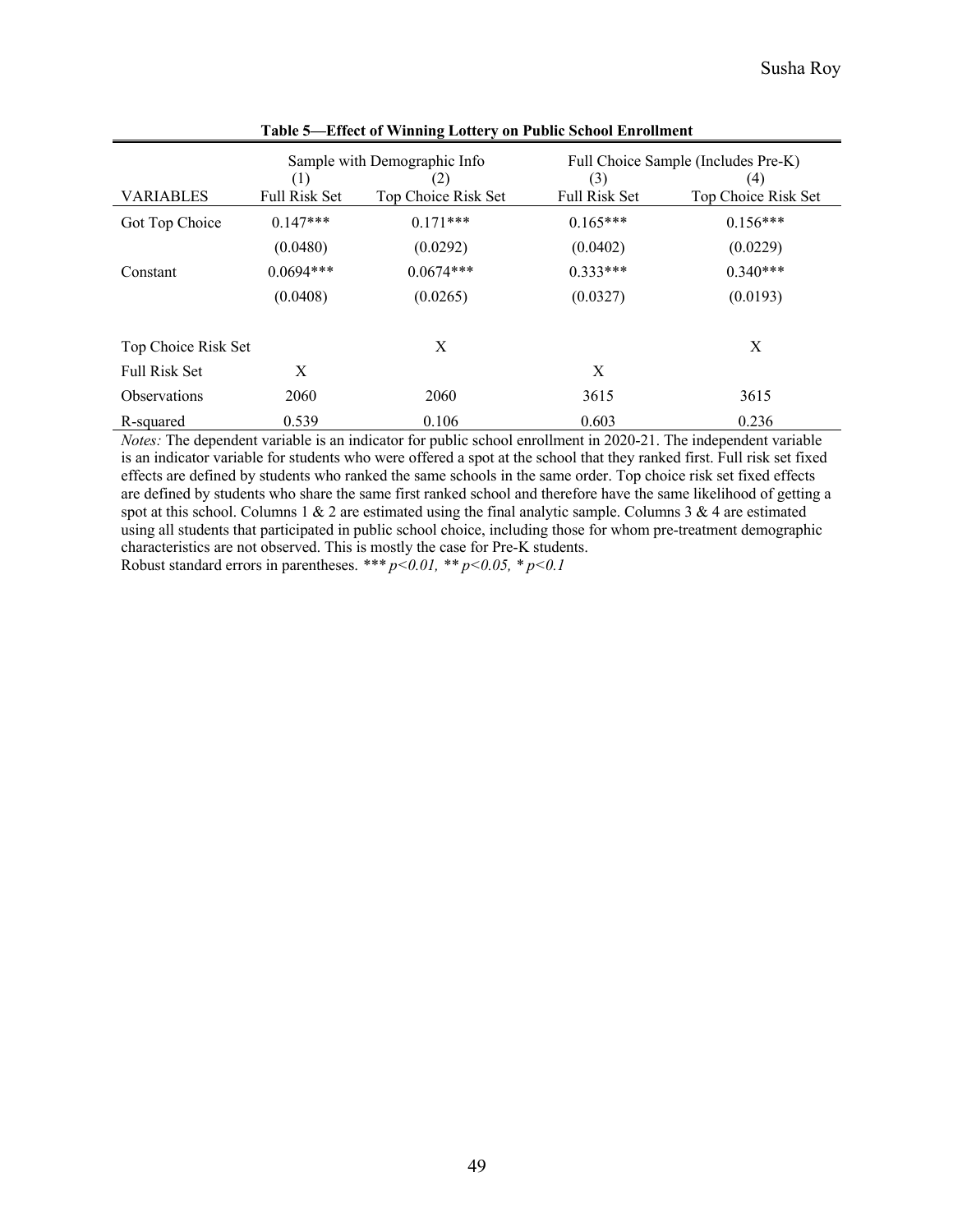|                                             | (1)<br><b>Full Risk</b> | (2)<br><b>Full Risk</b> | (3)<br>Top Choice Risk | (4)<br>Top Choice Risk |
|---------------------------------------------|-------------------------|-------------------------|------------------------|------------------------|
| <b>VARIABLES</b>                            | Set                     | Set                     | Set                    | Set                    |
|                                             |                         |                         |                        |                        |
| Got top choice                              | 0.0793                  | 0.170                   | $0.110***$             | 0.156                  |
|                                             | (0.0491)                | (0.182)                 | (0.0324)               | (0.107)                |
| Higher income                               | $-0.306***$             | $-0.289***$             | $-0.224***$            | $-0.220***$            |
|                                             | (0.0861)                | (0.0920)                | (0.0528)               | (0.0571)               |
| Higher income * Got top choice              | $0.252***$              | $0.241**$               | $0.193***$             | $0.196***$             |
|                                             | (0.0948)                | (0.102)                 | (0.0572)               | (0.0624)               |
| Distance to private school                  |                         | $-0.0192$               |                        | $-0.00955$             |
|                                             |                         | (0.0300)                |                        | (0.0190)               |
| Distance to private school * got top choice |                         | 0.0144                  |                        | 0.00137                |
|                                             |                         | (0.0313)                |                        | (0.0199)               |
| C-rated zoned school                        |                         | $0.334**$               |                        | $0.179*$               |
|                                             |                         | (0.158)                 |                        | (0.0988)               |
| C-rated zoned school * Got top choice       |                         | $-0.276$                |                        | $-0.0997$              |
|                                             |                         | (0.182)                 |                        | (0.112)                |
| D-rated zoned school                        |                         | 0.199                   |                        | 0.131                  |
|                                             |                         | (0.143)                 |                        | (0.0862)               |
| D-rated zoned school * Got top choice       |                         | $-0.0766$               |                        | $-0.0279$              |
|                                             |                         | (0.162)                 |                        | (0.0963)               |
| F-rated zoned school                        |                         | $0.289**$               |                        | $0.186**$              |
|                                             |                         | (0.139)                 |                        | (0.0896)               |
| F-rated zoned school * Got top choice       |                         | $-0.201$                |                        | $-0.0737$              |
|                                             |                         | (0.158)                 |                        | (0.0991)               |
| Constant                                    | $0.777***$              | $0.607***$              | $0.743***$             | $0.626***$             |
|                                             | (0.0423)                | (0.161)                 | (0.0293)               | (0.0959)               |
| Full Risk Set                               | X                       | X                       |                        |                        |
| Top Choice Risk Set                         |                         |                         | X                      | X                      |
| Observations                                | 2060                    | 2060                    | 2060                   | 2060                   |
| R-squared                                   | 0.553                   | 0.561                   | 0.120                  | 0.128                  |
| Got Top Choice Treatment Effects            |                         |                         |                        |                        |
| Low Income                                  | 0.0793                  | 0.170                   | 0.110                  | 0.156                  |
|                                             | 0.0491                  | 0.182                   | 0.0324                 | 0.107                  |
| Higher Income                               | $0.331***$              | $0.410***$              | $0.303***$             | $0.352***$             |
|                                             | 0.0879                  | 0.161                   | 0.0504                 | 0.0986                 |

**Table 6—Differential Impact of Winning Lottery on Public School Enrollment with Outside Options**

Notes: Top choice risk sets are defined by students who share the same first ranked school and therefore have the same likelihood of getting a spot at this school. Full risk sets are defined by students who ranked the same schools in the same order. The sample only includes students for whom there is data on economic disadvantage, that is,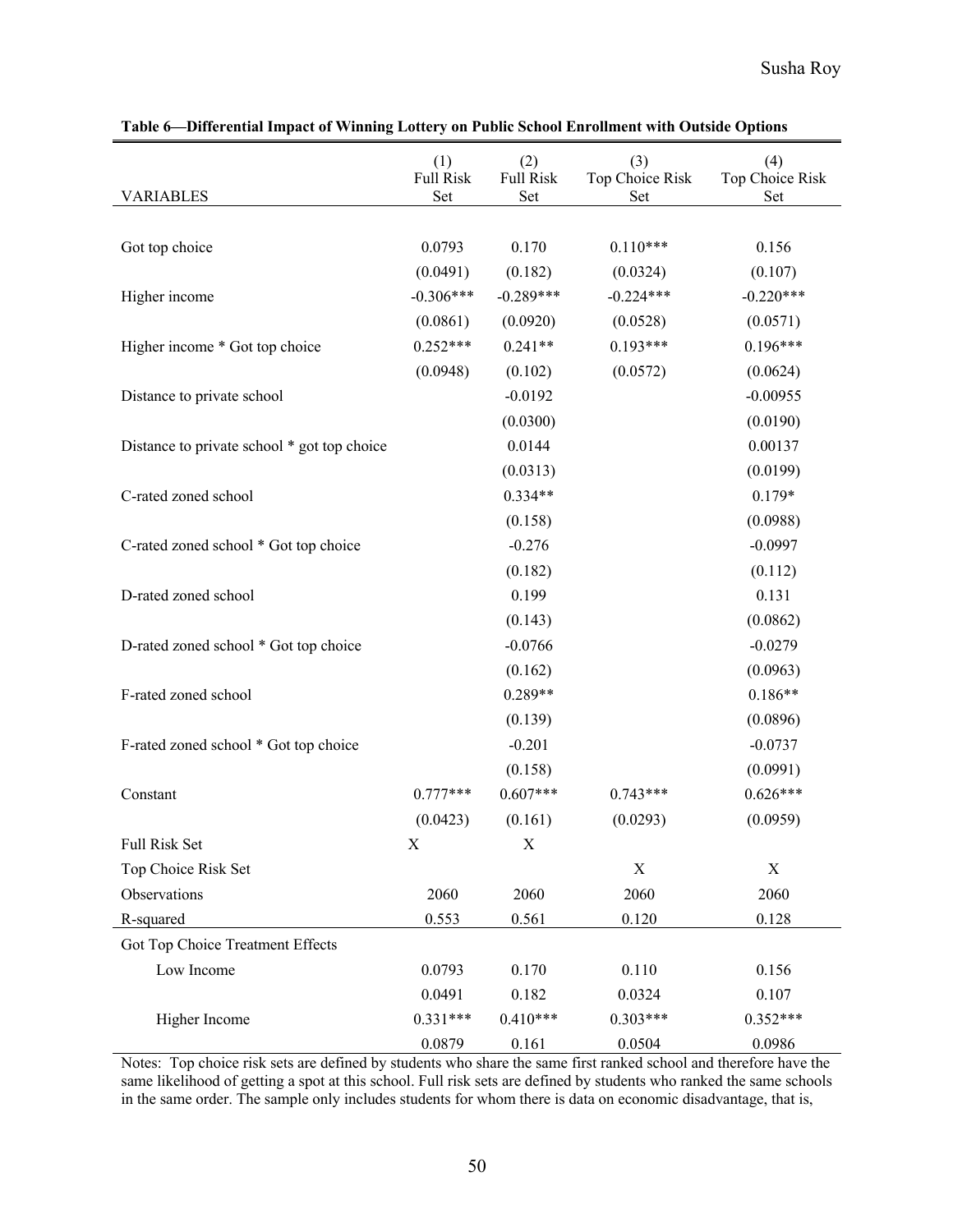those who have ever been enrolled in the school district. Therefore, students who applied to Pre-K are not included because we do not observe their level of economic disadvantage in the pre-treatment period. The treatment effects shown in the lower section are linear combinations of the above coefficients, provided for ease of interpretation.

Robust standard errors in parentheses. \*\*\* p<0.01, \*\* p<0.05, \* p<0.1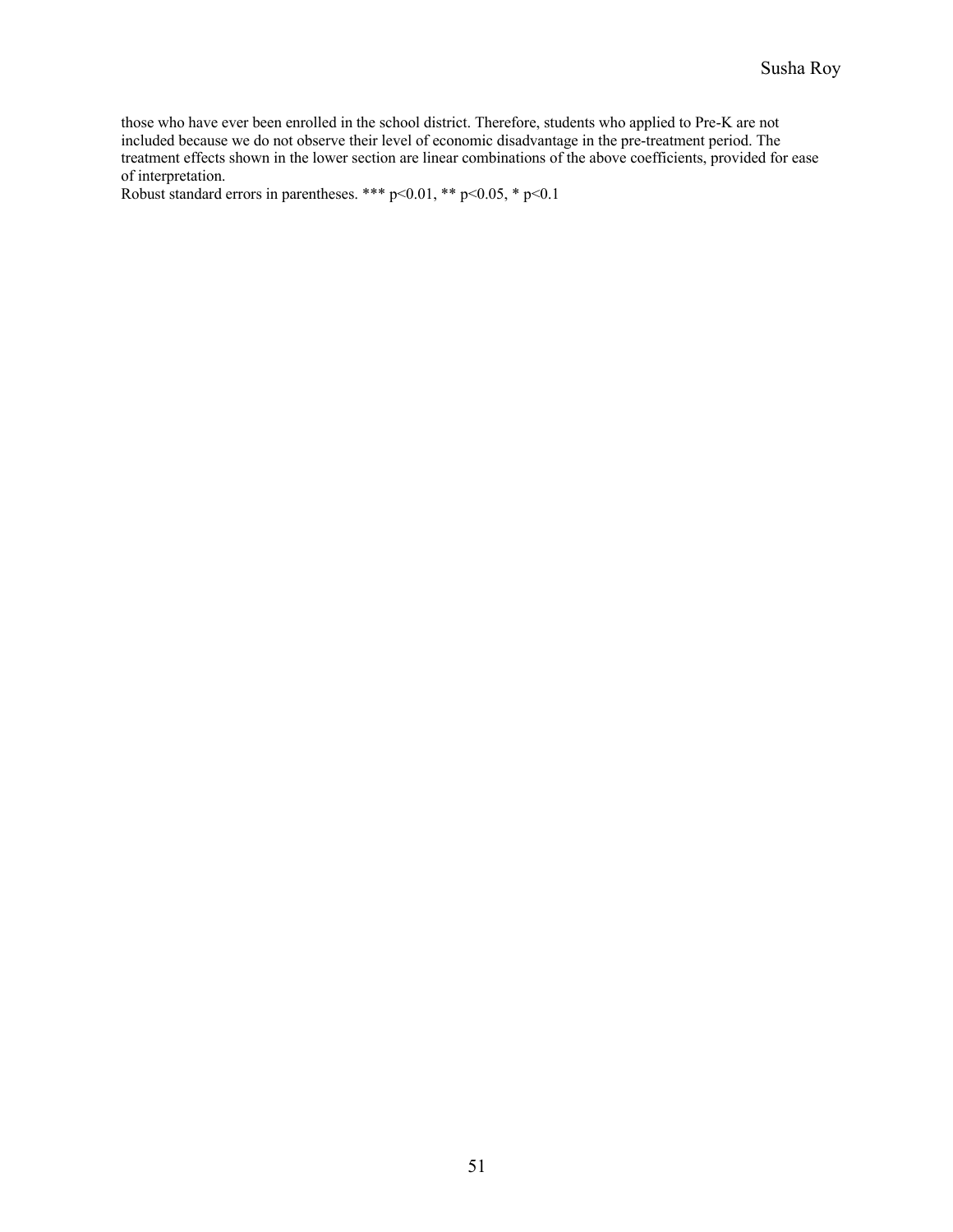| <b>VARIABLES</b>     | <b>Elementary School Applicants</b> |            | Middle School Applicants |             | <b>High School Applicants</b> |             |
|----------------------|-------------------------------------|------------|--------------------------|-------------|-------------------------------|-------------|
|                      | (1)                                 | (2)        | (3)                      | (4)         | (5)                           | (6)         |
| Got Top Choice       | $0.175*$                            | 0.156      | $0.109*$                 | 0.0376      | 0.148                         | 0.000511    |
|                      | (0.0949)                            | (0.115)    | (0.0591)                 | (0.0545)    | (0.110)                       | (0.105)     |
| Higher Income        |                                     | $-0.0261$  |                          | $-0.370***$ |                               | $-0.487***$ |
|                      |                                     | (0.179)    |                          | (0.110)     |                               | (0.151)     |
| Higher Income *      |                                     |            |                          |             |                               |             |
| Got Top Choice       |                                     | 0.0524     |                          | $0.340**$   |                               | 0.278       |
|                      |                                     | (0.186)    |                          | (0.132)     |                               | (0.188)     |
| Constant             | $0.649***$                          | $0.662***$ | $0.751***$               | $0.832***$  | $0.741***$                    | $0.923***$  |
|                      | (0.0809)                            | (0.0988)   | (0.0487)                 | (0.0452)    | (0.0959)                      | (0.0928)    |
| <b>Full Risk Set</b> | X                                   | X          | X                        | X           | X                             | X           |
| <b>Observations</b>  | 1123                                | 1123       | 558                      | 558         | 279                           | 279         |
| R-squared            | 0.697                               | 0.697      | 0.267                    | 0.306       | 0.300                         | 0.398       |

**Table 7—Effect of Winning Lottery on Public School Enrollment by School Level** 

*Notes:* The dependent variable is public school enrollment. Top choice risk set fixed effects are included. The interaction between higher income and got top choice shows the differential effect of getting an offer at a top choice school for higher-income students. Robust standard errors in parentheses. Observations do not sum to the entire analytic sample because there are some students at the Pre-K level who are in the analytic sample, but are not included in the above regressions. \*\*\* p<0.01, \*\* p<0.05, \* p<0.1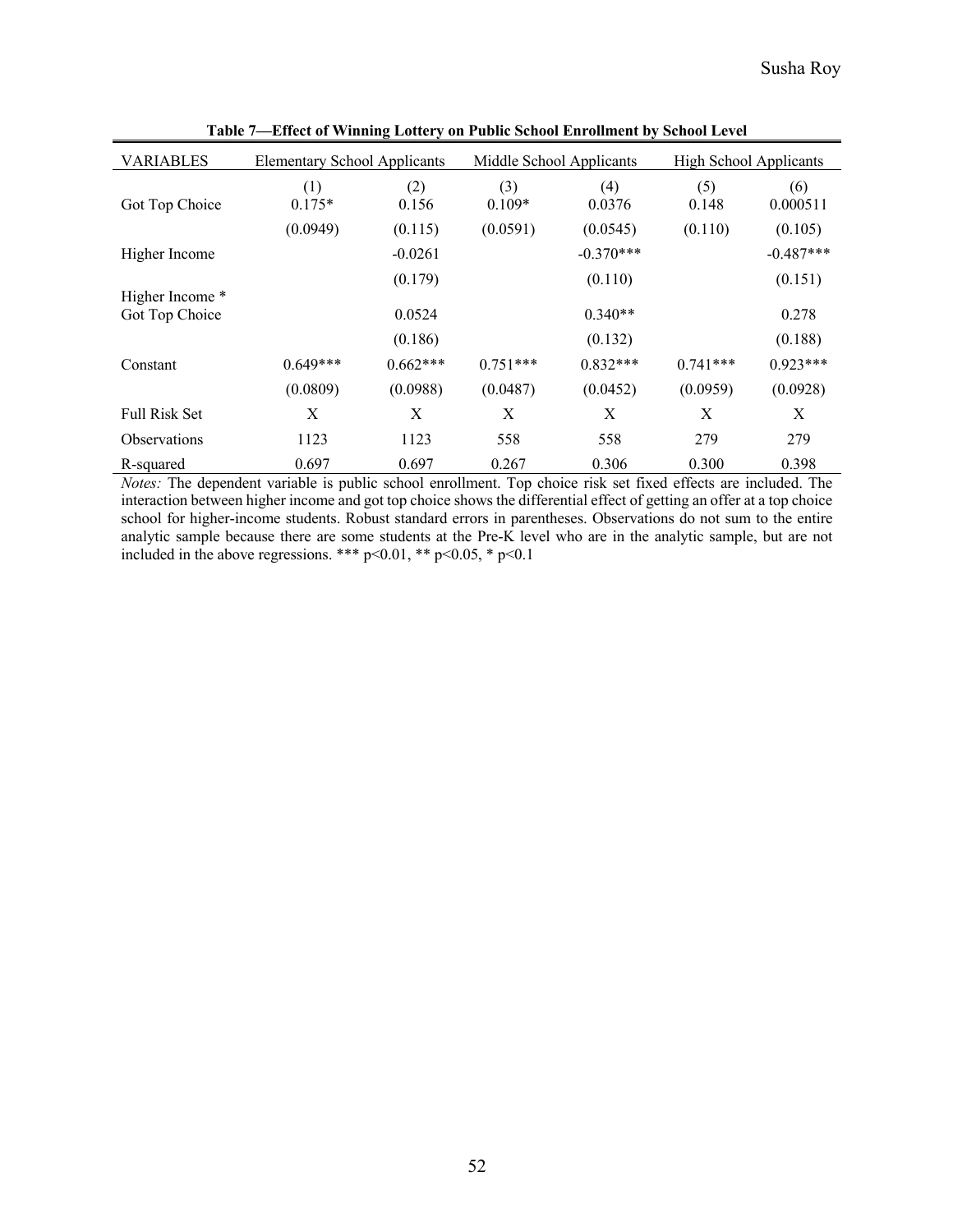| <b>VARIABLES</b>    |            | <b>Transition Grade Students</b> |            | Non-transition Grade Students |
|---------------------|------------|----------------------------------|------------|-------------------------------|
|                     | (1)        | (2)                              | (3)        | (4)                           |
| Got Top Choice      | $0.154**$  | 0.0997                           | $0.166**$  | 0.112                         |
|                     | (0.0709)   | (0.0647)                         | (0.0736)   | (0.0792)                      |
| Higher Income       |            | $-0.444***$                      |            | $-0.199$                      |
|                     |            | (0.132)                          |            | (0.125)                       |
| Higher Income *     |            |                                  |            |                               |
| Got Top Choice      |            | $0.398**$                        |            | 0.161                         |
|                     |            | (0.154)                          |            | (0.136)                       |
| Constant            | $0.719***$ | $0.790***$                       | $0.662***$ | $0.728***$                    |
|                     | (0.0589)   | (0.0539)                         | (0.0626)   | (0.0682)                      |
| Full Risk Set       | Χ          | X                                | X          | X                             |
| <b>Observations</b> | 674        | 674                              | 1386       | 1386                          |
| R-squared           | 0.476      | 0.513                            | 0.618      | 0.623                         |

**Table 8—Effect of Winning Lottery on Public School Enrollment, by Transition Grade**

*Notes:* Transition year applicants are those who are at the highest grade of their current school so will have to switch schools the following year. It does not include pre-K students because I do not observe economic disadvantage for these students in the pre period. The dependent variable is public school enrollment. Top choice risk set fixed effects are included. The interaction between higher income and got top choice shows the differential effect of getting an offer at a top choice school for higher-income students. *Robust standard errors in parentheses. \*\*\* p<0.01, \*\* p<0.05, \* p<0.1*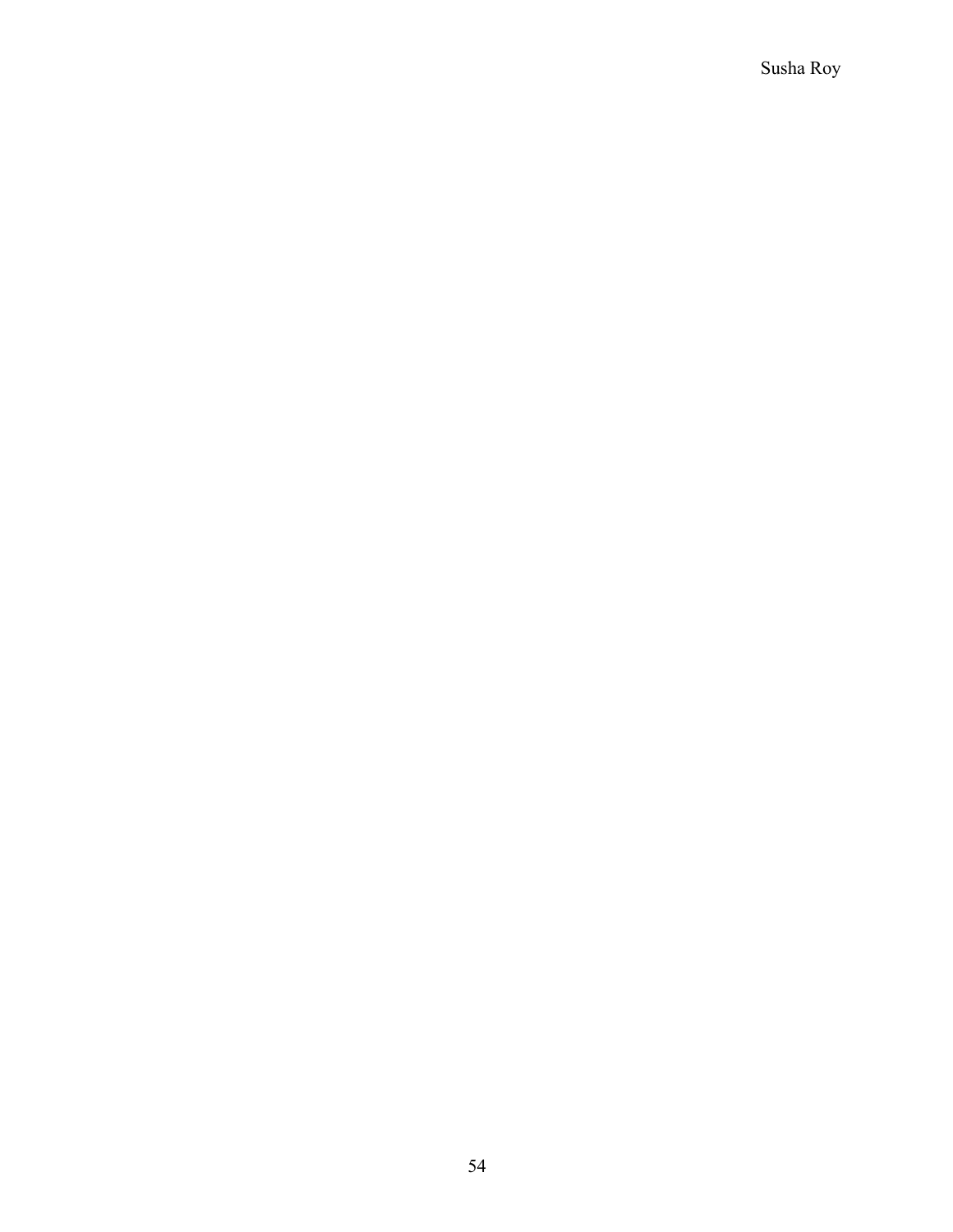

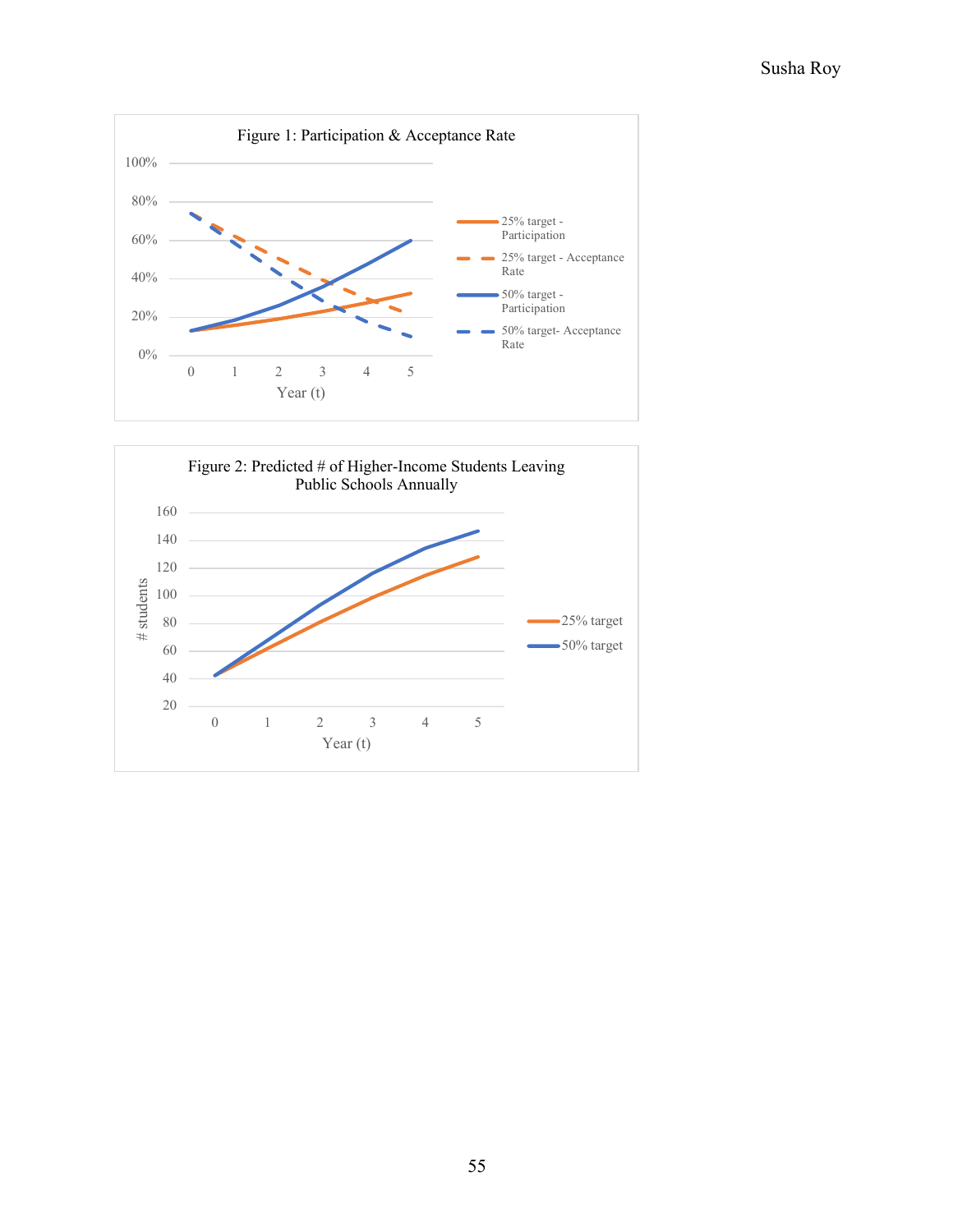# **Appendix**

|              | $\sim$      | ີ          |
|--------------|-------------|------------|
| School Grade | $#$ Schools | Enrollment |
|              |             | 1,297      |
| в            |             | 4,141      |
| $\subset$    |             | 3,337      |
|              | 29          | 13,979     |
|              |             | 10,891     |

#### **Table 1.A—Enrollment by Quality Rating**

*Notes*: School letter grades are assigned by OK state. More information can be found here: https://oklaschools.com/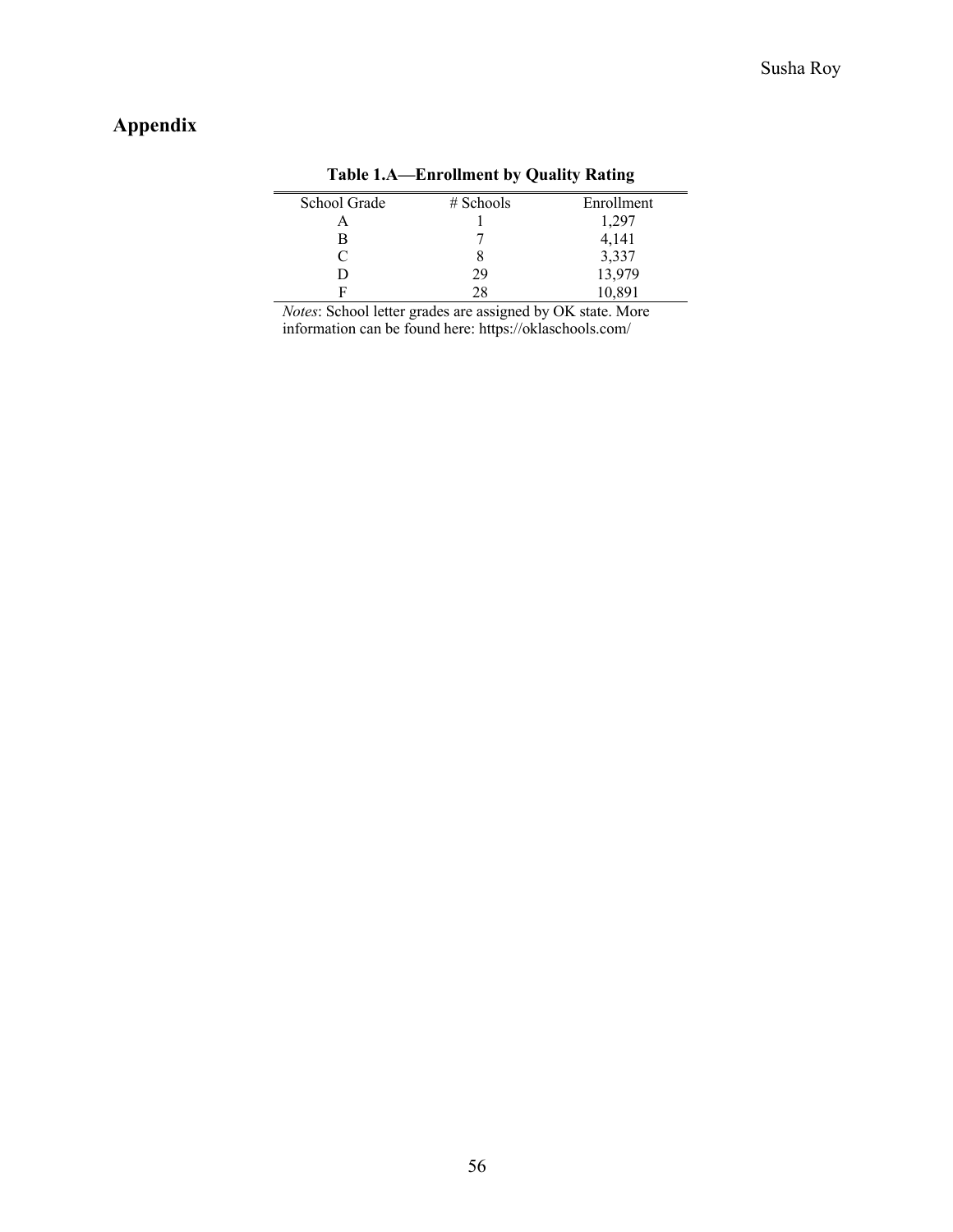| <b>Appendix Table 2: Table Testing Randomization</b> |            |              |            |            |              |            |            |
|------------------------------------------------------|------------|--------------|------------|------------|--------------|------------|------------|
|                                                      | (1)<br>Low | (2)          | (3)        | (4)        | (5)          | (6)        | (7)        |
| <b>VARIABLES</b>                                     | Income     | <b>Black</b> | Hispanic   | White      | <b>IDEA</b>  | ELL        | Female     |
|                                                      |            |              |            |            |              |            |            |
| got1                                                 | 0.0119     | $-0.00715$   | 0.0704     | $-0.0255$  | 0.00112      | 0.0445     | $-0.0200$  |
|                                                      | (0.0478)   | (0.0376)     | (0.0515)   | (0.0508)   | (0.0404)     | (0.0473)   | (0.0570)   |
| Constant                                             | $0.751***$ | $0.173***$   | $0.336***$ | $0.288***$ | $0.146***$   | $0.191***$ | $0.516***$ |
|                                                      | (0.0400)   | (0.0312)     | (0.0426)   | (0.0423)   | (0.0332)     | (0.0390)   | (0.0471)   |
| <b>Observations</b>                                  | 2060       | 2061         | 2061       | 2061       | 2061         | 1984       | 2061       |
| R-squared                                            | 0.599      | 0.605        | 0.567      | 0.569      | 0.437<br>. . | 0.497      | 0.441      |

*Notes:* This table displays the results from a regression of each of the observed characteristics on got top choice, account for risk sets, to assess whether the likelihood of getting a top choice varies with student characteristics. If randomization is successful, there should not be associations between getting an offer a top choice school and student characteristics. *Robust standard errors in parentheses. \*\*\* p<0.01, \*\* p<0.05, \* p<0.1*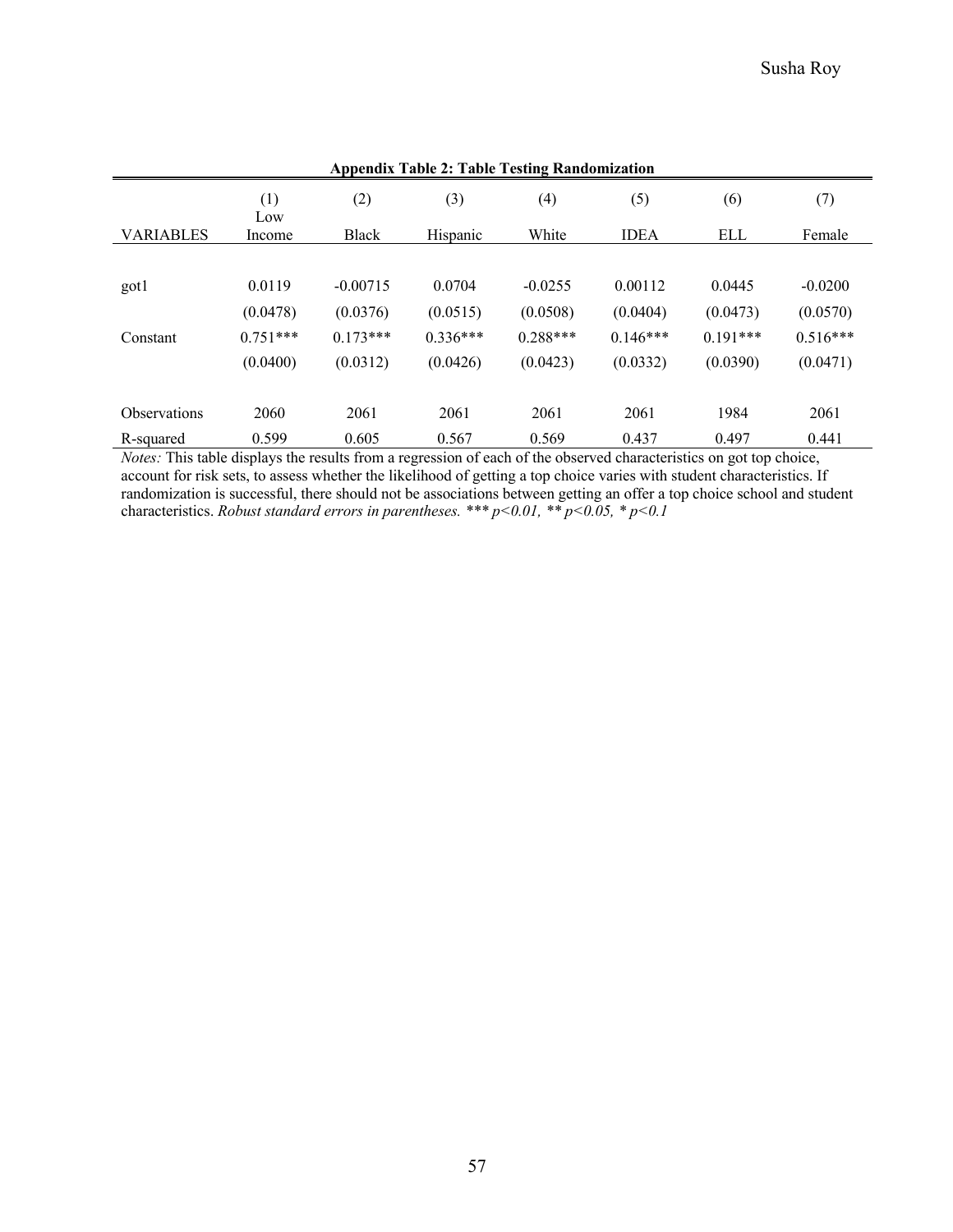|                            | (1)              | (2)                 | (3)                  |
|----------------------------|------------------|---------------------|----------------------|
| <b>VARIABLES</b>           | No Fixed Effects | Top Choice Risk Set | <b>Full Risk Set</b> |
|                            |                  |                     |                      |
| Got First or Second Choice | $0.171***$       | $0.184***$          | $0.188***$           |
|                            | $-0.0214$        | $-0.0238$           | $-0.0437$            |
| Constant                   | $0.364***$       | $0.304***$          | $0.300***$           |
|                            | $-0.0198$        | $-0.0215$           | $-0.0386$            |
| Top Choice Risk Set        |                  | X                   |                      |
| <b>Full Risk Set</b>       |                  |                     | X                    |
|                            |                  |                     |                      |
| <b>Observations</b>        | 4469             | 3615                | 3615                 |
| R-squared                  | 0.013            | 0.239               | 0.604                |

| Appendix Table 5.A – Effect of Getting Top or Second Choice on Public School Enrollment |  |  |
|-----------------------------------------------------------------------------------------|--|--|
|                                                                                         |  |  |

*Notes:* The independent variable is an indicator for whether a students got a spot at either their first or second most preferred schools. Robust standard errors in parentheses*. \*\*\* p<0.01, \*\* p<0.05, \* p<0.1*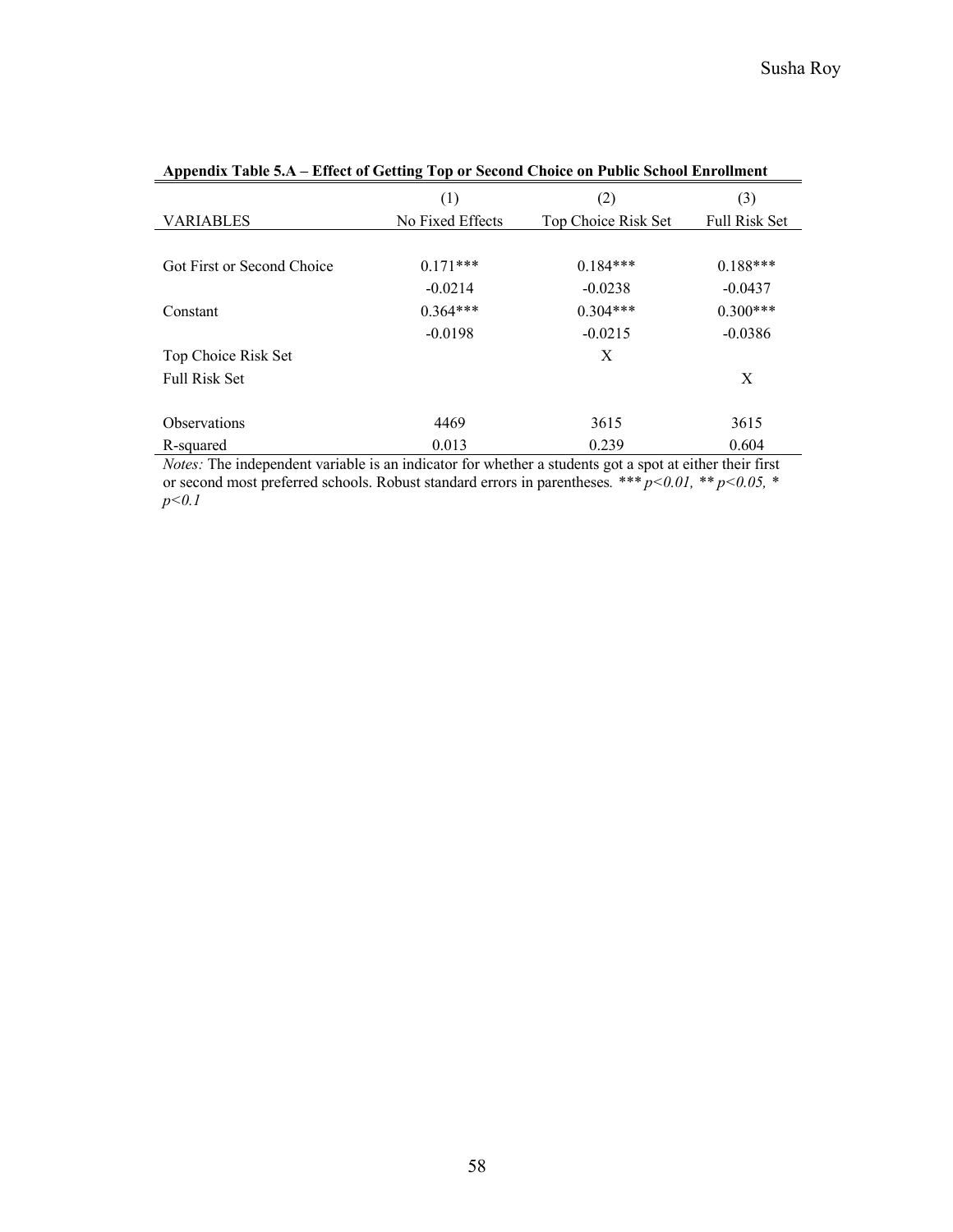|                     | (1)              | (2)                 | (3)                  |
|---------------------|------------------|---------------------|----------------------|
| <b>VARIABLES</b>    | No Fixed Effects | Top Choice Risk Set | <b>Full Risk Set</b> |
|                     |                  |                     |                      |
| Got Top Choice      | $0.176***$       | $0.191***$          | $0.191***$           |
|                     | (0.0213)         | (0.0440)            | (0.0440)             |
| Got Second Choice   | $0.118***$       | $0.141*$            | $0.141*$             |
|                     | (0.0336)         | (0.0834)            | (0.0834)             |
| Constant            | $0.364***$       | $0.302***$          | $0.302***$           |
|                     | (0.0197)         | (0.0386)            | (0.0386)             |
|                     |                  |                     |                      |
| <b>Observations</b> | 4469             | 3615                | 3615                 |
| R-squared           | 0.014            | 0.604               | 0.604                |

|  | Appendix Table 5.B - Effect of Winning Lottery on Public School Enrollment |
|--|----------------------------------------------------------------------------|
|--|----------------------------------------------------------------------------|

*Notes:* Each of the independent variables is an indicator variable for whether the student received admission to the school they ranked at that spot. Students only receive a spot at one school. *Robust standard errors in parentheses. \*\*\* p<0.01, \*\* p<0.05, \* p<0.*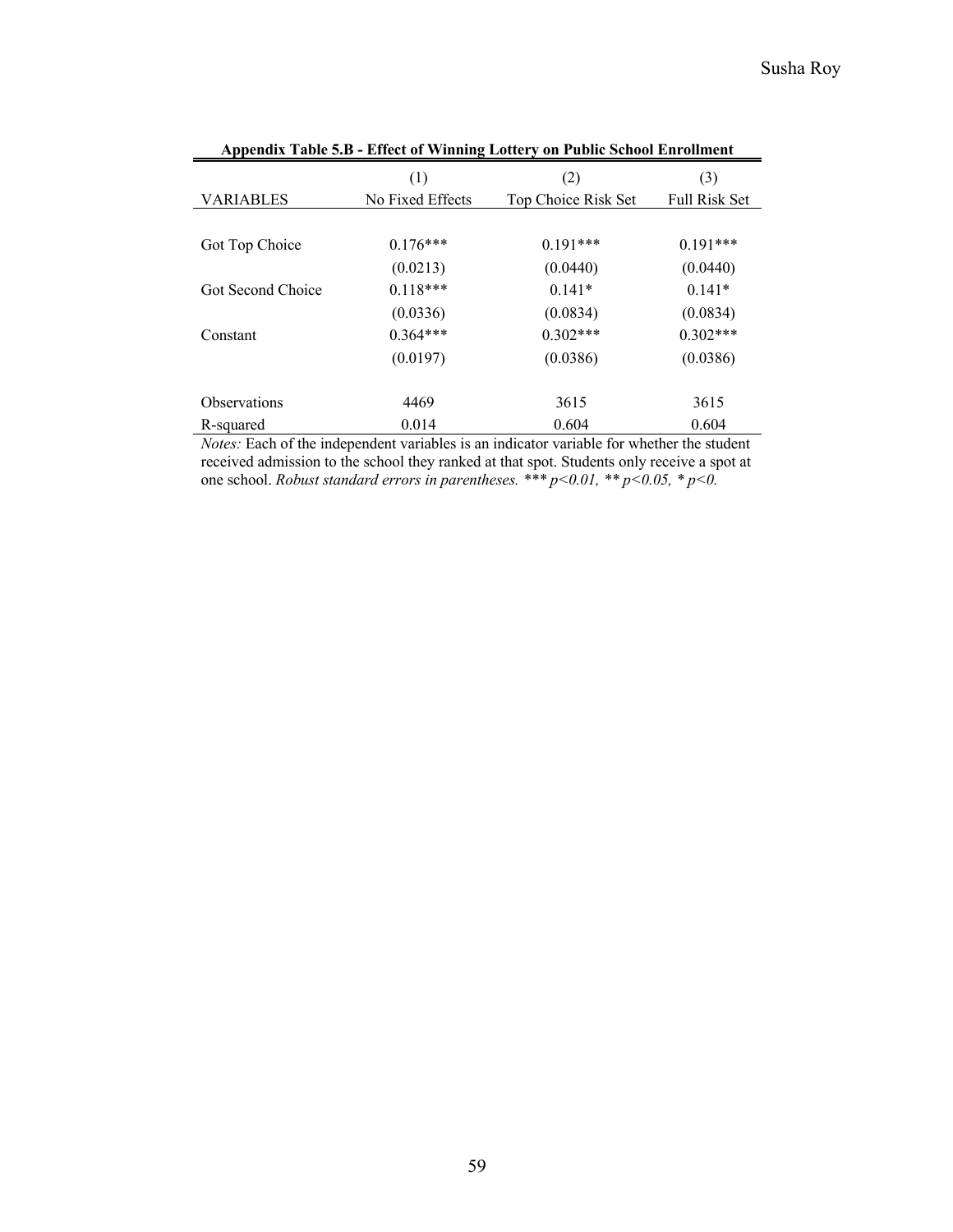| $\mu$ , $\mu$ , $\mu$ , $\mu$ , $\mu$ , $\mu$ , $\mu$ , $\mu$ , $\mu$ , $\mu$ , $\mu$ , $\mu$ , $\mu$ , $\mu$ , $\mu$ , $\mu$ , $\mu$ , $\mu$ , $\mu$ , $\mu$ , $\mu$ , $\mu$ |              |                                        |                                    |                                  |
|-------------------------------------------------------------------------------------------------------------------------------------------------------------------------------|--------------|----------------------------------------|------------------------------------|----------------------------------|
| <b>VARIABLES</b>                                                                                                                                                              | (1)<br>Pre-K | (2)<br>Elementary School<br>Applicants | (3)<br>Middle School<br>Applicants | (4)<br>High School<br>Applicants |
|                                                                                                                                                                               |              |                                        |                                    |                                  |
| Got Top Choice                                                                                                                                                                | $0.129***$   | $0.214***$                             | $0.135***$                         | 0.124                            |
|                                                                                                                                                                               | (0.0273)     | (0.0382)                               | (0.0511)                           | (0.0912)                         |
|                                                                                                                                                                               |              |                                        |                                    |                                  |
| Constant                                                                                                                                                                      | $0.0479**$   | $0.476***$                             | $0.715***$                         | $0.755***$                       |
|                                                                                                                                                                               | (0.0202)     | (0.0333)                               | (0.0434)                           | (0.0810)                         |
| Top choice risk                                                                                                                                                               |              |                                        |                                    |                                  |
| set                                                                                                                                                                           | Χ            | X                                      | X                                  | X                                |
| <b>Observations</b>                                                                                                                                                           | 1380         | 1383                                   | 571                                | 281                              |
| R-squared                                                                                                                                                                     | 0.136        | 0.127                                  | 0.135                              | 0.098                            |

**Appendix Table 5.C - Effect of Winning Lottery on Public School Enrollment by School Level**

Notes: This table shows the association between zoned school quality and public school enrollment. The independent variables are indicators for the school rating. The dependent variable is public school enrollment in 2020-21. Robust standard errors in parentheses. \*\*\* p<0.01, \*\* p<0.05, \* p<0.1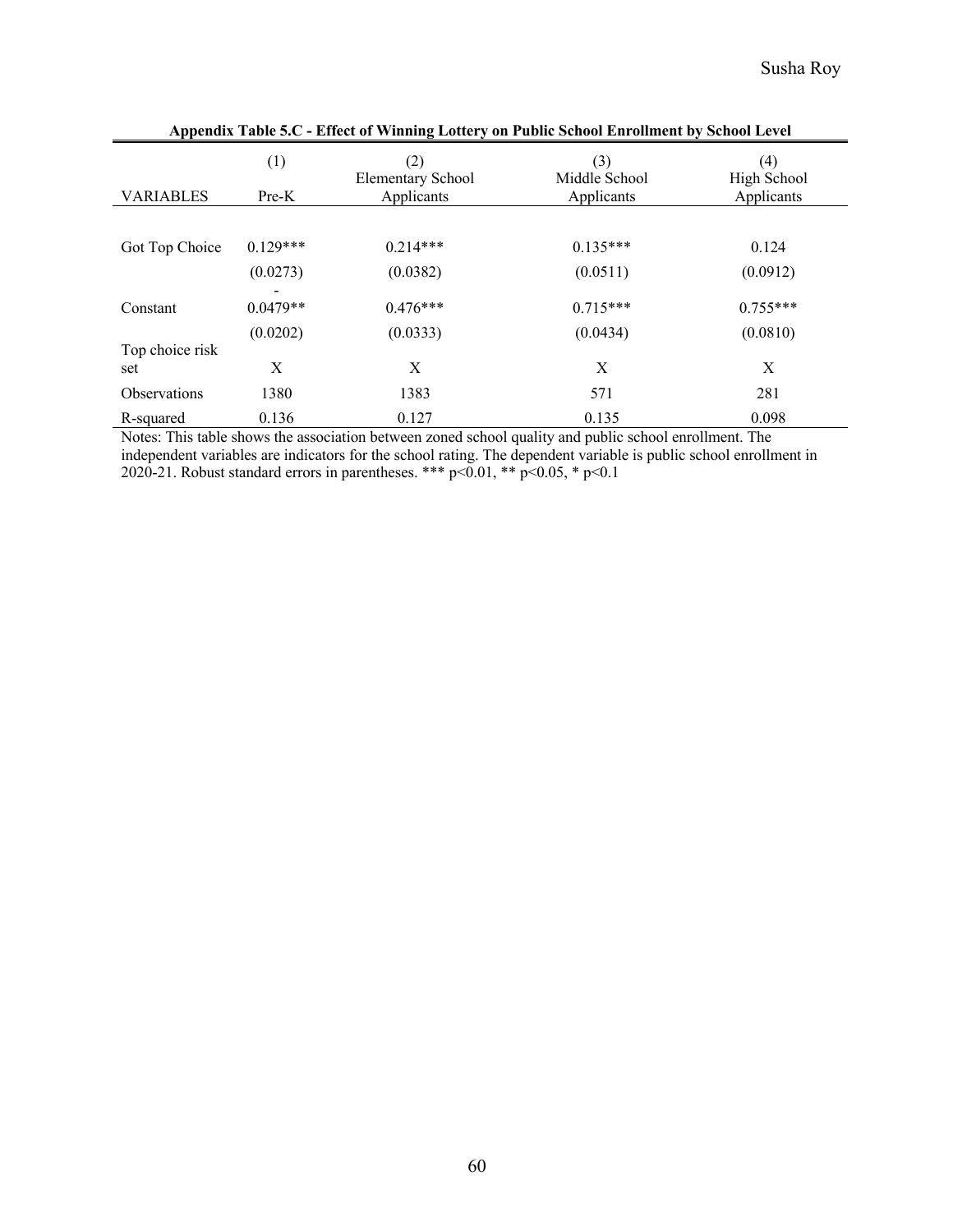|                                        | (1)                  | (2)                 |
|----------------------------------------|----------------------|---------------------|
| <b>VARIABLES</b>                       | <b>Full Risk Set</b> | Top Choice Risk Set |
| Got Top Choice                         | 0.228                | $0.327***$          |
|                                        | (0.266)              | (0.124)             |
| Zoned School Rating Index              | $-0.180$             | 0.0396              |
|                                        | (0.603)              | (0.259)             |
| Top Choice * Zoned School Rating Index | 0.00881              | $-0.109$            |
|                                        | (0.649)              | (0.287)             |
| Constant                               | $0.652***$           | $0.535***$          |
|                                        | (0.231)              | (0.111)             |
| Top Choice Risk Set                    |                      | X                   |
| <b>Full Risk Set</b>                   | X                    |                     |
| <b>Observations</b>                    | 459                  | 459                 |
| R-squared                              | 0.696                | 0.229               |

#### **Appendix Table 6.A - Effect of Winning Lottery on Public School Enrollment by Zoned School Quality – Overall Rating Index**

Notes: The dependent variable is the % of students who are economically disadvantaged at a student's zoned school. Robust standard errors in parentheses. \*\*\* p<0.01, \*\* p<0.05, \* p<0.1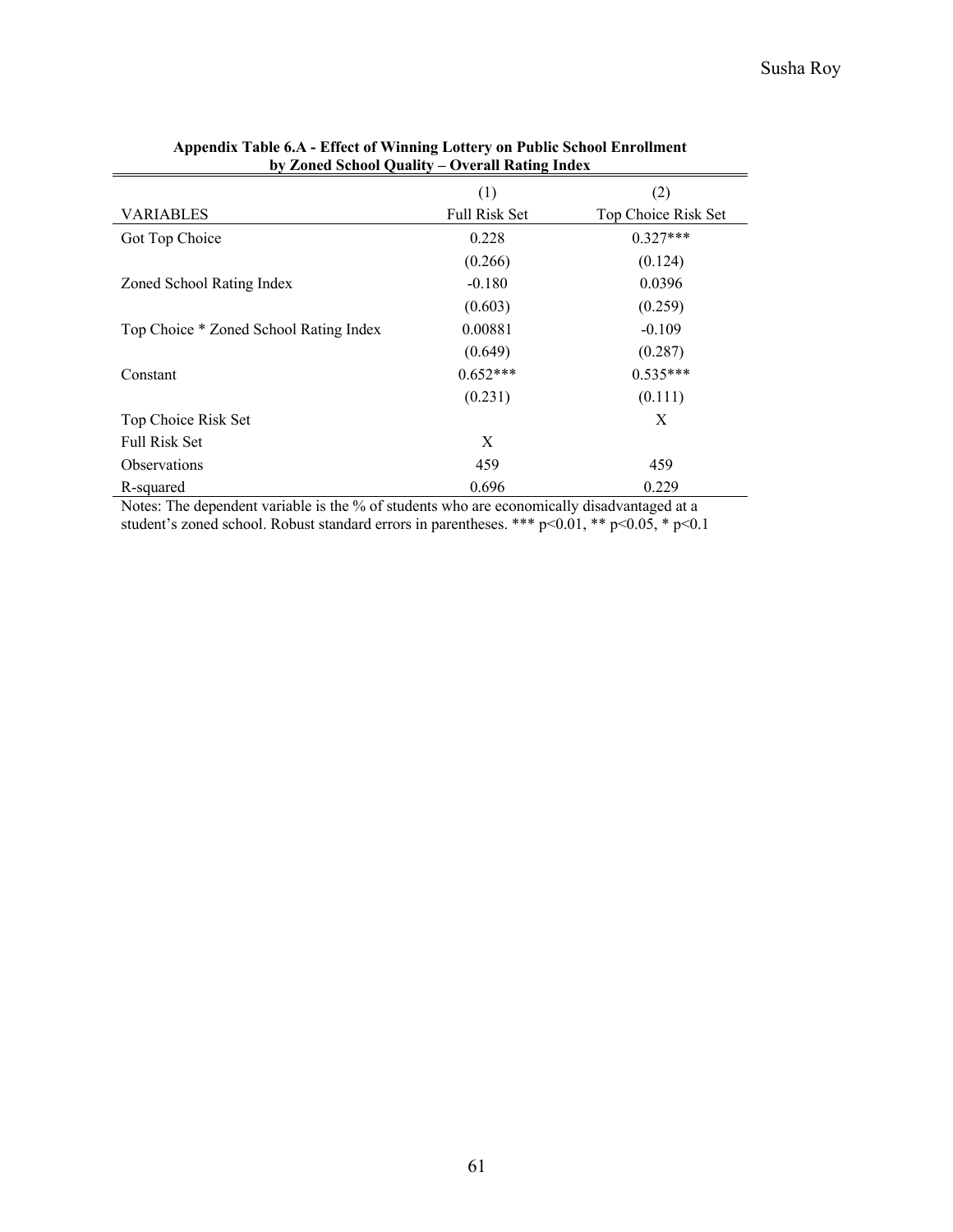|                                                | (1)           | (2)                 |
|------------------------------------------------|---------------|---------------------|
| <b>VARIABLES</b>                               | Full Risk Set | Top Choice Risk Set |
|                                                |               |                     |
| Got Top Choice                                 | 0.0413        | $0.195***$          |
|                                                | (0.246)       | (0.0589)            |
| % Advanced in Math Achievement at Zoned School | $-2.218$      | 0.0176              |
|                                                | (1.420)       | (0.494)             |
| % Advanced Math Achievement * Got Top Choice   | 1.865         | 0.137               |
|                                                | (1.658)       | (0.532)             |
| Constant                                       | $0.804***$    | $0.648***$          |
|                                                | (0.206)       | (0.0534)            |
| Top Choice Risk Set                            |               | X                   |
| Full Risk Set                                  | X             |                     |
|                                                |               |                     |
| Observations                                   | 317           | 983                 |
| R-squared                                      | 0.734         | 0.165               |

#### **Appendix Table 6.B - Effect of Winning Lottery on Public School Enrollment by Zoned School Quality - Advanced Math Achievement**

Notes: The dependent variable is the % of students achieving "advanced" in math achievement in a student's 2020-21 zoned school. Robust standard errors in parentheses. \*\*\* p<0.01, \*\* p<0.05, \* p<0.1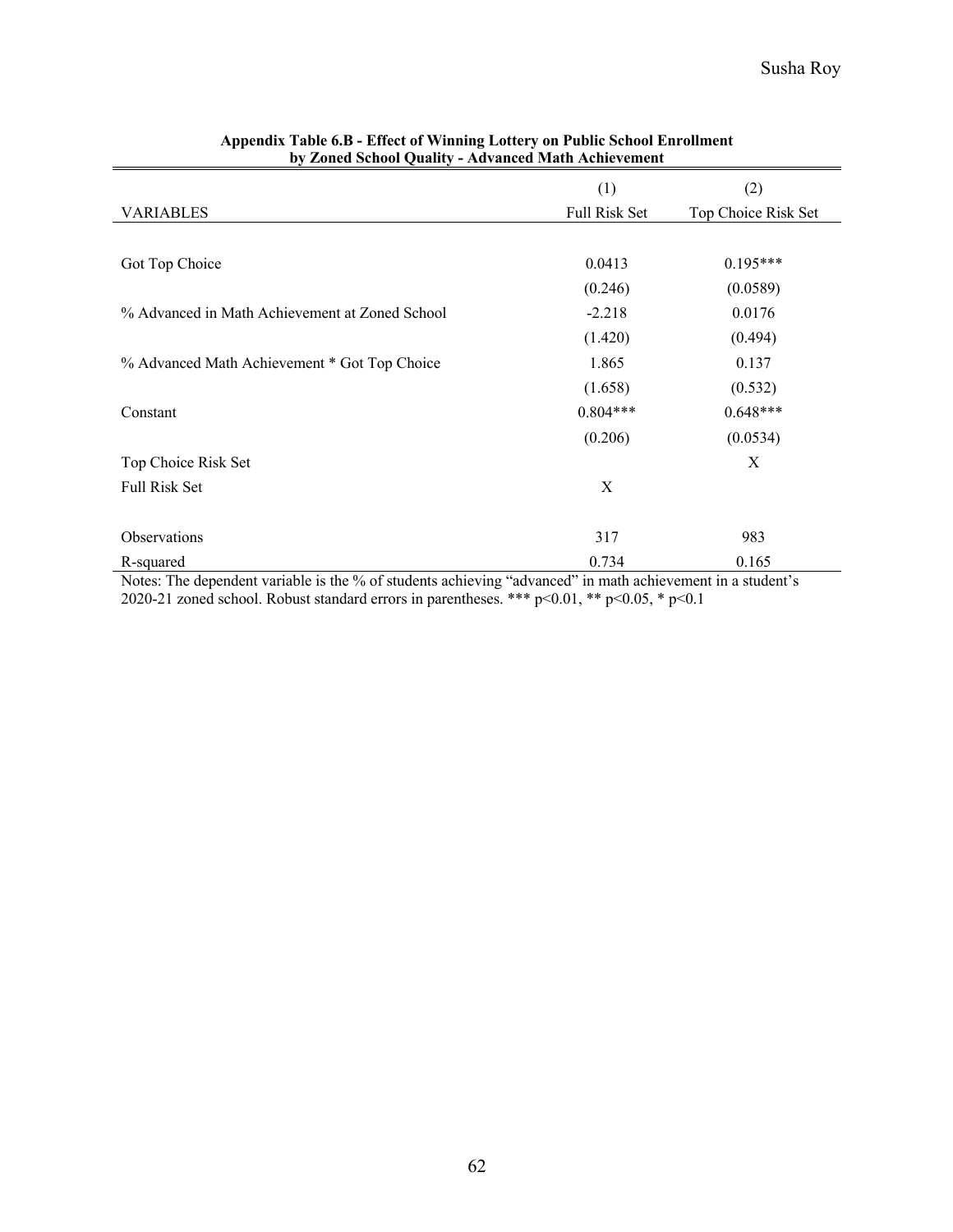|                                                            | (1)           | (2)                 |
|------------------------------------------------------------|---------------|---------------------|
| <b>VARIABLES</b>                                           | Full Risk Set | Top Choice Risk Set |
|                                                            |               |                     |
| Got Top Choice                                             | 0.257         | $0.336***$          |
|                                                            | (0.210)       | (0.0842)            |
| % Below Basic Math Achievement at Zoned School             | 0.0280        | $-0.441$            |
|                                                            | (0.708)       | (0.283)             |
| Got Top Choice * & % Below Basic Math Achievement at Zoned |               |                     |
| School                                                     | 0.0171        | $-0.460$            |
|                                                            | (1.333)       | (0.485)             |
| Constant                                                   | $0.559*$      | $0.708***$          |
|                                                            | (0.292)       | (0.112)             |
| Top Choice Risk Set                                        |               | X                   |
| Full Risk Set                                              | X             |                     |
|                                                            |               |                     |
| Observations                                               | 317           | 317                 |
| R-squared                                                  | 0.721         | 0.256               |

#### **Appendix Table 6.C - Effect of Winning Lottery on Public School Enrollment by Zoned School Quality - Below Basic Math Proficiency**

Notes: The dependent variable is the % of students achieving "below basic" in math achievement in a student's 2020-21 zoned school. Robust standard errors in parentheses. \*\*\*  $p<0.01$ , \*\*  $p<0.05$ , \*  $p<0.1$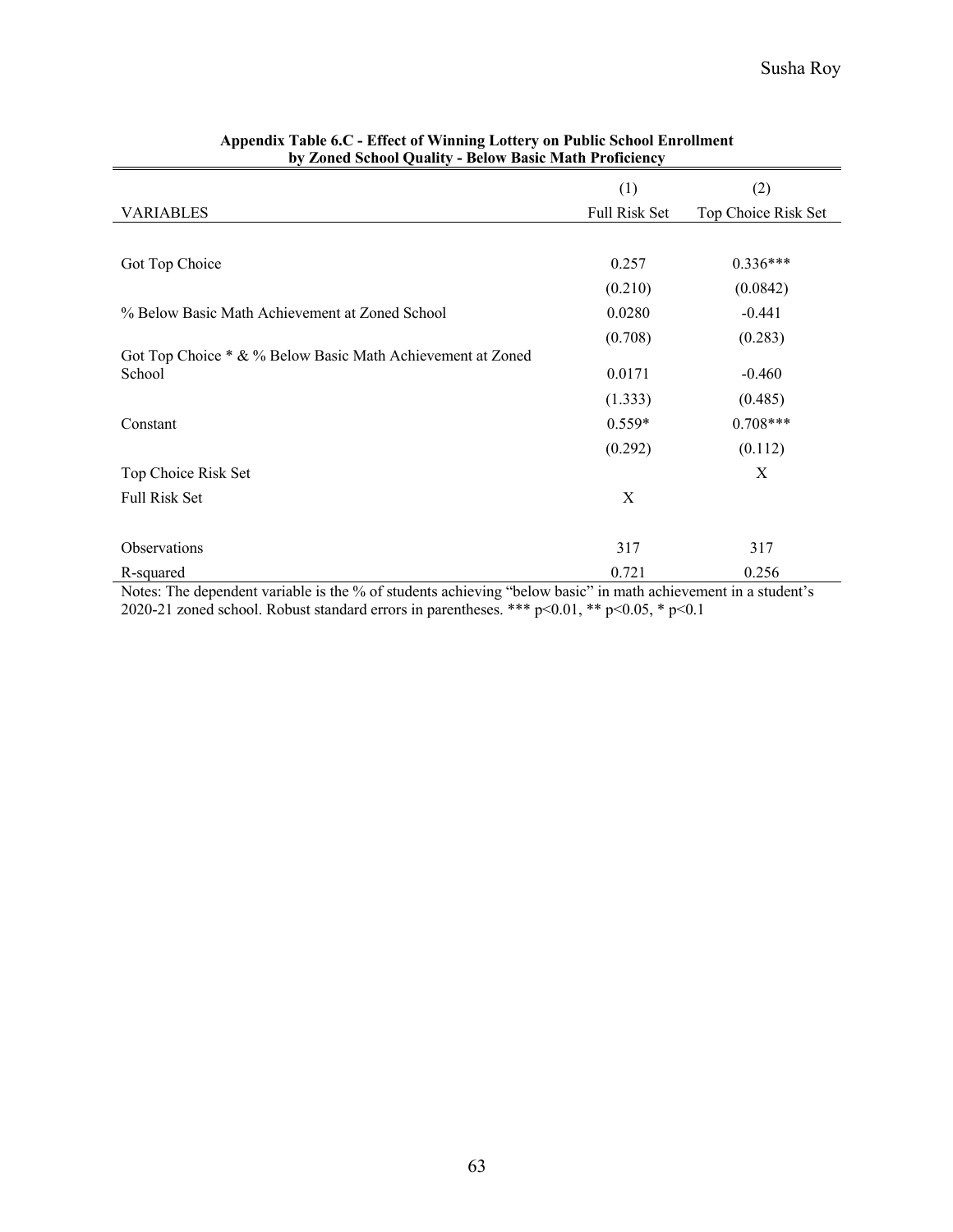|                               | (1)           | (2)                 |
|-------------------------------|---------------|---------------------|
| <b>VARIABLES</b>              | Full Risk Set | Top Choice Risk Set |
|                               |               |                     |
| Got Top Choice                | 0.193         | 0.240               |
|                               | (0.627)       | (0.219)             |
| % Low Income at Zoned School  | 0.173         | $-0.0654$           |
|                               | (0.781)       | (0.270)             |
| % Low Income * Got Top Choice | 0.127         | 0.0914              |
|                               | (0.823)       | (0.290)             |
| Constant                      | 0.428         | $0.599***$          |
|                               | (0.590)       | (0.203)             |
| Top Choice Risk Set           |               | X                   |
| Full Risk Set                 | X             |                     |
|                               |               |                     |
| Observations                  | 377           | 377                 |
| R-squared                     | 0.768         | 0.246               |

#### **Appendix Table 6.D - Effect of Winning Lottery on Public School Enrollment by Zoned School Quality - Peer Economic Disadvantage**

Notes: The dependent variable is the % of students who are economically disadvantaged at a student's zoned school. Robust standard errors in parentheses. \*\*\* p<0.01, \*\* p<0.05, \* p<0.1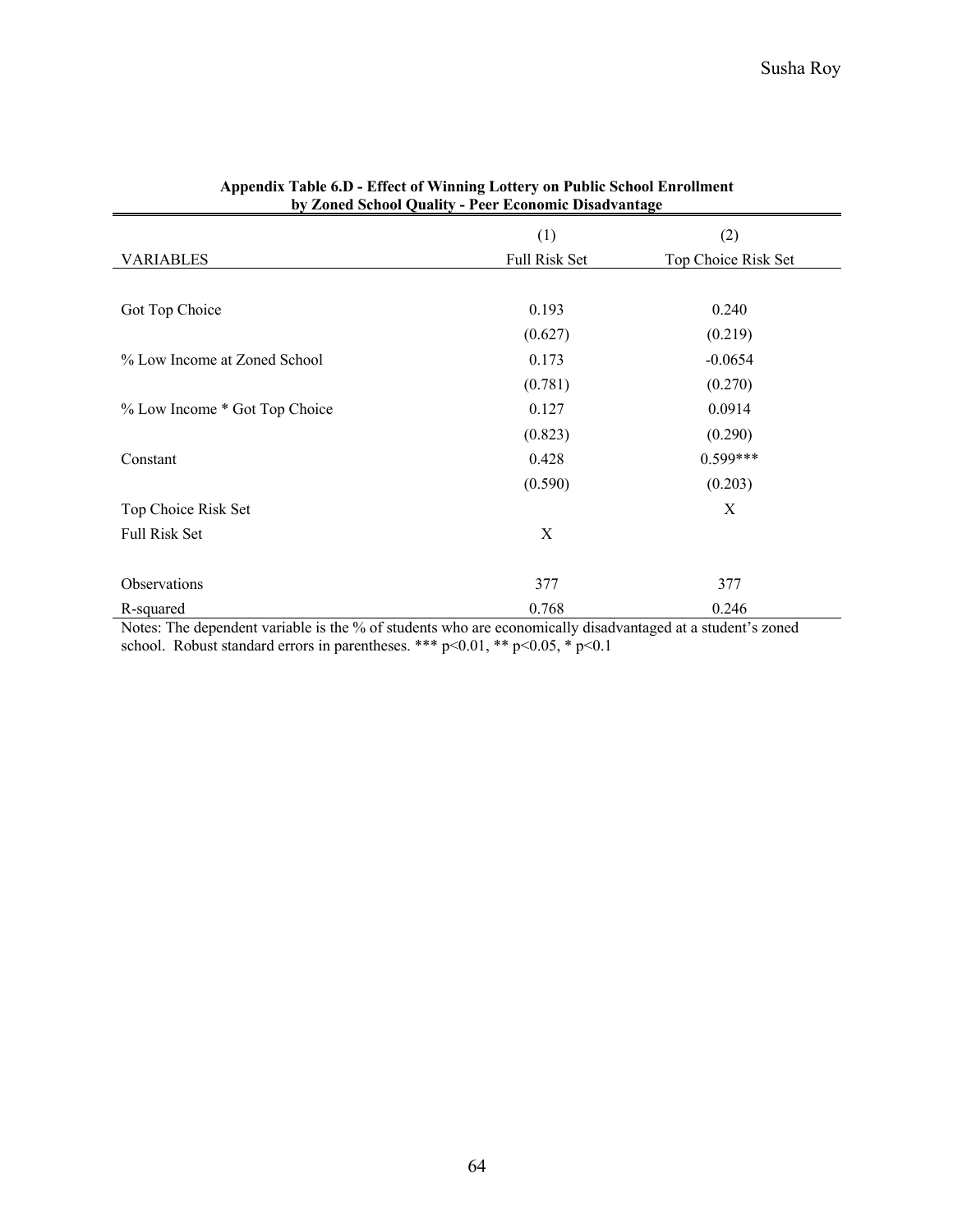| 1                           | $\frac{1}{2}$ $\frac{1}{2}$ $\frac{1}{2}$ $\frac{1}{2}$ $\frac{1}{2}$ $\frac{1}{2}$ $\frac{1}{2}$ $\frac{1}{2}$ $\frac{1}{2}$ $\frac{1}{2}$ $\frac{1}{2}$ $\frac{1}{2}$ $\frac{1}{2}$ $\frac{1}{2}$ $\frac{1}{2}$ $\frac{1}{2}$ $\frac{1}{2}$ $\frac{1}{2}$ $\frac{1}{2}$ $\frac{1}{2}$ $\frac{1}{2}$ $\frac{1}{2}$ |              |               |
|-----------------------------|---------------------------------------------------------------------------------------------------------------------------------------------------------------------------------------------------------------------------------------------------------------------------------------------------------------------|--------------|---------------|
|                             | (1)                                                                                                                                                                                                                                                                                                                 | (2)          | (3)           |
| <b>VARIABLES</b>            | Overall                                                                                                                                                                                                                                                                                                             | Lower Income | Higher Income |
|                             |                                                                                                                                                                                                                                                                                                                     |              |               |
| <b>B-rated Zoned School</b> | $-0.400***$                                                                                                                                                                                                                                                                                                         | $-0.172$     | $-0.103$      |
|                             | (0.119)                                                                                                                                                                                                                                                                                                             | (0.267)      | (0.206)       |
| C-rated Zoned School        | $-0.163*$                                                                                                                                                                                                                                                                                                           | $-0.0838$    | 0.196         |
|                             | (0.0855)                                                                                                                                                                                                                                                                                                            | (0.197)      | (0.188)       |
| D-rated Zoned School        | 0.0667                                                                                                                                                                                                                                                                                                              | 0.0658       | $0.671***$    |
|                             | (0.0505)                                                                                                                                                                                                                                                                                                            | (0.157)      | (0.174)       |
| <b>F-rated Zoned School</b> | $0.0926*$                                                                                                                                                                                                                                                                                                           | 0.173        | $0.562***$    |
|                             | (0.0504)                                                                                                                                                                                                                                                                                                            | (0.156)      | (0.178)       |
| Constant                    | $2.615***$                                                                                                                                                                                                                                                                                                          | $2.500***$   | $2.277***$    |
|                             | (0.0371)                                                                                                                                                                                                                                                                                                            | (0.152)      | (0.163)       |
|                             |                                                                                                                                                                                                                                                                                                                     |              |               |
| Observations                | 8019                                                                                                                                                                                                                                                                                                                | 4182         | 1904          |
| R-squared                   | 0.003                                                                                                                                                                                                                                                                                                               | 0.002        | 0.026         |

**Appendix Table 6.E – Zoned School Quality and # of Schools Ranked**

*Notes:* The dependent variable is the number of schools that students ranked. The independent variables indicate the state-assigned rating of the school that students are zoned to in 2020-21. All Students who participated in public school choice at the K-12 level, are included in this regression, including students who applied to charter and magnet schools. Students who applied to pre-K are *not included because they do not have a guaranteed zoned school for pre-K.* 

Standard errors in parentheses

\*\*\* p<0.01, \*\* p<0.05, \* p<0.1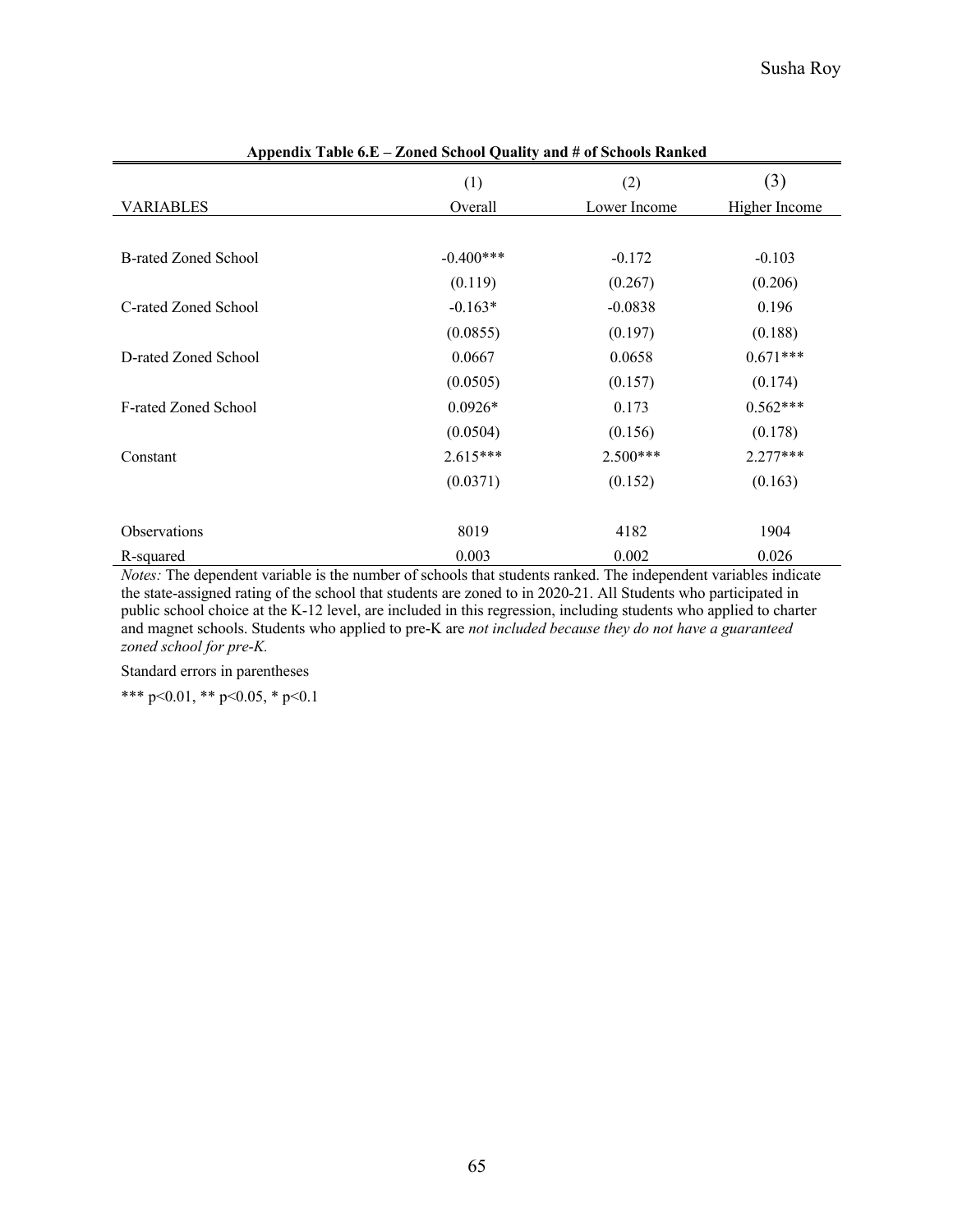| $\Delta$             |                        |                       |                        |  |
|----------------------|------------------------|-----------------------|------------------------|--|
| <b>VARIABLES</b>     | (1)<br>Overall         | (2)                   | (3)<br>Higher          |  |
|                      |                        | Lower Income          | Income                 |  |
| B Rated Zoned School | $0.765***$<br>(0.0274) | $0.170**$<br>(0.0665) | $0.293***$<br>(0.0580) |  |
|                      |                        |                       |                        |  |
| C Rated Zoned School | $0.684***$             | $0.108**$             | $0.206***$             |  |
|                      | (0.0197)               | (0.0492)              | (0.0529)               |  |
| D Rated Zoned School | $0.690***$             | $0.147***$            | $0.149***$             |  |
|                      | (0.0116)               | (0.0391)              | (0.0490)               |  |
| F Rated Zoned School | $0.638***$             | $0.114***$            | $-0.0196$              |  |
|                      | (0.0116)               | (0.0390)              | (0.0502)               |  |
| Constant             | $0.0629***$            | $0.633***$            | $0.545***$             |  |
|                      | (0.00856)              | (0.0378)              | (0.0461)               |  |
| <b>Observations</b>  | 8019                   | 4182                  | 1904                   |  |
| R-squared            | 0.360                  | 0.004                 | 0.047                  |  |

**Appendix Table 6.F – Zoned School Quality and Public School Enrollment**

*Notes:* The dependent variable is enrollment in public school in 2020-21. The independent variables indicate the state-assigned rating of the school that students are zoned to in 2020- 21. All students who participated in public school choice at the K-12 level are included in this regression, including students who applied to charter and magnet schools. Students who applied to pre-K are *not included because they do not have a guaranteed zoned school for pre-K.* Standard errors in parentheses \*\*\* p<0.01, \*\* p<0.05, \* p<0.1